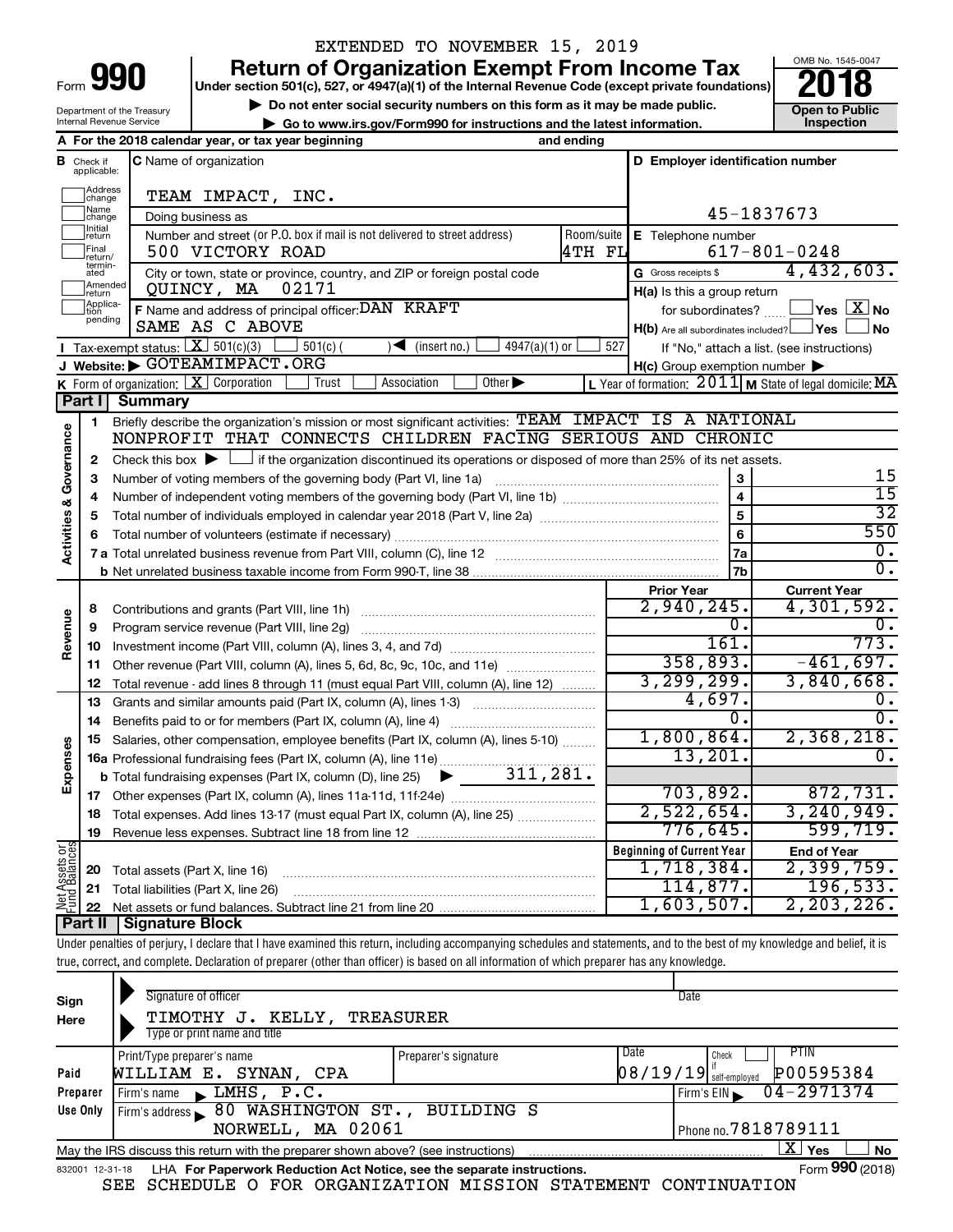|              | TEAM IMPACT, INC.<br>Form 990 (2018)                                                                                                         | 45-1837673<br>Page 2                             |
|--------------|----------------------------------------------------------------------------------------------------------------------------------------------|--------------------------------------------------|
|              | Part III   Statement of Program Service Accomplishments                                                                                      |                                                  |
|              |                                                                                                                                              |                                                  |
| 1            | Briefly describe the organization's mission:<br>TEAM IMPACT IS A NATIONAL NONPROFIT THAT CONNECTS CHILDREN FACING                            |                                                  |
|              | SERIOUS AND CHRONIC ILLNESSES WITH LOCAL COLLEGE ATHLETIC TEAMS,                                                                             |                                                  |
|              | FORMING LIFELONG BONDS AND LIFE-CHANGING OUTCOMES.                                                                                           |                                                  |
|              |                                                                                                                                              |                                                  |
| $\mathbf{2}$ | Did the organization undertake any significant program services during the year which were not listed on the<br>prior Form 990 or 990-EZ?    | $\sqrt{\mathsf{Yes}\ \mathbb{X}}$ No             |
|              | If "Yes," describe these new services on Schedule O.                                                                                         |                                                  |
| 3            | Did the organization cease conducting, or make significant changes in how it conducts, any program services?                                 | $\overline{\ }$ Yes $\overline{\phantom{a}X}$ No |
|              | If "Yes," describe these changes on Schedule O.                                                                                              |                                                  |
| 4            | Describe the organization's program service accomplishments for each of its three largest program services, as measured by expenses.         |                                                  |
|              | Section 501(c)(3) and 501(c)(4) organizations are required to report the amount of grants and allocations to others, the total expenses, and |                                                  |
|              | revenue, if any, for each program service reported.                                                                                          |                                                  |
|              | 2,721,417.<br>including grants of \$<br>) (Expenses \$<br>4a (Code:                                                                          | (Revenue \$                                      |
|              | EXPENSES ABOVE RELATED TO THE IDENTIFICATION AND EDUCATION OF<br>MEDICAL AND COLLEGE ATHLETIC COMMUNITIES ABOUT THE BENEFIT                  | THE<br>OF THE                                    |
|              | PROGRAM TO THE CHILDREN AND ATHLETES, AS WELL AS THE PARTICIPANT CASE                                                                        |                                                  |
|              | MANAGEMENT PROCESS. DURING 2018, TEAM IMPACT MADE 300 NEW MATCHES                                                                            |                                                  |
|              | CONSISTING OF AN ADDITIONAL 300 FAMILIES AND 300 TEAMS, LEADING TO A                                                                         |                                                  |
|              | CUMULATIVE TOTAL NUMBER OF 1,667 TOTAL MATCHES MADE AND MANAGED BY THIS                                                                      |                                                  |
|              | ORGANIZATION SINCE ITS INCEPTION IN 2011.                                                                                                    | THESE NEW MATCHES CULMINATED                     |
|              | IN A TOTAL OF 461 CAMPUSES WITH "ACTIVE"                                                                                                     | MATCHES IN 2018 AND ALLOWED US                   |
|              | TO REACH APPROXIMATELY 23,000 STUDENT ATHLETES IN 2018 ALONE.                                                                                |                                                  |
|              |                                                                                                                                              |                                                  |
|              |                                                                                                                                              |                                                  |
| 4b           |                                                                                                                                              |                                                  |
|              | (Code:<br>(Expenses \$<br>including grants of \$                                                                                             | (Revenue \$                                      |
|              |                                                                                                                                              |                                                  |
|              |                                                                                                                                              |                                                  |
|              |                                                                                                                                              |                                                  |
|              |                                                                                                                                              |                                                  |
|              |                                                                                                                                              |                                                  |
|              |                                                                                                                                              |                                                  |
|              |                                                                                                                                              |                                                  |
|              |                                                                                                                                              |                                                  |
|              |                                                                                                                                              |                                                  |
|              |                                                                                                                                              |                                                  |
|              |                                                                                                                                              |                                                  |
|              |                                                                                                                                              |                                                  |
|              | ) (Expenses \$<br>including grants of \$<br>$\left(\text{Code:}\right)$                                                                      | (Revenue \$                                      |
|              |                                                                                                                                              |                                                  |
|              |                                                                                                                                              |                                                  |
|              |                                                                                                                                              |                                                  |
|              |                                                                                                                                              |                                                  |
|              |                                                                                                                                              |                                                  |
|              |                                                                                                                                              |                                                  |
|              |                                                                                                                                              |                                                  |
|              |                                                                                                                                              |                                                  |
|              |                                                                                                                                              |                                                  |
| 4с           |                                                                                                                                              |                                                  |
| 4d           | Other program services (Describe in Schedule O.)                                                                                             |                                                  |
|              | (Expenses \$<br>(Revenue \$<br>including grants of \$                                                                                        |                                                  |
| 4е           | 2,721,417.<br>Total program service expenses                                                                                                 |                                                  |
|              |                                                                                                                                              | Form 990 (2018)                                  |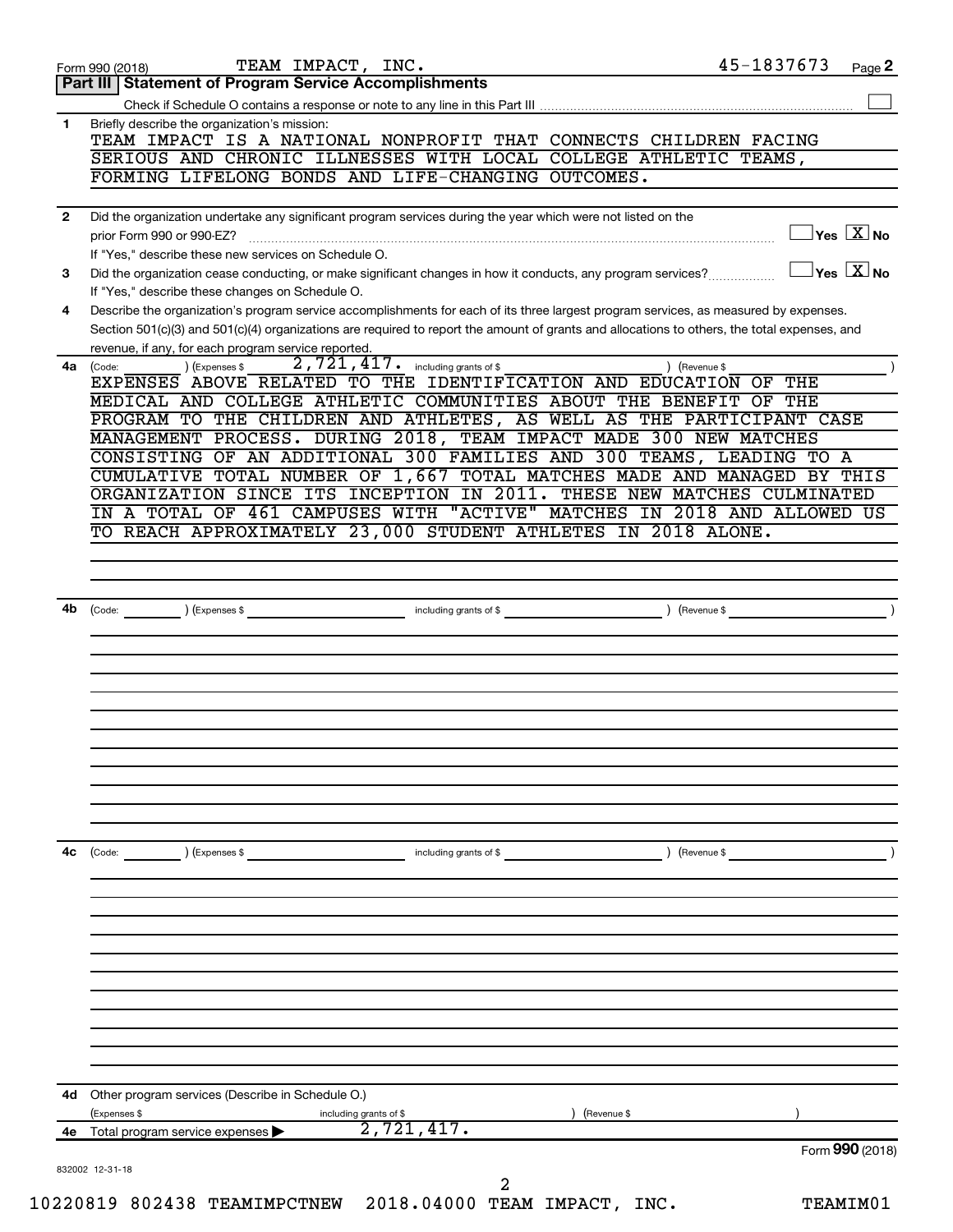**Part IV Checklist of Required Schedules**

|    |                                                                                                                                                                                                                                                           |                 | Yes | No.                     |
|----|-----------------------------------------------------------------------------------------------------------------------------------------------------------------------------------------------------------------------------------------------------------|-----------------|-----|-------------------------|
| 1  | Is the organization described in section 501(c)(3) or 4947(a)(1) (other than a private foundation)?<br>If "Yes," complete Schedule A                                                                                                                      | 1               | х   |                         |
| 2  | Is the organization required to complete Schedule B, Schedule of Contributors? [111] [12] the organization required to complete Schedule B, Schedule of Contributors? [11] [12] [12] the organization required to complete Sch                            | $\mathbf{2}$    | X   |                         |
| 3  | Did the organization engage in direct or indirect political campaign activities on behalf of or in opposition to candidates for                                                                                                                           |                 |     |                         |
|    | public office? If "Yes," complete Schedule C, Part I                                                                                                                                                                                                      | 3               |     | x                       |
| 4  | Section 501(c)(3) organizations. Did the organization engage in lobbying activities, or have a section 501(h) election in effect                                                                                                                          | 4               |     | х                       |
|    | Is the organization a section 501(c)(4), 501(c)(5), or 501(c)(6) organization that receives membership dues, assessments, or                                                                                                                              |                 |     |                         |
| 5  |                                                                                                                                                                                                                                                           | 5               |     | х                       |
| 6  | Did the organization maintain any donor advised funds or any similar funds or accounts for which donors have the right to<br>provide advice on the distribution or investment of amounts in such funds or accounts? If "Yes," complete Schedule D, Part I | 6               |     | х                       |
| 7  | Did the organization receive or hold a conservation easement, including easements to preserve open space,                                                                                                                                                 |                 |     |                         |
|    |                                                                                                                                                                                                                                                           | $\overline{7}$  |     | х                       |
| 8  | Did the organization maintain collections of works of art, historical treasures, or other similar assets? If "Yes," complete                                                                                                                              | 8               |     | х                       |
| 9  | Did the organization report an amount in Part X, line 21, for escrow or custodial account liability, serve as a custodian for                                                                                                                             |                 |     |                         |
|    | amounts not listed in Part X; or provide credit counseling, debt management, credit repair, or debt negotiation services?<br>If "Yes," complete Schedule D, Part IV                                                                                       | 9               |     | х                       |
| 10 | Did the organization, directly or through a related organization, hold assets in temporarily restricted endowments, permanent                                                                                                                             | 10              |     | х                       |
| 11 | If the organization's answer to any of the following questions is "Yes," then complete Schedule D, Parts VI, VII, VIII, IX, or X<br>as applicable.                                                                                                        |                 |     |                         |
|    | a Did the organization report an amount for land, buildings, and equipment in Part X, line 10? If "Yes," complete Schedule D,<br>Part VI                                                                                                                  | 11a             | х   |                         |
|    | <b>b</b> Did the organization report an amount for investments - other securities in Part X, line 12 that is 5% or more of its total<br>assets reported in Part X, line 16? If "Yes," complete Schedule D, Part VII [11] [11] [12] [12] [12] [12] [12] [  | 11b             |     | х                       |
|    | c Did the organization report an amount for investments - program related in Part X, line 13 that is 5% or more of its total                                                                                                                              |                 |     |                         |
|    |                                                                                                                                                                                                                                                           | 11c             |     | х                       |
|    | d Did the organization report an amount for other assets in Part X, line 15 that is 5% or more of its total assets reported in                                                                                                                            | 11d             |     | х                       |
| е  |                                                                                                                                                                                                                                                           | 11e             | х   |                         |
| f  | Did the organization's separate or consolidated financial statements for the tax year include a footnote that addresses                                                                                                                                   |                 |     |                         |
|    | the organization's liability for uncertain tax positions under FIN 48 (ASC 740)? If "Yes," complete Schedule D, Part X                                                                                                                                    | 11f             | х   |                         |
|    | 12a Did the organization obtain separate, independent audited financial statements for the tax year? If "Yes," complete<br>Schedule D, Parts XI and XII                                                                                                   | 12a             | х   |                         |
|    | <b>b</b> Was the organization included in consolidated, independent audited financial statements for the tax year?                                                                                                                                        |                 |     |                         |
|    | If "Yes," and if the organization answered "No" to line 12a, then completing Schedule D, Parts XI and XII is optional                                                                                                                                     | 12 <sub>b</sub> |     | х                       |
| 13 |                                                                                                                                                                                                                                                           | 13              |     | $\overline{\textbf{x}}$ |
|    |                                                                                                                                                                                                                                                           | 14a             |     | х                       |
|    | <b>b</b> Did the organization have aggregate revenues or expenses of more than \$10,000 from grantmaking, fundraising, business,                                                                                                                          |                 |     |                         |
|    | investment, and program service activities outside the United States, or aggregate foreign investments valued at \$100,000                                                                                                                                |                 |     | x                       |
| 15 | Did the organization report on Part IX, column (A), line 3, more than \$5,000 of grants or other assistance to or for any                                                                                                                                 | 14b             |     |                         |
|    |                                                                                                                                                                                                                                                           | 15              |     | x                       |
| 16 | Did the organization report on Part IX, column (A), line 3, more than \$5,000 of aggregate grants or other assistance to                                                                                                                                  |                 |     |                         |
|    |                                                                                                                                                                                                                                                           | 16              |     | x                       |
| 17 | Did the organization report a total of more than \$15,000 of expenses for professional fundraising services on Part IX,                                                                                                                                   |                 |     |                         |
|    |                                                                                                                                                                                                                                                           | 17              |     | х                       |
| 18 | Did the organization report more than \$15,000 total of fundraising event gross income and contributions on Part VIII, lines                                                                                                                              | 18              | х   |                         |
| 19 | Did the organization report more than \$15,000 of gross income from gaming activities on Part VIII, line 9a? If "Yes,"                                                                                                                                    |                 |     | x                       |
|    |                                                                                                                                                                                                                                                           | 19              |     | х                       |
|    |                                                                                                                                                                                                                                                           | 20a             |     |                         |
|    |                                                                                                                                                                                                                                                           | 20b             |     |                         |
| 21 | Did the organization report more than \$5,000 of grants or other assistance to any domestic organization or                                                                                                                                               | 21              |     | x                       |
|    |                                                                                                                                                                                                                                                           |                 |     |                         |

832003 12-31-18

Form (2018) **990**

|                                                           |  |  | .        |
|-----------------------------------------------------------|--|--|----------|
| 10220819 802438 TEAMIMPCTNEW 2018.04000 TEAM IMPACT, INC. |  |  | TEAMIM01 |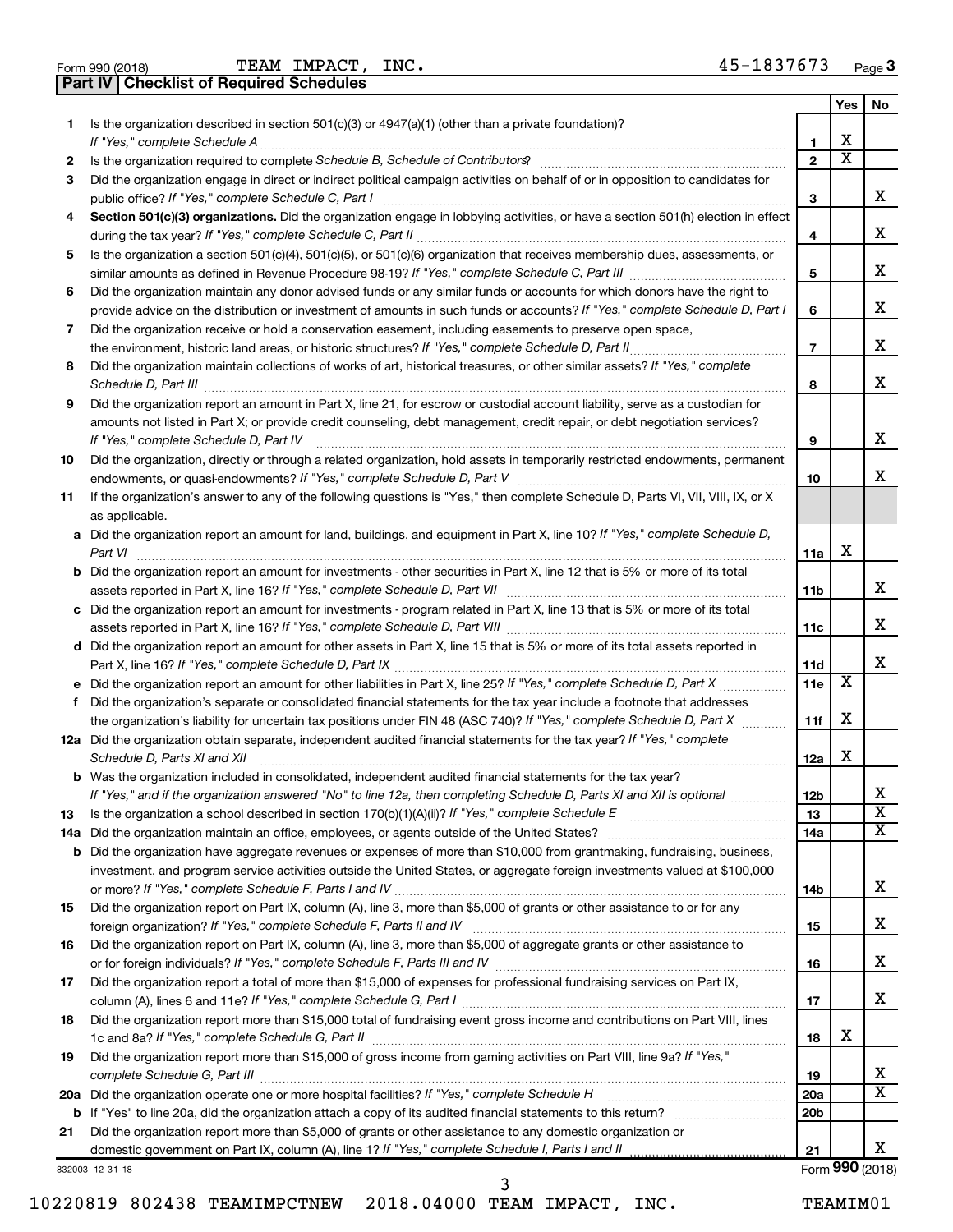|  | Form 990 (2018) |  |
|--|-----------------|--|
|  |                 |  |

*(continued)* **Part IV Checklist of Required Schedules**

|        |                                                                                                                                                |                 | Yes             | No                      |
|--------|------------------------------------------------------------------------------------------------------------------------------------------------|-----------------|-----------------|-------------------------|
| 22     | Did the organization report more than \$5,000 of grants or other assistance to or for domestic individuals on                                  |                 |                 |                         |
|        |                                                                                                                                                | 22              |                 | x                       |
| 23     | Did the organization answer "Yes" to Part VII, Section A, line 3, 4, or 5 about compensation of the organization's current                     |                 |                 |                         |
|        | and former officers, directors, trustees, key employees, and highest compensated employees? If "Yes," complete                                 |                 |                 |                         |
|        | Schedule J                                                                                                                                     | 23              | х               |                         |
|        | 24a Did the organization have a tax-exempt bond issue with an outstanding principal amount of more than \$100,000 as of the                    |                 |                 |                         |
|        | last day of the year, that was issued after December 31, 2002? If "Yes," answer lines 24b through 24d and complete                             |                 |                 |                         |
|        | Schedule K. If "No," go to line 25a                                                                                                            | 24a             |                 | x                       |
|        |                                                                                                                                                | 24 <sub>b</sub> |                 |                         |
|        | c Did the organization maintain an escrow account other than a refunding escrow at any time during the year to defease                         |                 |                 |                         |
|        |                                                                                                                                                | 24c             |                 |                         |
|        |                                                                                                                                                | 24d             |                 |                         |
|        | 25a Section 501(c)(3), 501(c)(4), and 501(c)(29) organizations. Did the organization engage in an excess benefit                               |                 |                 |                         |
|        |                                                                                                                                                | 25a             |                 | x                       |
|        | <b>b</b> Is the organization aware that it engaged in an excess benefit transaction with a disqualified person in a prior year, and            |                 |                 |                         |
|        | that the transaction has not been reported on any of the organization's prior Forms 990 or 990-EZ? If "Yes," complete                          |                 |                 |                         |
|        | Schedule L, Part I                                                                                                                             | 25b             |                 | х                       |
| 26     | Did the organization report any amount on Part X, line 5, 6, or 22 for receivables from or payables to any current or                          |                 |                 |                         |
|        | former officers, directors, trustees, key employees, highest compensated employees, or disqualified persons? If "Yes,"                         |                 |                 |                         |
|        | complete Schedule L, Part II                                                                                                                   | 26              |                 | х                       |
| 27     | Did the organization provide a grant or other assistance to an officer, director, trustee, key employee, substantial                           |                 |                 |                         |
|        | contributor or employee thereof, a grant selection committee member, or to a 35% controlled entity or family member                            |                 |                 |                         |
|        |                                                                                                                                                | 27              |                 | х                       |
| 28     | Was the organization a party to a business transaction with one of the following parties (see Schedule L, Part IV                              |                 |                 |                         |
|        | instructions for applicable filing thresholds, conditions, and exceptions):                                                                    |                 |                 |                         |
|        | a A current or former officer, director, trustee, or key employee? If "Yes," complete Schedule L, Part IV                                      | 28a             |                 | х                       |
| b      | A family member of a current or former officer, director, trustee, or key employee? If "Yes," complete Schedule L, Part IV                     | 28 <sub>b</sub> |                 | $\overline{\mathbf{X}}$ |
|        | c An entity of which a current or former officer, director, trustee, or key employee (or a family member thereof) was an officer,              |                 |                 |                         |
|        | director, trustee, or direct or indirect owner? If "Yes," complete Schedule L, Part IV                                                         | 28c             |                 | х                       |
| 29     |                                                                                                                                                | 29              | х               |                         |
| 30     | Did the organization receive contributions of art, historical treasures, or other similar assets, or qualified conservation                    |                 |                 |                         |
|        |                                                                                                                                                | 30              |                 | x                       |
| 31     | Did the organization liquidate, terminate, or dissolve and cease operations?                                                                   |                 |                 |                         |
|        |                                                                                                                                                | 31              |                 | x                       |
| 32     | Did the organization sell, exchange, dispose of, or transfer more than 25% of its net assets? If "Yes," complete                               |                 |                 |                         |
|        | Schedule N, Part II                                                                                                                            | 32              |                 | х                       |
|        |                                                                                                                                                |                 |                 |                         |
| 33     | Did the organization own 100% of an entity disregarded as separate from the organization under Regulations                                     |                 |                 | х                       |
|        |                                                                                                                                                | 33              |                 |                         |
| 34     | Was the organization related to any tax-exempt or taxable entity? If "Yes," complete Schedule R, Part II, III, or IV, and                      |                 |                 | х                       |
|        | Part V, line 1                                                                                                                                 | 34              |                 | $\overline{\mathbf{X}}$ |
|        |                                                                                                                                                | <b>35a</b>      |                 |                         |
|        | b If "Yes" to line 35a, did the organization receive any payment from or engage in any transaction with a controlled entity                    |                 |                 |                         |
|        |                                                                                                                                                | 35 <sub>b</sub> |                 |                         |
| 36     | Section 501(c)(3) organizations. Did the organization make any transfers to an exempt non-charitable related organization?                     |                 |                 | x                       |
|        |                                                                                                                                                | 36              |                 |                         |
| 37     | Did the organization conduct more than 5% of its activities through an entity that is not a related organization                               |                 |                 | x                       |
|        |                                                                                                                                                | 37              |                 |                         |
| 38     | Did the organization complete Schedule O and provide explanations in Schedule O for Part VI, lines 11b and 19?                                 |                 | х               |                         |
|        |                                                                                                                                                | 38              |                 |                         |
| Part V | <b>Statements Regarding Other IRS Filings and Tax Compliance</b><br>Check if Schedule O contains a response or note to any line in this Part V |                 |                 |                         |
|        |                                                                                                                                                |                 |                 |                         |
|        |                                                                                                                                                |                 | Yes             | No                      |
|        | 19<br>1a<br><sup>0</sup>                                                                                                                       |                 |                 |                         |
|        | 1b                                                                                                                                             |                 |                 |                         |
|        | c Did the organization comply with backup withholding rules for reportable payments to vendors and reportable gaming                           |                 |                 |                         |
|        |                                                                                                                                                | 1c              |                 |                         |
|        | 832004 12-31-18                                                                                                                                |                 | Form 990 (2018) |                         |
|        | 4                                                                                                                                              |                 |                 |                         |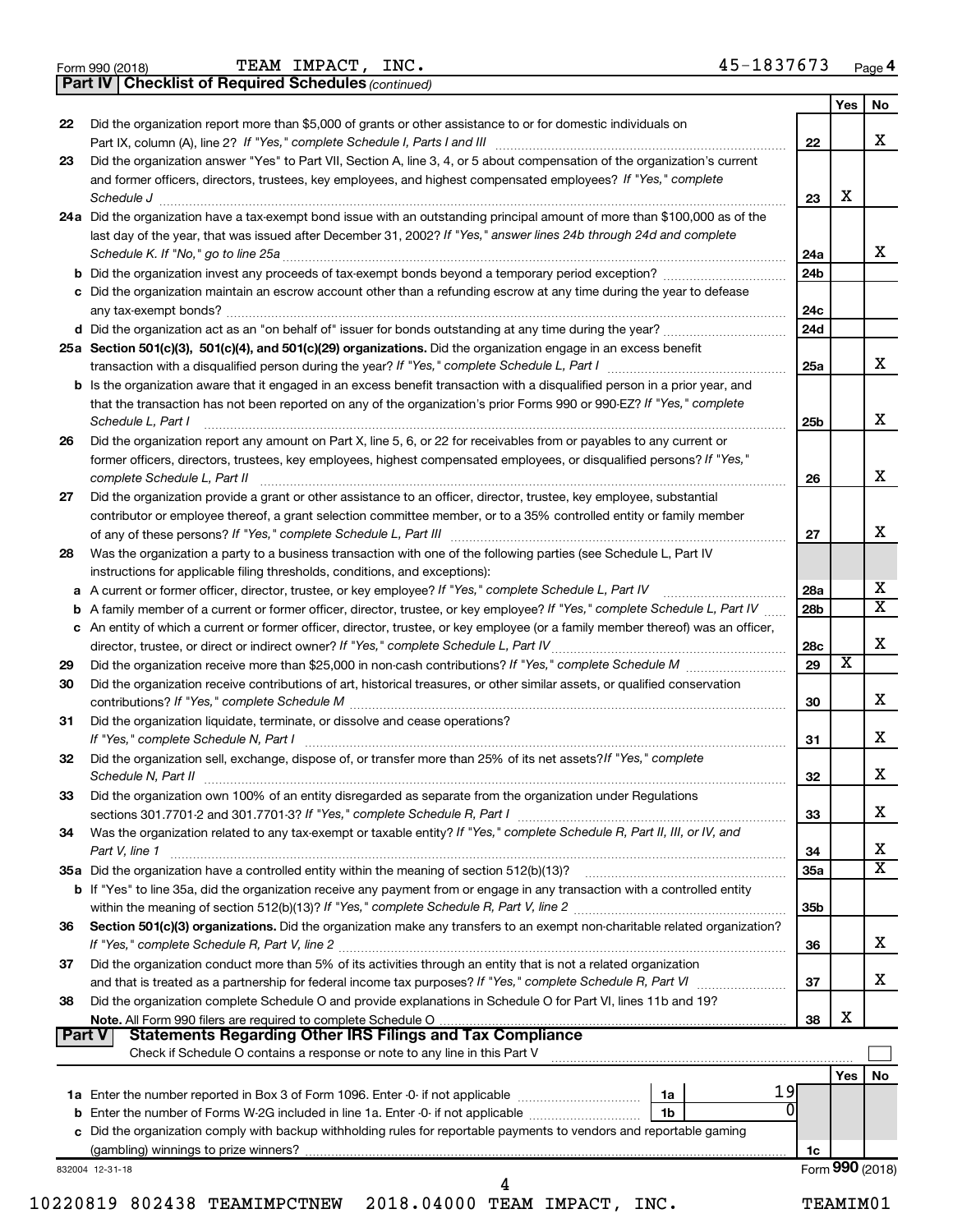|        | 45-1837673<br>TEAM IMPACT, INC.<br>Form 990 (2018)                                                                                                                                          |                |                         | Page 5                  |  |  |  |  |  |
|--------|---------------------------------------------------------------------------------------------------------------------------------------------------------------------------------------------|----------------|-------------------------|-------------------------|--|--|--|--|--|
| Part V | Statements Regarding Other IRS Filings and Tax Compliance (continued)                                                                                                                       |                |                         |                         |  |  |  |  |  |
|        |                                                                                                                                                                                             |                | <b>Yes</b>              | No                      |  |  |  |  |  |
|        | 2a Enter the number of employees reported on Form W-3, Transmittal of Wage and Tax Statements,                                                                                              |                |                         |                         |  |  |  |  |  |
|        | 32<br>filed for the calendar year ending with or within the year covered by this return<br>2a                                                                                               |                |                         |                         |  |  |  |  |  |
|        | <b>b</b> If at least one is reported on line 2a, did the organization file all required federal employment tax returns?                                                                     | 2 <sub>b</sub> | X                       |                         |  |  |  |  |  |
|        | Note. If the sum of lines 1a and 2a is greater than 250, you may be required to e-file (see instructions)                                                                                   |                |                         |                         |  |  |  |  |  |
|        | 3a Did the organization have unrelated business gross income of \$1,000 or more during the year?                                                                                            | 3a             |                         | X                       |  |  |  |  |  |
|        | <b>b</b> If "Yes," has it filed a Form 990-T for this year? If "No" to line 3b, provide an explanation in Schedule O                                                                        |                |                         |                         |  |  |  |  |  |
|        | 4a At any time during the calendar year, did the organization have an interest in, or a signature or other authority over, a                                                                |                |                         |                         |  |  |  |  |  |
|        | financial account in a foreign country (such as a bank account, securities account, or other financial account)?                                                                            |                |                         |                         |  |  |  |  |  |
|        | <b>b</b> If "Yes," enter the name of the foreign country: $\blacktriangleright$                                                                                                             |                |                         |                         |  |  |  |  |  |
|        | See instructions for filing requirements for FinCEN Form 114, Report of Foreign Bank and Financial Accounts (FBAR).                                                                         |                |                         |                         |  |  |  |  |  |
|        |                                                                                                                                                                                             | 5a             |                         | x                       |  |  |  |  |  |
| b      |                                                                                                                                                                                             | 5 <sub>b</sub> |                         | $\overline{\mathtt{x}}$ |  |  |  |  |  |
| с      |                                                                                                                                                                                             | 5 <sub>c</sub> |                         |                         |  |  |  |  |  |
|        | 6a Does the organization have annual gross receipts that are normally greater than \$100,000, and did the organization solicit                                                              |                |                         |                         |  |  |  |  |  |
|        | any contributions that were not tax deductible as charitable contributions?                                                                                                                 | 6a             |                         | x                       |  |  |  |  |  |
|        | <b>b</b> If "Yes," did the organization include with every solicitation an express statement that such contributions or gifts                                                               |                |                         |                         |  |  |  |  |  |
|        | were not tax deductible?                                                                                                                                                                    | 6b             |                         |                         |  |  |  |  |  |
| 7      | Organizations that may receive deductible contributions under section 170(c).                                                                                                               |                |                         |                         |  |  |  |  |  |
| а      | Did the organization receive a payment in excess of \$75 made partly as a contribution and partly for goods and services provided to the payor?                                             | 7a             | X                       |                         |  |  |  |  |  |
| b      | If "Yes," did the organization notify the donor of the value of the goods or services provided?                                                                                             | 7b             | $\overline{\textbf{X}}$ |                         |  |  |  |  |  |
| c      | Did the organization sell, exchange, or otherwise dispose of tangible personal property for which it was required                                                                           |                |                         |                         |  |  |  |  |  |
|        | to file Form 8282?                                                                                                                                                                          | 7c             |                         | x                       |  |  |  |  |  |
|        | 7d<br>d If "Yes," indicate the number of Forms 8282 filed during the year manufacture intervent contains the Net Step                                                                       |                |                         |                         |  |  |  |  |  |
| е      |                                                                                                                                                                                             | 7e             |                         | х                       |  |  |  |  |  |
| Ť      | Did the organization, during the year, pay premiums, directly or indirectly, on a personal benefit contract?                                                                                | 7f             |                         | $\overline{\mathbf{x}}$ |  |  |  |  |  |
| g      | If the organization received a contribution of qualified intellectual property, did the organization file Form 8899 as required?                                                            | 7g             |                         |                         |  |  |  |  |  |
| h      | If the organization received a contribution of cars, boats, airplanes, or other vehicles, did the organization file a Form 1098-C?                                                          |                |                         |                         |  |  |  |  |  |
| 8      | Sponsoring organizations maintaining donor advised funds. Did a donor advised fund maintained by the                                                                                        |                |                         |                         |  |  |  |  |  |
|        | sponsoring organization have excess business holdings at any time during the year?                                                                                                          | 8              |                         |                         |  |  |  |  |  |
| 9      | Sponsoring organizations maintaining donor advised funds.                                                                                                                                   |                |                         |                         |  |  |  |  |  |
| а      | Did the sponsoring organization make any taxable distributions under section 4966?                                                                                                          | 9а             |                         |                         |  |  |  |  |  |
| b      |                                                                                                                                                                                             | 9b             |                         |                         |  |  |  |  |  |
| 10     | Section 501(c)(7) organizations. Enter:                                                                                                                                                     |                |                         |                         |  |  |  |  |  |
| а      | 10a                                                                                                                                                                                         |                |                         |                         |  |  |  |  |  |
| b      | Gross receipts, included on Form 990, Part VIII, line 12, for public use of club facilities<br>10b                                                                                          |                |                         |                         |  |  |  |  |  |
| 11     | Section 501(c)(12) organizations. Enter:                                                                                                                                                    |                |                         |                         |  |  |  |  |  |
| а      | 11a                                                                                                                                                                                         |                |                         |                         |  |  |  |  |  |
| b      | Gross income from other sources (Do not net amounts due or paid to other sources against                                                                                                    |                |                         |                         |  |  |  |  |  |
|        | 11 <sub>b</sub>                                                                                                                                                                             |                |                         |                         |  |  |  |  |  |
|        | 12a Section 4947(a)(1) non-exempt charitable trusts. Is the organization filing Form 990 in lieu of Form 1041?                                                                              | 12a            |                         |                         |  |  |  |  |  |
| b      | If "Yes," enter the amount of tax-exempt interest received or accrued during the year<br>12b                                                                                                |                |                         |                         |  |  |  |  |  |
| 13     | Section 501(c)(29) qualified nonprofit health insurance issuers.                                                                                                                            |                |                         |                         |  |  |  |  |  |
| а      |                                                                                                                                                                                             | 1За            |                         |                         |  |  |  |  |  |
|        | Note. See the instructions for additional information the organization must report on Schedule O.                                                                                           |                |                         |                         |  |  |  |  |  |
|        | <b>b</b> Enter the amount of reserves the organization is required to maintain by the states in which the                                                                                   |                |                         |                         |  |  |  |  |  |
|        | 13 <sub>b</sub>                                                                                                                                                                             |                |                         |                         |  |  |  |  |  |
| с      | 13с                                                                                                                                                                                         |                |                         |                         |  |  |  |  |  |
| 14a    | Did the organization receive any payments for indoor tanning services during the tax year? [111] Did the organization receive any payments for indoor tanning services during the tax year? | 14a            |                         | $\overline{\mathbf{X}}$ |  |  |  |  |  |
|        |                                                                                                                                                                                             | 14b            |                         |                         |  |  |  |  |  |
| 15     | Is the organization subject to the section 4960 tax on payment(s) of more than \$1,000,000 in remuneration or                                                                               |                |                         |                         |  |  |  |  |  |
|        |                                                                                                                                                                                             | 15             |                         | х                       |  |  |  |  |  |
|        | If "Yes," see instructions and file Form 4720, Schedule N.                                                                                                                                  |                |                         |                         |  |  |  |  |  |
| 16     | Is the organization an educational institution subject to the section 4968 excise tax on net investment income?                                                                             | 16             |                         | х                       |  |  |  |  |  |
|        | If "Yes," complete Form 4720, Schedule O.                                                                                                                                                   |                |                         |                         |  |  |  |  |  |
|        |                                                                                                                                                                                             |                |                         |                         |  |  |  |  |  |

5

Form (2018) **990**

832005 12-31-18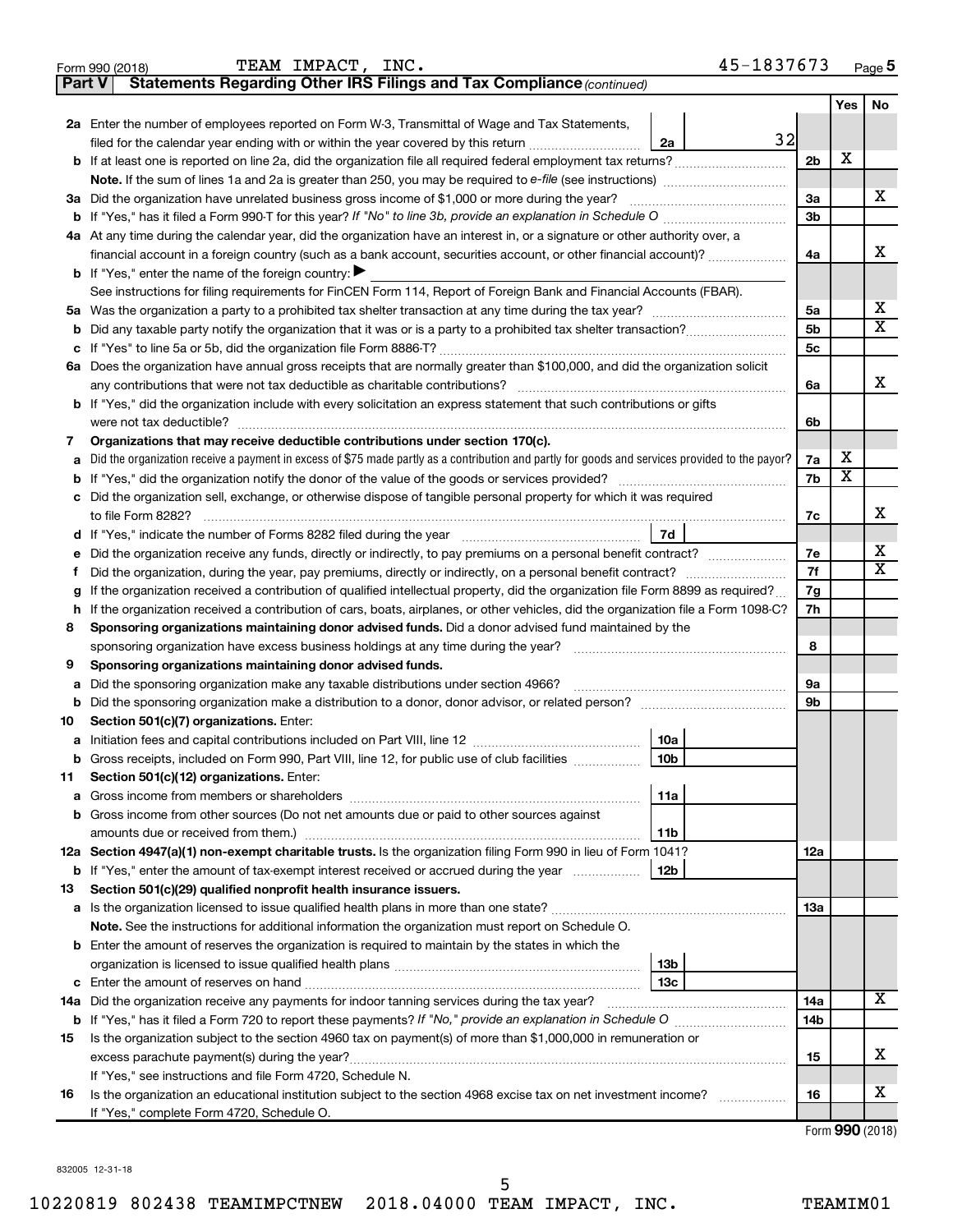|                      |                                                                                                                                                                                                                                | Check if Schedule O contains a response or note to any line in this Part VI [11] [12] [12] Check if Schedule O contains a response or note to any line in this Part VI |                 |                         | $\mathbf{X}$                 |
|----------------------|--------------------------------------------------------------------------------------------------------------------------------------------------------------------------------------------------------------------------------|------------------------------------------------------------------------------------------------------------------------------------------------------------------------|-----------------|-------------------------|------------------------------|
|                      | <b>Section A. Governing Body and Management</b>                                                                                                                                                                                |                                                                                                                                                                        |                 |                         |                              |
|                      |                                                                                                                                                                                                                                |                                                                                                                                                                        |                 | Yes                     | No                           |
|                      | <b>1a</b> Enter the number of voting members of the governing body at the end of the tax year                                                                                                                                  | 1a                                                                                                                                                                     | 15              |                         |                              |
|                      | If there are material differences in voting rights among members of the governing body, or if the governing                                                                                                                    |                                                                                                                                                                        |                 |                         |                              |
|                      | body delegated broad authority to an executive committee or similar committee, explain in Schedule O.                                                                                                                          |                                                                                                                                                                        | 15              |                         |                              |
|                      | <b>b</b> Enter the number of voting members included in line 1a, above, who are independent <i>manumum</i>                                                                                                                     | 1b                                                                                                                                                                     |                 |                         |                              |
| 2                    | Did any officer, director, trustee, or key employee have a family relationship or a business relationship with any other                                                                                                       |                                                                                                                                                                        |                 | X                       |                              |
|                      | officer, director, trustee, or key employee?                                                                                                                                                                                   |                                                                                                                                                                        | $\mathbf{2}$    |                         |                              |
| 3                    | Did the organization delegate control over management duties customarily performed by or under the direct supervision                                                                                                          |                                                                                                                                                                        |                 |                         |                              |
|                      |                                                                                                                                                                                                                                |                                                                                                                                                                        | 3               |                         | X<br>$\overline{\mathbf{X}}$ |
| 4                    | Did the organization make any significant changes to its governing documents since the prior Form 990 was filed?                                                                                                               |                                                                                                                                                                        | 4               |                         | $\overline{\textbf{X}}$      |
| 5                    |                                                                                                                                                                                                                                |                                                                                                                                                                        | 5               |                         | $\overline{\mathbf{x}}$      |
| 6                    |                                                                                                                                                                                                                                |                                                                                                                                                                        | 6               |                         |                              |
| 7a                   | Did the organization have members, stockholders, or other persons who had the power to elect or appoint one or                                                                                                                 |                                                                                                                                                                        |                 |                         |                              |
|                      |                                                                                                                                                                                                                                |                                                                                                                                                                        | 7a              |                         | X                            |
|                      | <b>b</b> Are any governance decisions of the organization reserved to (or subject to approval by) members, stockholders, or                                                                                                    |                                                                                                                                                                        |                 |                         |                              |
|                      |                                                                                                                                                                                                                                |                                                                                                                                                                        | 7b              |                         | X                            |
| 8                    | Did the organization contemporaneously document the meetings held or written actions undertaken during the year by the following:                                                                                              |                                                                                                                                                                        |                 |                         |                              |
|                      |                                                                                                                                                                                                                                |                                                                                                                                                                        | 8а              | х                       |                              |
| b                    |                                                                                                                                                                                                                                |                                                                                                                                                                        | 8b              | $\overline{\textbf{x}}$ |                              |
| 9                    | Is there any officer, director, trustee, or key employee listed in Part VII, Section A, who cannot be reached at the                                                                                                           |                                                                                                                                                                        |                 |                         |                              |
|                      |                                                                                                                                                                                                                                |                                                                                                                                                                        | 9               |                         | х                            |
|                      | <b>Section B. Policies</b> (This Section B requests information about policies not required by the Internal Revenue Code.)                                                                                                     |                                                                                                                                                                        |                 |                         |                              |
|                      |                                                                                                                                                                                                                                |                                                                                                                                                                        |                 | Yes                     | No                           |
|                      |                                                                                                                                                                                                                                |                                                                                                                                                                        | 10a             |                         | X                            |
|                      | <b>b</b> If "Yes," did the organization have written policies and procedures governing the activities of such chapters, affiliates,                                                                                            |                                                                                                                                                                        |                 |                         |                              |
|                      |                                                                                                                                                                                                                                |                                                                                                                                                                        | 10 <sub>b</sub> |                         |                              |
|                      | 11a Has the organization provided a complete copy of this Form 990 to all members of its governing body before filing the form?                                                                                                |                                                                                                                                                                        | 11a             | X                       |                              |
|                      | <b>b</b> Describe in Schedule O the process, if any, used by the organization to review this Form 990.                                                                                                                         |                                                                                                                                                                        |                 |                         |                              |
|                      | 12a Did the organization have a written conflict of interest policy? If "No," go to line 13                                                                                                                                    |                                                                                                                                                                        | 12a             | х                       |                              |
| b                    | Were officers, directors, or trustees, and key employees required to disclose annually interests that could give rise to conflicts?                                                                                            |                                                                                                                                                                        | 12 <sub>b</sub> | $\overline{\mathbf{X}}$ |                              |
|                      | c Did the organization regularly and consistently monitor and enforce compliance with the policy? If "Yes," describe                                                                                                           |                                                                                                                                                                        |                 |                         |                              |
|                      | in Schedule O how this was done manufactured and continuum and control of the state of the state of the state o                                                                                                                |                                                                                                                                                                        | 12c             | х                       |                              |
| 13                   |                                                                                                                                                                                                                                |                                                                                                                                                                        |                 |                         |                              |
|                      |                                                                                                                                                                                                                                |                                                                                                                                                                        | 13              | $\overline{\mathbf{X}}$ |                              |
|                      | Did the organization have a written document retention and destruction policy? [11] manufaction manufaction in                                                                                                                 |                                                                                                                                                                        | 14              | $\overline{\mathbf{X}}$ |                              |
|                      | Did the process for determining compensation of the following persons include a review and approval by independent                                                                                                             |                                                                                                                                                                        |                 |                         |                              |
|                      | persons, comparability data, and contemporaneous substantiation of the deliberation and decision?                                                                                                                              |                                                                                                                                                                        |                 |                         |                              |
|                      | a The organization's CEO, Executive Director, or top management official manufactured content content of the organization's CEO, Executive Director, or top management official manufactured content of the state of the state |                                                                                                                                                                        | 15a             | X                       |                              |
|                      |                                                                                                                                                                                                                                |                                                                                                                                                                        | 15 <sub>b</sub> | X                       |                              |
|                      | If "Yes" to line 15a or 15b, describe the process in Schedule O (see instructions).                                                                                                                                            |                                                                                                                                                                        |                 |                         |                              |
|                      | 16a Did the organization invest in, contribute assets to, or participate in a joint venture or similar arrangement with a                                                                                                      |                                                                                                                                                                        |                 |                         |                              |
|                      | taxable entity during the year?                                                                                                                                                                                                |                                                                                                                                                                        | 16a             |                         |                              |
|                      | b If "Yes," did the organization follow a written policy or procedure requiring the organization to evaluate its participation                                                                                                 |                                                                                                                                                                        |                 |                         |                              |
|                      | in joint venture arrangements under applicable federal tax law, and take steps to safeguard the organization's                                                                                                                 |                                                                                                                                                                        |                 |                         |                              |
|                      | exempt status with respect to such arrangements?                                                                                                                                                                               |                                                                                                                                                                        | 16b             |                         |                              |
|                      | <b>Section C. Disclosure</b>                                                                                                                                                                                                   |                                                                                                                                                                        |                 |                         |                              |
|                      | List the states with which a copy of this Form 990 is required to be filed $\blacktriangleright$ MA, PA, CA                                                                                                                    |                                                                                                                                                                        |                 |                         |                              |
|                      | Section 6104 requires an organization to make its Forms 1023 (1024 or 1024 A if applicable), 990, and 990-T (Section 501(c)(3)s only) available                                                                                |                                                                                                                                                                        |                 |                         |                              |
|                      | for public inspection. Indicate how you made these available. Check all that apply.                                                                                                                                            |                                                                                                                                                                        |                 |                         |                              |
| 14<br>15<br>17<br>18 | $\lfloor x \rfloor$ Upon request<br>Own website<br>Another's website                                                                                                                                                           | Other (explain in Schedule O)                                                                                                                                          |                 |                         |                              |
|                      | Describe in Schedule O whether (and if so, how) the organization made its governing documents, conflict of interest policy, and financial                                                                                      |                                                                                                                                                                        |                 |                         |                              |
| 19                   | statements available to the public during the tax year.                                                                                                                                                                        |                                                                                                                                                                        |                 |                         |                              |
| 20                   | State the name, address, and telephone number of the person who possesses the organization's books and records                                                                                                                 |                                                                                                                                                                        |                 |                         |                              |
|                      | TIMOTHY J. KELLY, TREASURER - 617-801-0248                                                                                                                                                                                     |                                                                                                                                                                        |                 |                         |                              |
|                      | 4TH FLOOR,<br>QUINCY, MA<br>02171<br>500 VICTORY ROAD,                                                                                                                                                                         |                                                                                                                                                                        |                 |                         | х                            |
|                      | 832006 12-31-18                                                                                                                                                                                                                |                                                                                                                                                                        |                 | Form 990 (2018)         |                              |

**Part VI** Governance, Management, and Disclosure For each "Yes" response to lines 2 through 7b below, and for a "No" response

Form 990 (2018) Page TEAM IMPACT, INC. 45-1837673

**6**

*to line 8a, 8b, or 10b below, describe the circumstances, processes, or changes in Schedule O. See instructions.*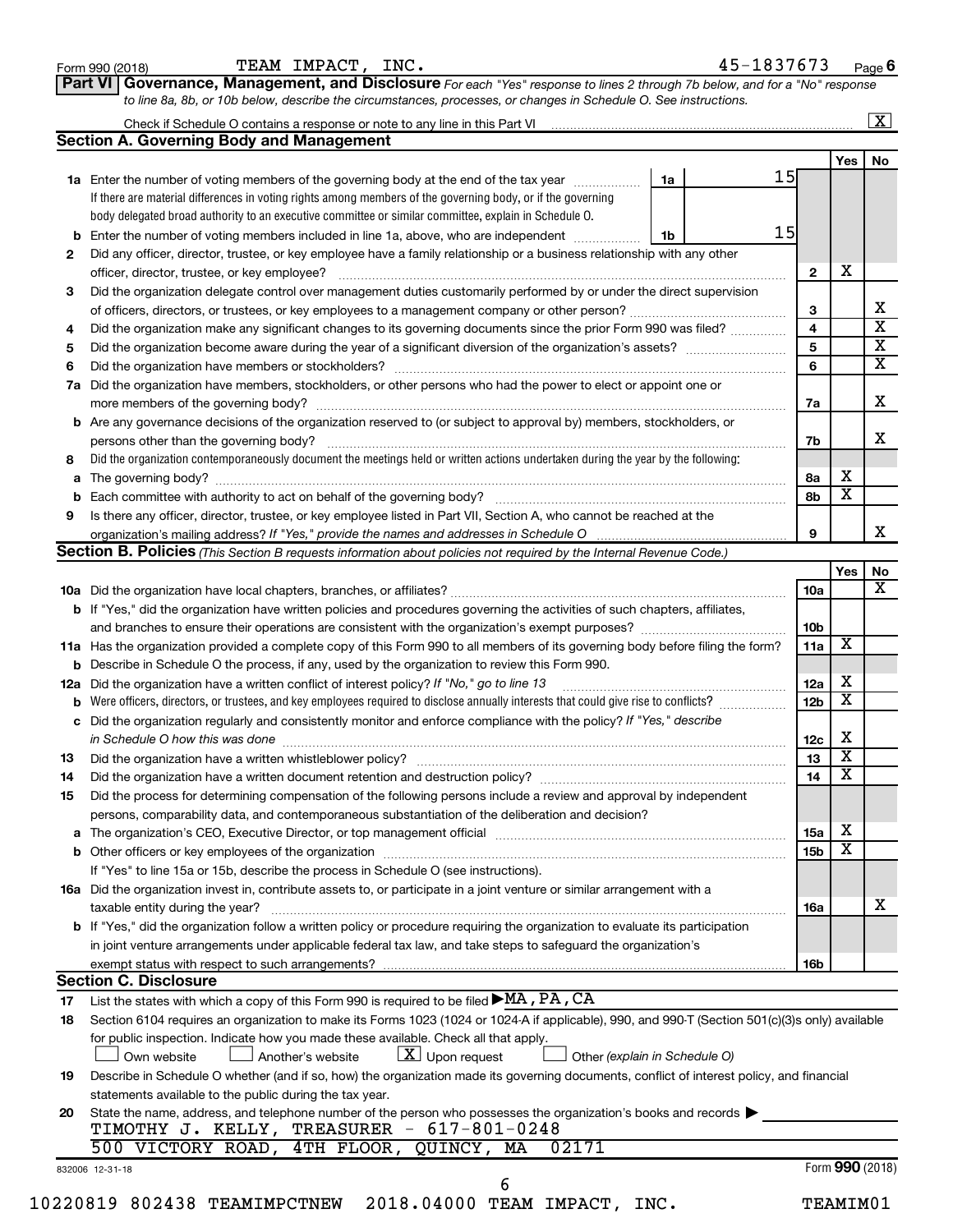$\Box$ 

| Part VII Compensation of Officers, Directors, Trustees, Key Employees, Highest Compensated |
|--------------------------------------------------------------------------------------------|
| <b>Employees, and Independent Contractors</b>                                              |

Check if Schedule O contains a response or note to any line in this Part VII

**Section A. Officers, Directors, Trustees, Key Employees, and Highest Compensated Employees**

**1a**  Complete this table for all persons required to be listed. Report compensation for the calendar year ending with or within the organization's tax year.

**•** List all of the organization's current officers, directors, trustees (whether individuals or organizations), regardless of amount of compensation. Enter -0- in columns  $(D)$ ,  $(E)$ , and  $(F)$  if no compensation was paid.

**•** List all of the organization's **current** key employees, if any. See instructions for definition of "key employee."

**•** List the organization's five current highest compensated employees (other than an officer, director, trustee, or key employee) who received reportable compensation (Box 5 of Form W-2 and/or Box 7 of Form 1099-MISC) of more than \$100,000 from the organization and any related organizations.

**•** List all of the organization's former officers, key employees, and highest compensated employees who received more than \$100,000 of reportable compensation from the organization and any related organizations.

**•** List all of the organization's former directors or trustees that received, in the capacity as a former director or trustee of the organization, more than \$10,000 of reportable compensation from the organization and any related organizations.

List persons in the following order: individual trustees or directors; institutional trustees; officers; key employees; highest compensated employees; and former such persons.

Check this box if neither the organization nor any related organization compensated any current officer, director, or trustee.  $\Box$ 

| (A)                              | (B)                    |                                         |                                                                  | (C)         |              |                                 |        | (D)                 | (E)                              | (F)                      |
|----------------------------------|------------------------|-----------------------------------------|------------------------------------------------------------------|-------------|--------------|---------------------------------|--------|---------------------|----------------------------------|--------------------------|
| Name and Title                   | Average                | Position<br>(do not check more than one |                                                                  |             |              |                                 |        | Reportable          | Reportable                       | Estimated                |
|                                  | hours per              |                                         | box, unless person is both an<br>officer and a director/trustee) |             |              |                                 |        | compensation        | compensation                     | amount of                |
|                                  | week                   |                                         |                                                                  |             |              |                                 |        | from                | from related                     | other                    |
|                                  | (list any<br>hours for | ndividual trustee or director           |                                                                  |             |              |                                 |        | the<br>organization | organizations<br>(W-2/1099-MISC) | compensation<br>from the |
|                                  | related                |                                         |                                                                  |             |              |                                 |        | (W-2/1099-MISC)     |                                  | organization             |
|                                  | organizations          |                                         |                                                                  |             |              |                                 |        |                     |                                  | and related              |
|                                  | below                  |                                         | nstitutional trustee                                             |             | Key employee | Highest compensated<br>employee |        |                     |                                  | organizations            |
|                                  | line)                  |                                         |                                                                  | Officer     |              |                                 | Former |                     |                                  |                          |
| SCOTT TULLY<br>(1)               | 2.00                   |                                         |                                                                  |             |              |                                 |        |                     |                                  |                          |
| DIRECTOR/CLERK                   |                        | X                                       |                                                                  | $\mathbf X$ |              |                                 |        | $\mathbf 0$ .       | $\mathbf 0$ .                    | $\mathbf 0$ .            |
| KRIS HERMAN<br>(2)               | 2.00                   |                                         |                                                                  |             |              |                                 |        |                     |                                  |                          |
| <b>DIRECTOR</b>                  |                        | $\mathbf X$                             |                                                                  |             |              |                                 |        | $\mathbf 0$ .       | $\mathbf 0$ .                    | $\mathbf 0$ .            |
| (3)<br>DAN WALSH                 | 4.00                   |                                         |                                                                  |             |              |                                 |        |                     |                                  |                          |
| <b>DIRECTOR</b>                  |                        | X                                       |                                                                  |             |              |                                 |        | $\mathbf 0$ .       | $\mathbf 0$ .                    | $\mathbf 0$ .            |
| JOHN CALNAN<br>(4)               | 6.00                   |                                         |                                                                  |             |              |                                 |        |                     |                                  |                          |
| DIRECTOR/ CO-CHAIR               |                        | $\mathbf X$                             |                                                                  | $\mathbf X$ |              |                                 |        | $\mathbf 0$ .       | $\mathbf 0$ .                    | $\mathbf 0$ .            |
| (5)<br>TIM KELLY                 | 6.00                   |                                         |                                                                  |             |              |                                 |        |                     |                                  |                          |
| DIRECTOR/ TREASURER              |                        | X                                       |                                                                  | X           |              |                                 |        | $\mathbf 0$         | 0                                | $\mathbf 0$ .            |
| DANIEL KRAFT<br>(6)              | 4.00                   |                                         |                                                                  |             |              |                                 |        |                     |                                  |                          |
| DIRECTOR/CO-CHAIR                |                        | $\mathbf X$                             |                                                                  | $\mathbf X$ |              |                                 |        | $\mathbf 0$         | $\mathbf 0$ .                    | $\mathbf 0$ .            |
| MARK PLANSKY<br>(7)              | 2.00                   |                                         |                                                                  |             |              |                                 |        |                     |                                  |                          |
| <b>DIRECTOR</b>                  |                        | $\mathbf X$                             |                                                                  |             |              |                                 |        | $\mathbf 0$         | $\mathbf 0$                      | $\mathbf 0$ .            |
| ROBERT TISHMAN<br>(8)            | 2.00                   |                                         |                                                                  |             |              |                                 |        |                     |                                  |                          |
| <b>DIRECTOR</b>                  |                        | X                                       |                                                                  |             |              |                                 |        | $\mathbf 0$         | $\mathbf 0$ .                    | $\boldsymbol{0}$ .       |
| (9)<br>ALLISON SCOBIE-CARROLL    | 2.00                   |                                         |                                                                  |             |              |                                 |        |                     |                                  |                          |
| <b>DIRECTOR</b>                  |                        | X                                       |                                                                  |             |              |                                 |        | $\mathbf 0$         | $\mathbf 0$                      | $\mathbf 0$ .            |
| (10) KRISTIN GIARRUSSO           | 2.00                   |                                         |                                                                  |             |              |                                 |        |                     |                                  |                          |
| <b>DIRECTOR</b>                  |                        | X                                       |                                                                  |             |              |                                 |        | $\mathbf 0$ .       | 0.                               | 0.                       |
| (11) JOSH GOLD                   | 2.00                   |                                         |                                                                  |             |              |                                 |        |                     |                                  |                          |
| <b>DIRECTOR</b>                  |                        | X                                       |                                                                  |             |              |                                 |        | $\mathbf 0$ .       | $\mathbf 0$ .                    | $\mathbf 0$ .            |
| (12) CHUCK DOYLE                 | 2.00                   |                                         |                                                                  |             |              |                                 |        |                     |                                  |                          |
| <b>DIRECTOR</b>                  |                        | X                                       |                                                                  |             |              |                                 |        | 0.                  | $\mathbf 0$ .                    | $\mathbf 0$ .            |
| (13) MATTHEW DANIELS             | 2.00                   |                                         |                                                                  |             |              |                                 |        |                     |                                  |                          |
| <b>DIRECTOR</b>                  |                        | $\rm X$                                 |                                                                  |             |              |                                 |        | $\mathbf 0$ .       | $\mathbf 0$ .                    | $\mathbf 0$ .            |
| (14) MICHAEL JOSEPHSON           | 2.00                   |                                         |                                                                  |             |              |                                 |        |                     |                                  |                          |
| <b>DIRECTOR</b>                  |                        | $\mathbf X$                             |                                                                  |             |              |                                 |        | 0                   | $\mathbf 0$                      | $\mathbf 0$ .            |
| (15) STEVEN ELLIS                | 2.00                   |                                         |                                                                  |             |              |                                 |        |                     |                                  |                          |
| <b>DIRECTOR</b>                  |                        | X                                       |                                                                  |             |              |                                 |        | $\mathbf 0$ .       | $\mathbf 0$ .                    | 0.                       |
| (16) SETH ROSENZWEIG             | 40.00                  |                                         |                                                                  |             |              |                                 |        |                     |                                  |                          |
| CEO/PRESIDENT                    |                        |                                         |                                                                  | X           |              |                                 |        | 340,000.            | $\mathbf 0$ .                    | 25,503.                  |
| (17) PATRICK MADDIGAN            | 40.00                  |                                         |                                                                  |             |              |                                 |        |                     |                                  |                          |
| DIRECTOR OF FINANCE & OPERATIONS |                        |                                         |                                                                  |             |              | $\overline{\mathbf{X}}$         |        | 105,500.            | 0.                               | 5,215.                   |
| 832007 12-31-18                  |                        |                                         |                                                                  |             |              |                                 |        |                     |                                  | Form 990 (2018)          |

10220819 802438 TEAMIMPCTNEW 2018.04000 TEAM IMPACT, INC. TEAMIM01

7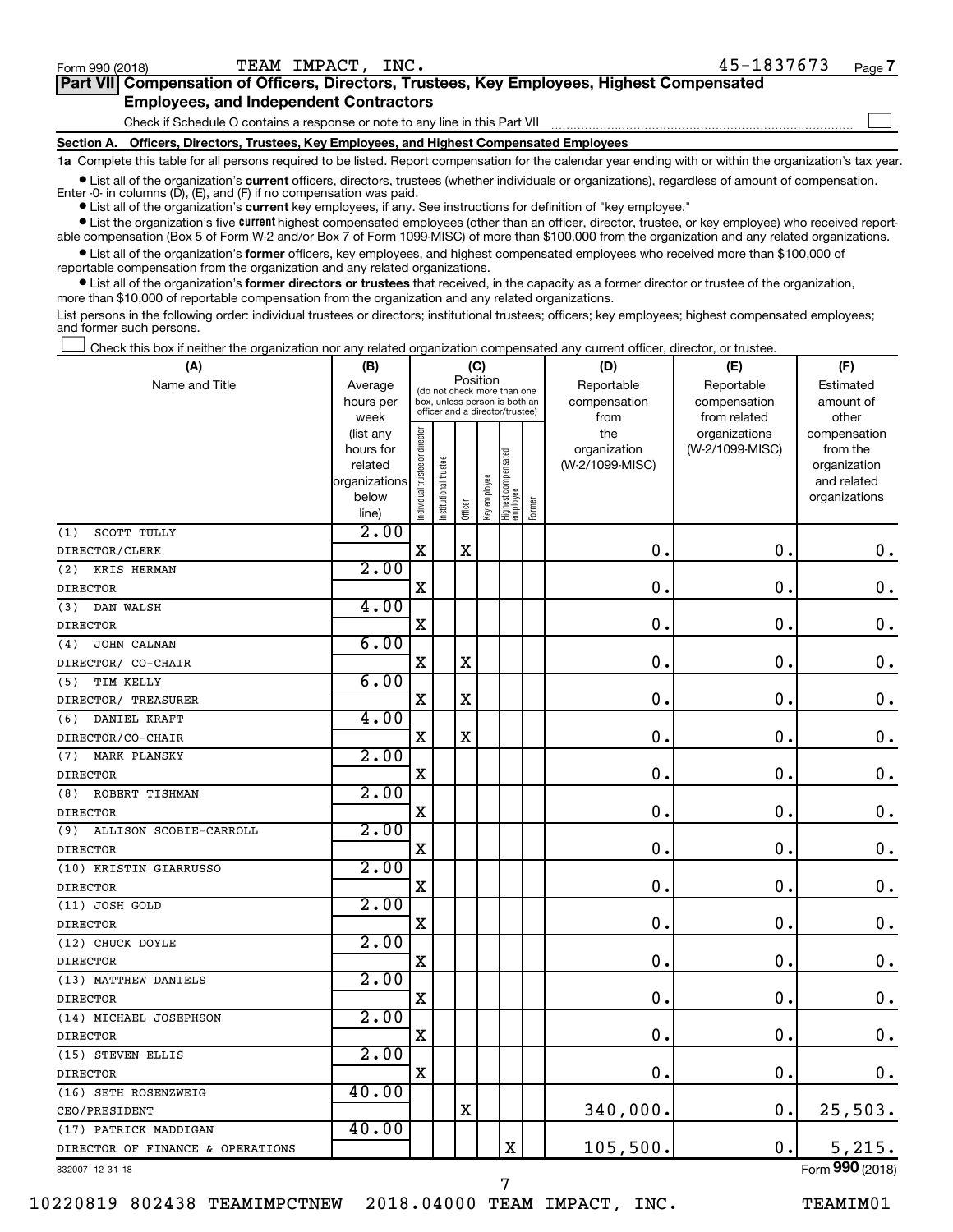| TEAM IMPACT, INC.<br>Form 990 (2018)                                                                                                                                                                                                                                                                                                                         |                                                                                                             |                                |                       |                                                                                                                               |              |                                   |        |                                                                                     | 45-1837673                                                                            |                             |                                                                                                                    | Page 8           |
|--------------------------------------------------------------------------------------------------------------------------------------------------------------------------------------------------------------------------------------------------------------------------------------------------------------------------------------------------------------|-------------------------------------------------------------------------------------------------------------|--------------------------------|-----------------------|-------------------------------------------------------------------------------------------------------------------------------|--------------|-----------------------------------|--------|-------------------------------------------------------------------------------------|---------------------------------------------------------------------------------------|-----------------------------|--------------------------------------------------------------------------------------------------------------------|------------------|
| Part VII Section A. Officers, Directors, Trustees, Key Employees, and Highest Compensated Employees (continued)                                                                                                                                                                                                                                              |                                                                                                             |                                |                       |                                                                                                                               |              |                                   |        |                                                                                     |                                                                                       |                             |                                                                                                                    |                  |
| (A)<br>Name and title                                                                                                                                                                                                                                                                                                                                        | (B)<br>Average<br>hours per<br>week<br>(list any<br>hours for<br>related<br>organizations<br>below<br>line) | Individual trustee or director | Institutional trustee | (C)<br>Position<br>(do not check more than one<br>box, unless person is both an<br>officer and a director/trustee)<br>Officer | Key employee | Highest compensated<br>  employee | Former | (D)<br>Reportable<br>compensation<br>from<br>the<br>organization<br>(W-2/1099-MISC) | (E)<br>Reportable<br>compensation<br>from related<br>organizations<br>(W-2/1099-MISC) |                             | (F)<br>Estimated<br>amount of<br>other<br>compensation<br>from the<br>organization<br>and related<br>organizations |                  |
| (18) SHANNA GERSHMAN                                                                                                                                                                                                                                                                                                                                         | 40.00                                                                                                       |                                |                       |                                                                                                                               |              |                                   |        |                                                                                     |                                                                                       |                             |                                                                                                                    |                  |
| DIRECTOR, DEVELOPMENT                                                                                                                                                                                                                                                                                                                                        |                                                                                                             |                                |                       |                                                                                                                               |              | X                                 |        | 129,731.                                                                            |                                                                                       | 0.                          |                                                                                                                    | 1,746.           |
| (19) AMY VANRYN                                                                                                                                                                                                                                                                                                                                              | 40.00                                                                                                       |                                |                       |                                                                                                                               |              |                                   |        |                                                                                     |                                                                                       |                             |                                                                                                                    |                  |
| DIRECTOR OF PROGRAMS                                                                                                                                                                                                                                                                                                                                         |                                                                                                             |                                |                       |                                                                                                                               |              | X                                 |        | 105,500.                                                                            |                                                                                       | 0.                          |                                                                                                                    | 14,681.          |
| (20) AMANDA PALMER                                                                                                                                                                                                                                                                                                                                           | 40.00                                                                                                       |                                |                       |                                                                                                                               |              |                                   |        |                                                                                     |                                                                                       |                             |                                                                                                                    |                  |
| REGIONAL DIRECTOR, DEVELOPMENT                                                                                                                                                                                                                                                                                                                               |                                                                                                             |                                |                       |                                                                                                                               |              | X                                 |        | 100,750.                                                                            |                                                                                       | 0.                          |                                                                                                                    | 9,758.           |
|                                                                                                                                                                                                                                                                                                                                                              |                                                                                                             |                                |                       |                                                                                                                               |              |                                   |        |                                                                                     |                                                                                       |                             |                                                                                                                    |                  |
|                                                                                                                                                                                                                                                                                                                                                              |                                                                                                             |                                |                       |                                                                                                                               |              |                                   |        |                                                                                     |                                                                                       |                             |                                                                                                                    |                  |
| 1b Sub-total                                                                                                                                                                                                                                                                                                                                                 |                                                                                                             |                                |                       |                                                                                                                               |              |                                   |        | 781,481.                                                                            |                                                                                       | $\overline{0}$ .            |                                                                                                                    | 56,903.          |
| c Total from continuation sheets to Part VII, Section A manufactured by                                                                                                                                                                                                                                                                                      |                                                                                                             |                                |                       |                                                                                                                               |              |                                   |        | σ.                                                                                  |                                                                                       | $\overline{\mathfrak{o}}$ . |                                                                                                                    | $\overline{0}$ . |
|                                                                                                                                                                                                                                                                                                                                                              |                                                                                                             |                                |                       |                                                                                                                               |              |                                   |        | 781,481.                                                                            |                                                                                       | $\overline{0}$ .            |                                                                                                                    | 56,903.          |
| Total number of individuals (including but not limited to those listed above) who received more than \$100,000 of reportable<br>2                                                                                                                                                                                                                            |                                                                                                             |                                |                       |                                                                                                                               |              |                                   |        |                                                                                     |                                                                                       |                             |                                                                                                                    |                  |
| compensation from the organization $\blacktriangleright$                                                                                                                                                                                                                                                                                                     |                                                                                                             |                                |                       |                                                                                                                               |              |                                   |        |                                                                                     |                                                                                       |                             |                                                                                                                    | 5                |
| 3<br>Did the organization list any former officer, director, or trustee, key employee, or highest compensated employee on<br>For any individual listed on line 1a, is the sum of reportable compensation and other compensation from the organization<br>and related organizations greater than \$150,000? If "Yes," complete Schedule J for such individual |                                                                                                             |                                |                       |                                                                                                                               |              |                                   |        |                                                                                     |                                                                                       |                             | Yes<br>з<br>х<br>4                                                                                                 | No<br>X          |
| Did any person listed on line 1a receive or accrue compensation from any unrelated organization or individual for services<br>5                                                                                                                                                                                                                              |                                                                                                             |                                |                       |                                                                                                                               |              |                                   |        |                                                                                     |                                                                                       |                             |                                                                                                                    | x                |
| <b>Section B. Independent Contractors</b>                                                                                                                                                                                                                                                                                                                    |                                                                                                             |                                |                       |                                                                                                                               |              |                                   |        |                                                                                     |                                                                                       |                             | 5                                                                                                                  |                  |
| Complete this table for your five highest compensated independent contractors that received more than \$100,000 of compensation from<br>1.<br>the organization. Report compensation for the calendar year ending with or within the organization's tax year.                                                                                                 |                                                                                                             |                                |                       |                                                                                                                               |              |                                   |        |                                                                                     |                                                                                       |                             |                                                                                                                    |                  |
| (A)                                                                                                                                                                                                                                                                                                                                                          |                                                                                                             |                                |                       |                                                                                                                               |              |                                   |        | (B)                                                                                 |                                                                                       |                             | (C)                                                                                                                |                  |
| Name and business address                                                                                                                                                                                                                                                                                                                                    |                                                                                                             |                                | <b>NONE</b>           |                                                                                                                               |              |                                   |        | Description of services                                                             |                                                                                       |                             | Compensation                                                                                                       |                  |
|                                                                                                                                                                                                                                                                                                                                                              |                                                                                                             |                                |                       |                                                                                                                               |              |                                   |        |                                                                                     |                                                                                       |                             |                                                                                                                    |                  |
|                                                                                                                                                                                                                                                                                                                                                              |                                                                                                             |                                |                       |                                                                                                                               |              |                                   |        |                                                                                     |                                                                                       |                             |                                                                                                                    |                  |
|                                                                                                                                                                                                                                                                                                                                                              |                                                                                                             |                                |                       |                                                                                                                               |              |                                   |        |                                                                                     |                                                                                       |                             |                                                                                                                    |                  |
| Total number of independent contractors (including but not limited to those listed above) who received more than<br>2<br>\$100,000 of compensation from the organization                                                                                                                                                                                     |                                                                                                             |                                |                       |                                                                                                                               |              | 0                                 |        |                                                                                     |                                                                                       |                             |                                                                                                                    |                  |
|                                                                                                                                                                                                                                                                                                                                                              |                                                                                                             |                                |                       |                                                                                                                               |              |                                   |        |                                                                                     |                                                                                       |                             |                                                                                                                    | Form 990 (2018)  |

832008 12-31-18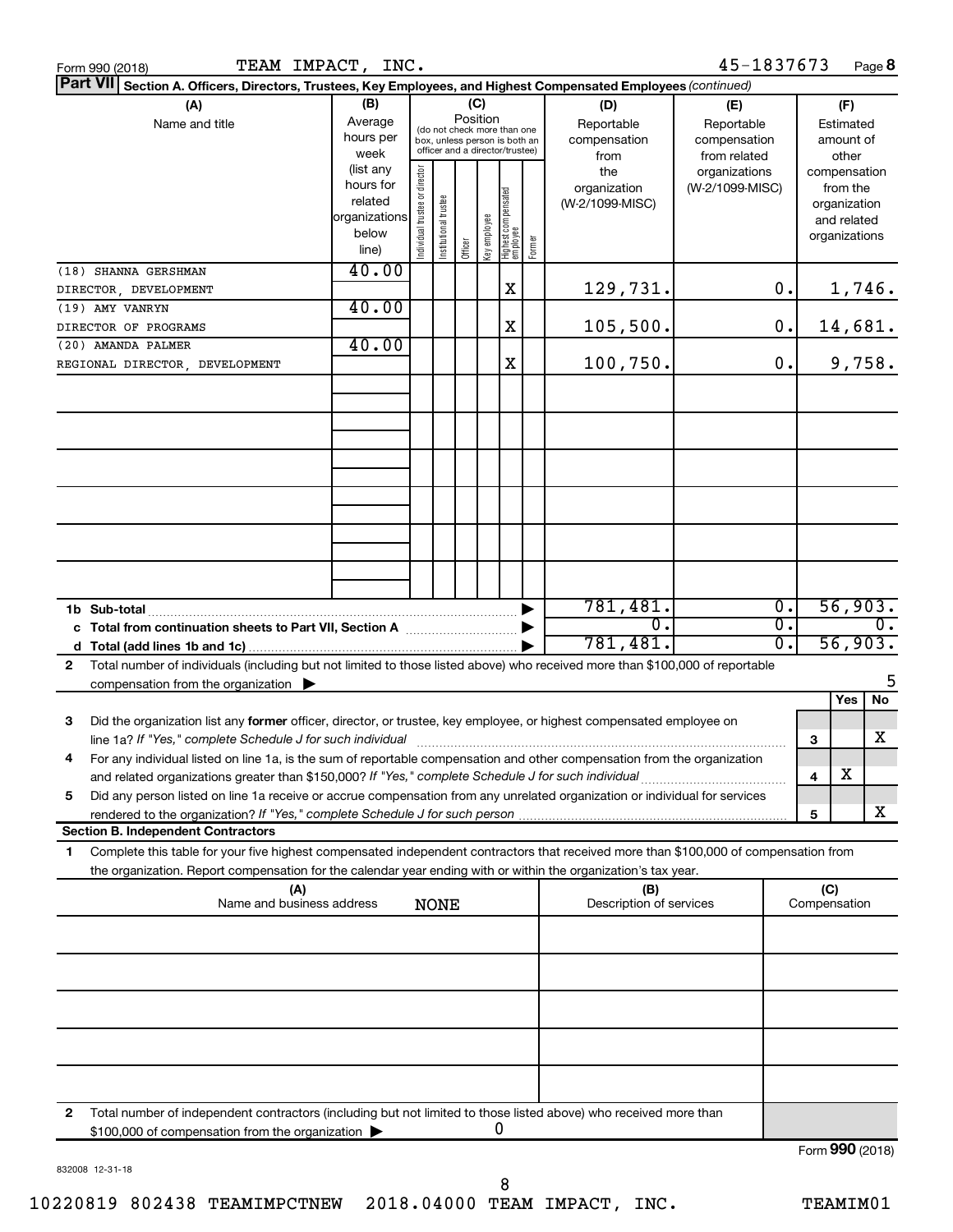|                                                           | <b>Part VIII</b> | <b>Statement of Revenue</b>                                                                                            |                |                      |                      |                                                 |                                         |                                                                    |
|-----------------------------------------------------------|------------------|------------------------------------------------------------------------------------------------------------------------|----------------|----------------------|----------------------|-------------------------------------------------|-----------------------------------------|--------------------------------------------------------------------|
|                                                           |                  |                                                                                                                        |                |                      |                      |                                                 |                                         |                                                                    |
|                                                           |                  |                                                                                                                        |                |                      | (A)<br>Total revenue | (B)<br>Related or<br>exempt function<br>revenue | (C)<br>Unrelated<br>business<br>revenue | (D)<br>Revenue excluded<br>from tax under<br>sections<br>512 - 514 |
|                                                           |                  | 1 a Federated campaigns                                                                                                | 1a             |                      |                      |                                                 |                                         |                                                                    |
|                                                           |                  |                                                                                                                        | 1b             |                      |                      |                                                 |                                         |                                                                    |
|                                                           |                  | c Fundraising events                                                                                                   | 1 <sub>c</sub> | 2,582,632.           |                      |                                                 |                                         |                                                                    |
| Contributions, Gifts, Grants<br>and Other Similar Amounts |                  | d Related organizations                                                                                                | 1 <sub>d</sub> |                      |                      |                                                 |                                         |                                                                    |
|                                                           |                  | e Government grants (contributions)                                                                                    | 1e             |                      |                      |                                                 |                                         |                                                                    |
|                                                           |                  | f All other contributions, gifts, grants, and                                                                          |                |                      |                      |                                                 |                                         |                                                                    |
|                                                           |                  | similar amounts not included above                                                                                     | 1f             | 1,718,960.           |                      |                                                 |                                         |                                                                    |
|                                                           |                  | g Noncash contributions included in lines 1a-1f: \$                                                                    |                | 129,926.             |                      |                                                 |                                         |                                                                    |
|                                                           |                  |                                                                                                                        |                | ▶                    | 4,301,592.           |                                                 |                                         |                                                                    |
|                                                           |                  |                                                                                                                        |                | <b>Business Code</b> |                      |                                                 |                                         |                                                                    |
| Program Service<br>Revenue                                | 2a               | <u> 1989 - Johann Barn, amerikansk politiker (</u>                                                                     |                |                      |                      |                                                 |                                         |                                                                    |
|                                                           | b                | <u> 1989 - Johann Stein, marwolaethau a bhann an t-Albann an t-Albann an t-Albann an t-Albann an t-Albann an t-Alb</u> |                |                      |                      |                                                 |                                         |                                                                    |
|                                                           | с<br>d           | <u> 1989 - Johann Barn, mars an t-Amerikaansk politiker (</u>                                                          |                |                      |                      |                                                 |                                         |                                                                    |
|                                                           | е                | <u> 1989 - Johann Barbara, martxa alemaniar a</u>                                                                      |                |                      |                      |                                                 |                                         |                                                                    |
|                                                           |                  |                                                                                                                        |                |                      |                      |                                                 |                                         |                                                                    |
|                                                           |                  |                                                                                                                        |                | ▶                    |                      |                                                 |                                         |                                                                    |
|                                                           | 3                | Investment income (including dividends, interest, and                                                                  |                |                      |                      |                                                 |                                         |                                                                    |
|                                                           |                  |                                                                                                                        |                |                      | 773.                 |                                                 |                                         | 773.                                                               |
|                                                           | 4                | Income from investment of tax-exempt bond proceeds                                                                     |                |                      |                      |                                                 |                                         |                                                                    |
|                                                           | 5                |                                                                                                                        |                |                      |                      |                                                 |                                         |                                                                    |
|                                                           |                  |                                                                                                                        | (i) Real       | (ii) Personal        |                      |                                                 |                                         |                                                                    |
|                                                           |                  | 6 a Gross rents                                                                                                        |                |                      |                      |                                                 |                                         |                                                                    |
|                                                           |                  | b Less: rental expenses                                                                                                |                |                      |                      |                                                 |                                         |                                                                    |
|                                                           |                  | c Rental income or (loss)                                                                                              |                |                      |                      |                                                 |                                         |                                                                    |
|                                                           |                  |                                                                                                                        |                | ▶                    |                      |                                                 |                                         |                                                                    |
|                                                           |                  | <b>7 a</b> Gross amount from sales of                                                                                  | (i) Securities | (ii) Other           |                      |                                                 |                                         |                                                                    |
|                                                           |                  | assets other than inventory                                                                                            |                |                      |                      |                                                 |                                         |                                                                    |
|                                                           |                  | <b>b</b> Less: cost or other basis                                                                                     |                |                      |                      |                                                 |                                         |                                                                    |
|                                                           |                  | and sales expenses                                                                                                     |                |                      |                      |                                                 |                                         |                                                                    |
|                                                           |                  |                                                                                                                        |                |                      |                      |                                                 |                                         |                                                                    |
|                                                           |                  | 8 a Gross income from fundraising events (not                                                                          |                |                      |                      |                                                 |                                         |                                                                    |
| <b>Other Revenue</b>                                      |                  | 2,582,632. of<br>including \$                                                                                          |                |                      |                      |                                                 |                                         |                                                                    |
|                                                           |                  | contributions reported on line 1c). See                                                                                |                | 131,230.             |                      |                                                 |                                         |                                                                    |
|                                                           |                  |                                                                                                                        | $\mathbf b$    | 591,935.             |                      |                                                 |                                         |                                                                    |
|                                                           |                  | c Net income or (loss) from fundraising events                                                                         |                |                      | $-460,705.$          |                                                 |                                         | $-460,705.$                                                        |
|                                                           |                  | 9 a Gross income from gaming activities. See                                                                           |                |                      |                      |                                                 |                                         |                                                                    |
|                                                           |                  |                                                                                                                        |                |                      |                      |                                                 |                                         |                                                                    |
|                                                           |                  | <b>b</b> Less: direct expenses <b>contained</b> b                                                                      |                |                      |                      |                                                 |                                         |                                                                    |
|                                                           |                  |                                                                                                                        |                |                      |                      |                                                 |                                         |                                                                    |
|                                                           |                  | 10 a Gross sales of inventory, less returns                                                                            |                |                      |                      |                                                 |                                         |                                                                    |
|                                                           |                  |                                                                                                                        |                |                      |                      |                                                 |                                         |                                                                    |
|                                                           |                  |                                                                                                                        |                |                      |                      |                                                 |                                         |                                                                    |
|                                                           |                  | c Net income or (loss) from sales of inventory                                                                         |                |                      |                      |                                                 |                                         |                                                                    |
|                                                           |                  | Miscellaneous Revenue                                                                                                  |                | <b>Business Code</b> |                      |                                                 |                                         |                                                                    |
|                                                           |                  | 11 a OTHER INCOME/LOSS                                                                                                 |                | 900099               | $-992.$              |                                                 |                                         | $-992.$                                                            |
|                                                           | b                | the control of the control of the control of                                                                           |                |                      |                      |                                                 |                                         |                                                                    |
|                                                           | с                |                                                                                                                        |                |                      |                      |                                                 |                                         |                                                                    |
|                                                           | d                |                                                                                                                        |                | ▶                    | $-992.$              |                                                 |                                         |                                                                    |
|                                                           | 12               |                                                                                                                        |                |                      | 3,840,668.           | 0.                                              | 0.                                      | $-460,924.$                                                        |
|                                                           | 832009 12-31-18  |                                                                                                                        |                |                      |                      |                                                 |                                         | Form 990 (2018)                                                    |

9

832009 12-31-18

10220819 802438 TEAMIMPCTNEW 2018.04000 TEAM IMPACT, INC. TEAMIM01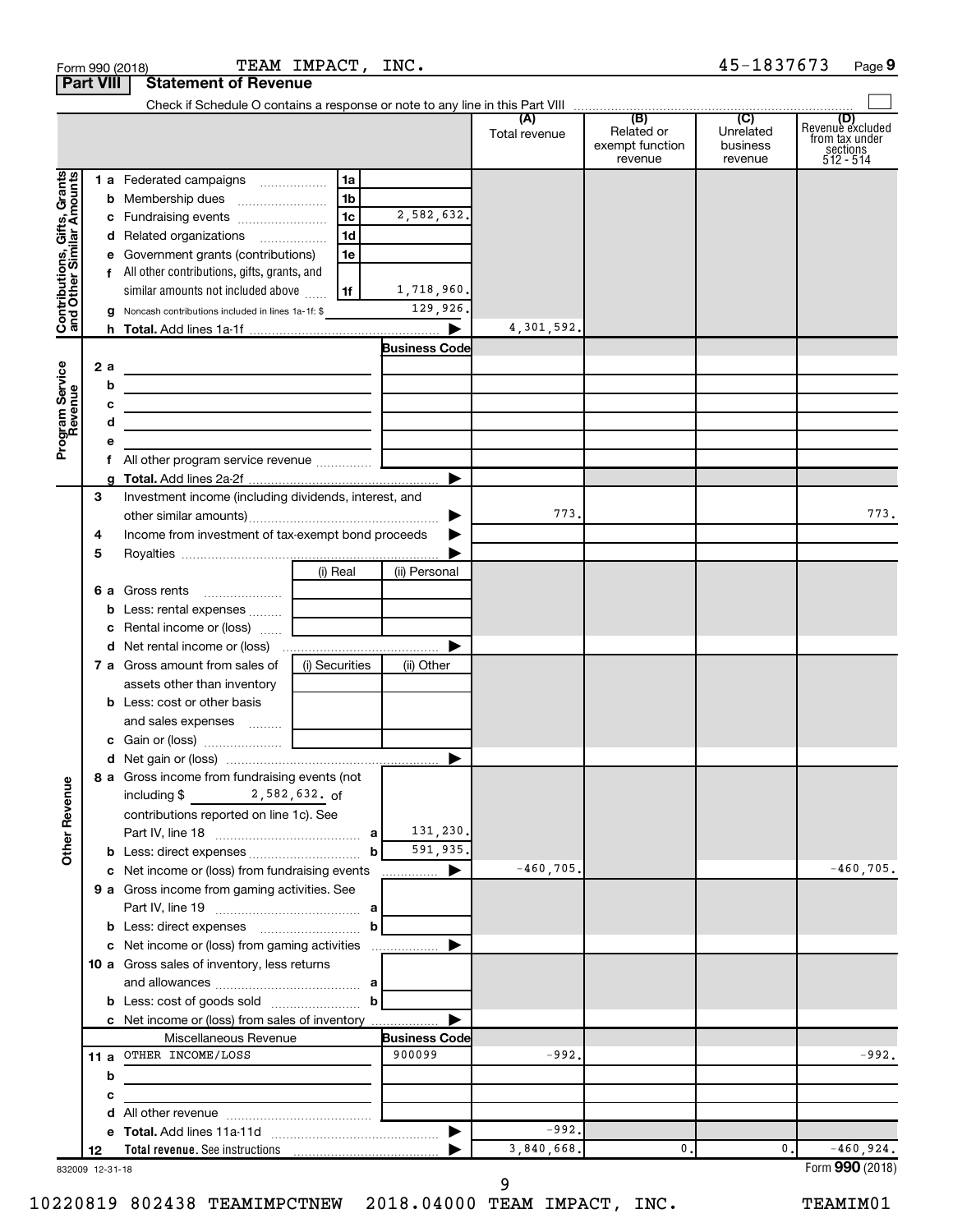|    | TEAM IMPACT, INC.<br>Form 990 (2018)<br>Part IX   Statement of Functional Expenses                                                                                                                          |                       |                                    |                                           | 45-1837673<br>Page 10          |
|----|-------------------------------------------------------------------------------------------------------------------------------------------------------------------------------------------------------------|-----------------------|------------------------------------|-------------------------------------------|--------------------------------|
|    | Section 501(c)(3) and 501(c)(4) organizations must complete all columns. All other organizations must complete column (A).                                                                                  |                       |                                    |                                           |                                |
|    |                                                                                                                                                                                                             |                       |                                    |                                           |                                |
|    | Do not include amounts reported on lines 6b,<br>7b, 8b, 9b, and 10b of Part VIII.                                                                                                                           | (A)<br>Total expenses | (B)<br>Program service<br>expenses | (C)<br>Management and<br>general expenses | (D)<br>Fundraising<br>expenses |
| 1. | Grants and other assistance to domestic organizations                                                                                                                                                       |                       |                                    |                                           |                                |
|    | and domestic governments. See Part IV, line 21                                                                                                                                                              |                       |                                    |                                           |                                |
| 2  | Grants and other assistance to domestic                                                                                                                                                                     |                       |                                    |                                           |                                |
|    | individuals. See Part IV, line 22                                                                                                                                                                           |                       |                                    |                                           |                                |
| 3  | Grants and other assistance to foreign                                                                                                                                                                      |                       |                                    |                                           |                                |
|    | organizations, foreign governments, and foreign                                                                                                                                                             |                       |                                    |                                           |                                |
|    | individuals. See Part IV, lines 15 and 16                                                                                                                                                                   |                       |                                    |                                           |                                |
| 4  | Benefits paid to or for members                                                                                                                                                                             |                       |                                    |                                           |                                |
| 5  | Compensation of current officers, directors,                                                                                                                                                                |                       |                                    |                                           |                                |
|    | trustees, and key employees                                                                                                                                                                                 | 365,502.              | 255,852.                           | 54,825.                                   | 54,825.                        |
| 6  | Compensation not included above, to disqualified                                                                                                                                                            |                       |                                    |                                           |                                |
|    | persons (as defined under section 4958(f)(1)) and                                                                                                                                                           |                       |                                    |                                           |                                |
|    | persons described in section 4958(c)(3)(B)                                                                                                                                                                  | 1,646,967.            | 1,421,767.                         | 64, 279.                                  | 160, 921.                      |
| 7  |                                                                                                                                                                                                             |                       |                                    |                                           |                                |
| 8  | Pension plan accruals and contributions (include                                                                                                                                                            | 37,191.               | 31,965.                            | 1,689.                                    |                                |
|    | section 401(k) and 403(b) employer contributions)                                                                                                                                                           | 178,994.              | 159, 543.                          | 5,777.                                    | 3,537.<br>13,674.              |
| 9  | Other employee benefits                                                                                                                                                                                     | 139,564.              | 117,590.                           | 7,647.                                    | 14,327.                        |
| 10 |                                                                                                                                                                                                             |                       |                                    |                                           |                                |
| 11 | Fees for services (non-employees):                                                                                                                                                                          |                       |                                    |                                           |                                |
|    |                                                                                                                                                                                                             |                       |                                    |                                           |                                |
|    |                                                                                                                                                                                                             | 42,761.               |                                    | 42,761.                                   |                                |
|    |                                                                                                                                                                                                             |                       |                                    |                                           |                                |
|    |                                                                                                                                                                                                             |                       |                                    |                                           |                                |
|    | e Professional fundraising services. See Part IV, line 17                                                                                                                                                   |                       |                                    |                                           |                                |
|    | f Investment management fees                                                                                                                                                                                |                       |                                    |                                           |                                |
| g  | Other. (If line 11g amount exceeds 10% of line 25,                                                                                                                                                          | 149,976.              | 136,066.                           | 4,516.                                    | 9,394.                         |
|    | column (A) amount, list line 11g expenses on Sch O.)                                                                                                                                                        | 136,220.              | 123,015.                           |                                           | 13,205.                        |
| 12 |                                                                                                                                                                                                             | 72,450.               | 60, 234.                           | 11,658.                                   | 558.                           |
| 13 |                                                                                                                                                                                                             | 63,967.               | 60,903.                            | 127.                                      | 2,937.                         |
| 14 |                                                                                                                                                                                                             |                       |                                    |                                           |                                |
| 15 | Royalties                                                                                                                                                                                                   |                       |                                    |                                           |                                |
| 16 |                                                                                                                                                                                                             | 101,824.<br>109,728.  | 89, 165.<br>80,953.                | 7,790.                                    | 4,869.<br>28,769.              |
| 17 | Travel                                                                                                                                                                                                      |                       |                                    | б.                                        |                                |
| 18 | Payments of travel or entertainment expenses                                                                                                                                                                |                       |                                    |                                           |                                |
|    | for any federal, state, or local public officials                                                                                                                                                           |                       |                                    |                                           |                                |
| 19 | Conferences, conventions, and meetings                                                                                                                                                                      |                       |                                    |                                           |                                |
| 20 | Interest                                                                                                                                                                                                    |                       |                                    |                                           |                                |
| 21 |                                                                                                                                                                                                             |                       |                                    |                                           |                                |
| 22 | Depreciation, depletion, and amortization                                                                                                                                                                   | 76,697.               | 66, 726.                           | 6,136.                                    | 3,835.                         |
| 23 | Insurance                                                                                                                                                                                                   | 4,610.                | 4,227.                             | 383.                                      |                                |
| 24 | Other expenses. Itemize expenses not covered<br>above. (List miscellaneous expenses in line 24e. If line<br>24e amount exceeds 10% of line 25, column (A)<br>amount, list line 24e expenses on Schedule O.) |                       |                                    |                                           |                                |
|    | CASE MANAGEMENT                                                                                                                                                                                             | 60, 142.              | 60, 142.                           |                                           |                                |
| b  | <b>EVENTS</b>                                                                                                                                                                                               | 38,474.               | 38,474.                            |                                           |                                |
|    | DUES AND SUBSCRIPTIONS                                                                                                                                                                                      | 12,808.               | 12,358.                            | 425.                                      | 25.                            |
|    | d MISCELLANEOUS EXPENSES                                                                                                                                                                                    | 3,074.                | 2,437.                             | 232.                                      | 405.                           |

10

832010 12-31-18

**25 26**

**e** All other expenses

 $Check here$ 

Check here  $\begin{array}{c} \begin{array}{|c} \hline \end{array} \end{array}$  if following SOP 98-2 (ASC 958-720)

reported in column (B) joint costs from a combined educational campaign and fundraising solicitation.

**Total functional expenses.**  Add lines 1 through 24e **Joint costs.** Complete this line only if the organization 3,240,949. 2,721,417. 208,251. 311,281.

Form (2018) **990**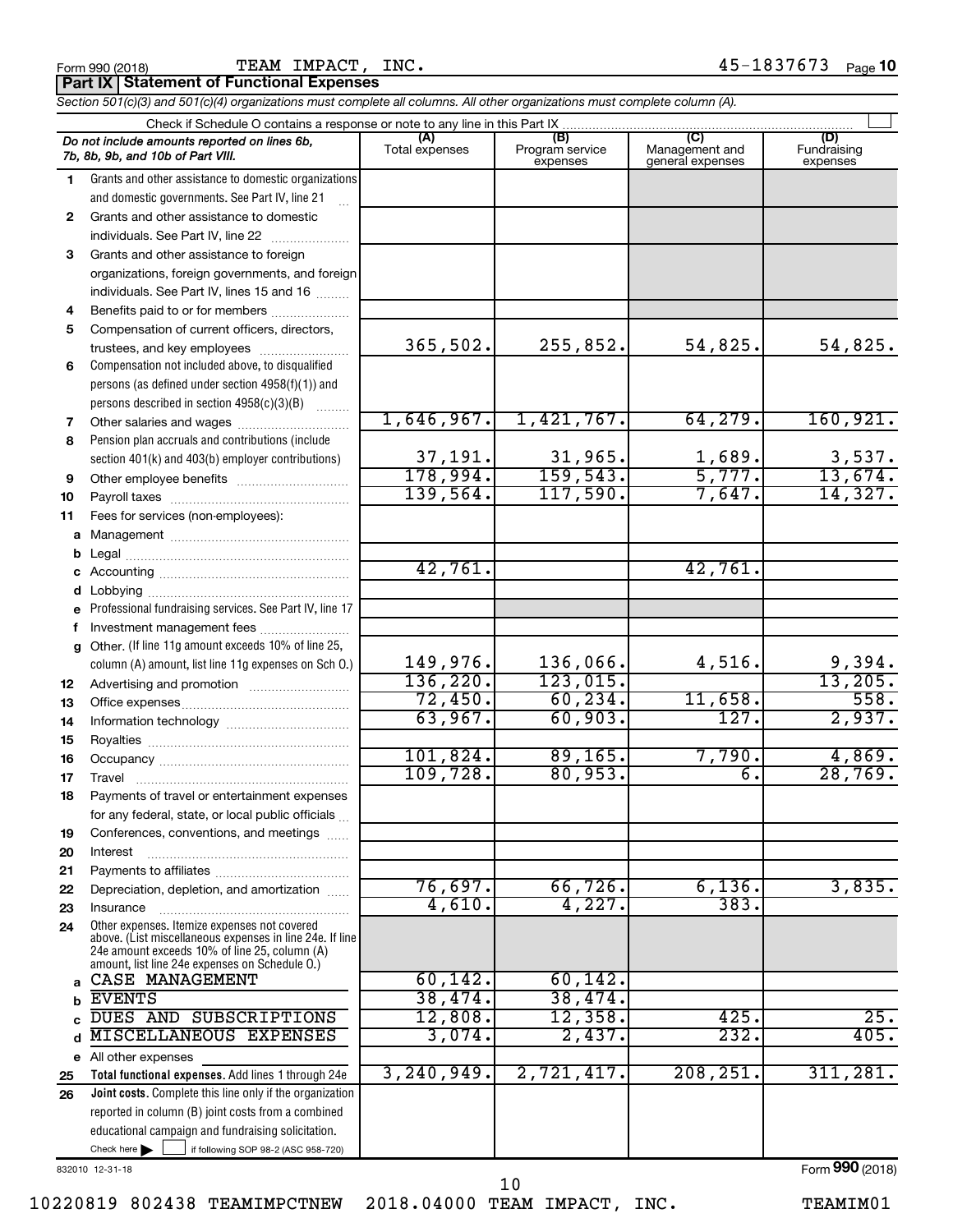#### Form 990 (2018) **TEAM** IMPACT, INC. 4 5-1 8 3 7 6 7 3 <sub>Page</sub> 11 TEAM IMPACT, INC.

Check if Schedule O contains a response or note to any line in this Part X

|                             |    |                                                                                                                                                                                                                                |          | (A)<br>Beginning of year |                 | (B)<br>End of year |
|-----------------------------|----|--------------------------------------------------------------------------------------------------------------------------------------------------------------------------------------------------------------------------------|----------|--------------------------|-----------------|--------------------|
|                             | 1  |                                                                                                                                                                                                                                |          | 1,058,897.               | $\mathbf{1}$    | 1,590,080.         |
|                             | 2  |                                                                                                                                                                                                                                |          | 92,156.                  | $\mathbf{2}$    | 211,616.           |
|                             | з  |                                                                                                                                                                                                                                |          | 50,000.                  | 3               |                    |
|                             |    |                                                                                                                                                                                                                                |          |                          | 4               |                    |
|                             | 4  |                                                                                                                                                                                                                                |          |                          |                 |                    |
|                             | 5  | Loans and other receivables from current and former officers, directors,                                                                                                                                                       |          |                          |                 |                    |
|                             |    | trustees, key employees, and highest compensated employees. Complete<br>Part II of Schedule L                                                                                                                                  |          |                          | 5               |                    |
|                             |    |                                                                                                                                                                                                                                |          |                          |                 |                    |
|                             | 6  | Loans and other receivables from other disqualified persons (as defined under                                                                                                                                                  |          |                          |                 |                    |
|                             |    | section 4958(f)(1)), persons described in section 4958(c)(3)(B), and contributing                                                                                                                                              |          |                          |                 |                    |
|                             |    | employers and sponsoring organizations of section 501(c)(9) voluntary                                                                                                                                                          |          |                          |                 |                    |
| Assets                      |    | employees' beneficiary organizations (see instr). Complete Part II of Sch L                                                                                                                                                    |          |                          | 6               |                    |
|                             | 7  |                                                                                                                                                                                                                                |          |                          | 7               |                    |
|                             | 8  |                                                                                                                                                                                                                                |          | 26, 207.                 | 8               | 48,632.            |
|                             | 9  | Prepaid expenses and deferred charges [11] [11] prepaid expenses and deferred charges [11] [11] minimum and the P                                                                                                              |          |                          | 9               |                    |
|                             |    | 10a Land, buildings, and equipment: cost or other                                                                                                                                                                              | 687,053. |                          |                 |                    |
|                             |    | basis. Complete Part VI of Schedule D  10a                                                                                                                                                                                     | 137,622. | 491,124.                 |                 | 549,431.           |
|                             |    |                                                                                                                                                                                                                                |          |                          | 10 <sub>c</sub> |                    |
|                             | 11 |                                                                                                                                                                                                                                |          |                          | 11              |                    |
|                             | 12 |                                                                                                                                                                                                                                |          |                          | 12              |                    |
|                             | 13 |                                                                                                                                                                                                                                |          |                          | 13              |                    |
|                             | 14 | Intangible assets [111] intervention and assets an intervention and intervention and intervention and intervention and intervention and intervention and intervention and intervention and intervention and intervention and i |          |                          | 14              |                    |
|                             | 15 |                                                                                                                                                                                                                                |          | 1,718,384.               | 15              | 2,399,759.         |
|                             | 16 |                                                                                                                                                                                                                                |          | 109,737.                 | 16              | 189,859.           |
|                             | 17 |                                                                                                                                                                                                                                |          |                          | 17              |                    |
|                             | 18 |                                                                                                                                                                                                                                |          |                          | 18              |                    |
|                             | 19 | Deferred revenue manual contracts and contracts are all the manual contracts and contracts are all the contracts of the contracts of the contracts of the contracts of the contracts of the contracts of the contracts of the  |          |                          | 19              |                    |
|                             | 20 |                                                                                                                                                                                                                                |          |                          | 20              |                    |
|                             | 21 | Escrow or custodial account liability. Complete Part IV of Schedule D                                                                                                                                                          |          |                          | 21              |                    |
| Liabilities                 | 22 | Loans and other payables to current and former officers, directors, trustees,                                                                                                                                                  |          |                          |                 |                    |
|                             |    | key employees, highest compensated employees, and disqualified persons.                                                                                                                                                        |          |                          |                 |                    |
|                             |    |                                                                                                                                                                                                                                |          |                          | 22              |                    |
|                             | 23 | Secured mortgages and notes payable to unrelated third parties <i>manumum</i>                                                                                                                                                  |          |                          | 23              |                    |
|                             | 24 | Unsecured notes and loans payable to unrelated third parties                                                                                                                                                                   |          |                          | 24              |                    |
|                             | 25 | Other liabilities (including federal income tax, payables to related third                                                                                                                                                     |          |                          |                 |                    |
|                             |    | parties, and other liabilities not included on lines 17-24). Complete Part X of<br>Schedule D                                                                                                                                  |          | 5,140.                   | 25              | 6,674.             |
|                             | 26 |                                                                                                                                                                                                                                |          | 114,877.                 | 26              | 196, 533.          |
|                             |    | Organizations that follow SFAS 117 (ASC 958), check here $\blacktriangleright \begin{array}{c} \boxed{X} \\ \end{array}$ and                                                                                                   |          |                          |                 |                    |
|                             |    | complete lines 27 through 29, and lines 33 and 34.                                                                                                                                                                             |          |                          |                 |                    |
|                             | 27 |                                                                                                                                                                                                                                |          | 1,263,507.               | 27              | 1,968,226.         |
|                             | 28 |                                                                                                                                                                                                                                |          | 340,000.                 | 28              | 235,000.           |
|                             | 29 | Permanently restricted net assets                                                                                                                                                                                              |          |                          | 29              |                    |
| Net Assets or Fund Balances |    | Organizations that do not follow SFAS 117 (ASC 958), check here ▶ □                                                                                                                                                            |          |                          |                 |                    |
|                             |    | and complete lines 30 through 34.                                                                                                                                                                                              |          |                          |                 |                    |
|                             | 30 |                                                                                                                                                                                                                                |          |                          | 30              |                    |
|                             | 31 | Paid-in or capital surplus, or land, building, or equipment fund                                                                                                                                                               |          |                          | 31              |                    |
|                             | 32 | Retained earnings, endowment, accumulated income, or other funds                                                                                                                                                               |          |                          | 32              |                    |
|                             | 33 |                                                                                                                                                                                                                                |          | 1,603,507.               | 33              | 2, 203, 226.       |
|                             | 34 |                                                                                                                                                                                                                                |          | 1,718,384.               | 34              | 2,399,759.         |
|                             |    |                                                                                                                                                                                                                                |          |                          |                 |                    |

Form (2018) **990**

 $\perp$ 

**Part X Balance Sheet**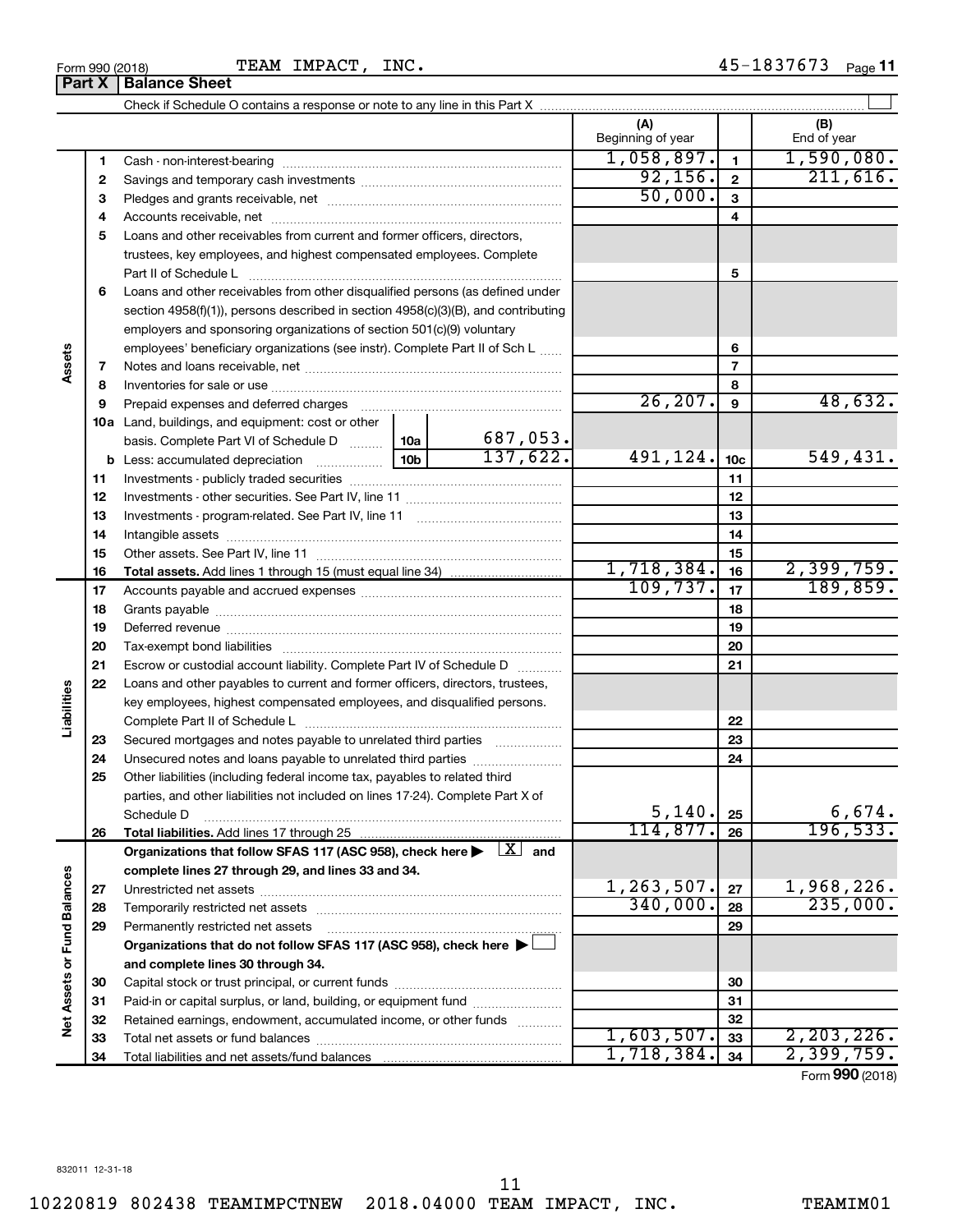|    | TEAM IMPACT, INC.<br>Form 990 (2018)                                                                                                                                                                                                                                                                                                                                                                                                                                         | 45-1837673              |                |                   | Page 12          |
|----|------------------------------------------------------------------------------------------------------------------------------------------------------------------------------------------------------------------------------------------------------------------------------------------------------------------------------------------------------------------------------------------------------------------------------------------------------------------------------|-------------------------|----------------|-------------------|------------------|
|    | <b>Part XI   Reconciliation of Net Assets</b>                                                                                                                                                                                                                                                                                                                                                                                                                                |                         |                |                   |                  |
|    | Check if Schedule O contains a response or note to any line in this Part XI [11] [12] Check if Schedule O contains a response or note to any line in this Part XI                                                                                                                                                                                                                                                                                                            |                         |                |                   |                  |
|    |                                                                                                                                                                                                                                                                                                                                                                                                                                                                              |                         |                |                   |                  |
| 1  |                                                                                                                                                                                                                                                                                                                                                                                                                                                                              | 1.                      | 3,840,668.     |                   |                  |
| 2  |                                                                                                                                                                                                                                                                                                                                                                                                                                                                              | $\mathbf{2}$            | 3, 240, 949.   |                   |                  |
| З  | Revenue less expenses. Subtract line 2 from line 1                                                                                                                                                                                                                                                                                                                                                                                                                           | 3                       |                |                   | 599,719.         |
| 4  |                                                                                                                                                                                                                                                                                                                                                                                                                                                                              | $\overline{\mathbf{4}}$ | 1,603,507.     |                   |                  |
| 5  |                                                                                                                                                                                                                                                                                                                                                                                                                                                                              | 5                       |                |                   |                  |
| 6  | Donated services and use of facilities                                                                                                                                                                                                                                                                                                                                                                                                                                       | 6                       |                |                   |                  |
| 7  | Investment expenses                                                                                                                                                                                                                                                                                                                                                                                                                                                          | $\overline{7}$          |                |                   |                  |
| 8  | Prior period adjustments<br>$\begin{minipage}{0.5\textwidth} \begin{tabular}{ l l l } \hline \multicolumn{1}{ l l l } \hline \multicolumn{1}{ l l } \hline \multicolumn{1}{ l } \multicolumn{1}{ l } \hline \multicolumn{1}{ l } \multicolumn{1}{ l } \multicolumn{1}{ l } \hline \multicolumn{1}{ l } \multicolumn{1}{ l } \multicolumn{1}{ l } \hline \multicolumn{1}{ l } \multicolumn{1}{ l } \hline \multicolumn{1}{ l } \multicolumn{1}{ l } \hline \multicolumn{1}{ $ | 8                       |                |                   |                  |
| 9  |                                                                                                                                                                                                                                                                                                                                                                                                                                                                              | 9                       |                |                   | $\overline{0}$ . |
| 10 | Net assets or fund balances at end of year. Combine lines 3 through 9 (must equal Part X, line 33,                                                                                                                                                                                                                                                                                                                                                                           |                         |                |                   |                  |
|    | column (B))                                                                                                                                                                                                                                                                                                                                                                                                                                                                  | 10                      | 2,203,226.     |                   |                  |
|    | Part XII Financial Statements and Reporting                                                                                                                                                                                                                                                                                                                                                                                                                                  |                         |                |                   |                  |
|    |                                                                                                                                                                                                                                                                                                                                                                                                                                                                              |                         |                |                   |                  |
| 1  | $\lfloor x \rfloor$ Accrual<br>Accounting method used to prepare the Form 990: $\Box$ Cash<br>Other<br>$\sim$                                                                                                                                                                                                                                                                                                                                                                |                         |                | Yes               | No               |
|    | If the organization changed its method of accounting from a prior year or checked "Other," explain in Schedule O.                                                                                                                                                                                                                                                                                                                                                            |                         |                |                   |                  |
|    |                                                                                                                                                                                                                                                                                                                                                                                                                                                                              |                         | 2a             |                   | x                |
|    | If "Yes," check a box below to indicate whether the financial statements for the year were compiled or reviewed on a                                                                                                                                                                                                                                                                                                                                                         |                         |                |                   |                  |
|    | separate basis, consolidated basis, or both:                                                                                                                                                                                                                                                                                                                                                                                                                                 |                         |                |                   |                  |
|    | Separate basis<br>Consolidated basis<br>Both consolidated and separate basis                                                                                                                                                                                                                                                                                                                                                                                                 |                         |                |                   |                  |
|    |                                                                                                                                                                                                                                                                                                                                                                                                                                                                              |                         | 2 <sub>b</sub> | x                 |                  |
|    | If "Yes," check a box below to indicate whether the financial statements for the year were audited on a separate basis,                                                                                                                                                                                                                                                                                                                                                      |                         |                |                   |                  |
|    | consolidated basis, or both:                                                                                                                                                                                                                                                                                                                                                                                                                                                 |                         |                |                   |                  |
|    | $ \mathbf{X} $ Separate basis<br><b>Consolidated basis</b><br>Both consolidated and separate basis                                                                                                                                                                                                                                                                                                                                                                           |                         |                |                   |                  |
|    | c If "Yes" to line 2a or 2b, does the organization have a committee that assumes responsibility for oversight of the audit,                                                                                                                                                                                                                                                                                                                                                  |                         |                |                   |                  |
|    |                                                                                                                                                                                                                                                                                                                                                                                                                                                                              |                         | 2c             | х                 |                  |
|    | If the organization changed either its oversight process or selection process during the tax year, explain in Schedule O.                                                                                                                                                                                                                                                                                                                                                    |                         |                |                   |                  |
|    | 3a As a result of a federal award, was the organization required to undergo an audit or audits as set forth in the Single Audit                                                                                                                                                                                                                                                                                                                                              |                         |                |                   |                  |
|    |                                                                                                                                                                                                                                                                                                                                                                                                                                                                              |                         | За             |                   | x                |
|    | <b>b</b> If "Yes," did the organization undergo the required audit or audits? If the organization did not undergo the required audit                                                                                                                                                                                                                                                                                                                                         |                         |                |                   |                  |
|    |                                                                                                                                                                                                                                                                                                                                                                                                                                                                              |                         | 3b             |                   |                  |
|    |                                                                                                                                                                                                                                                                                                                                                                                                                                                                              |                         |                | $000 \, \text{m}$ |                  |

Form (2018) **990**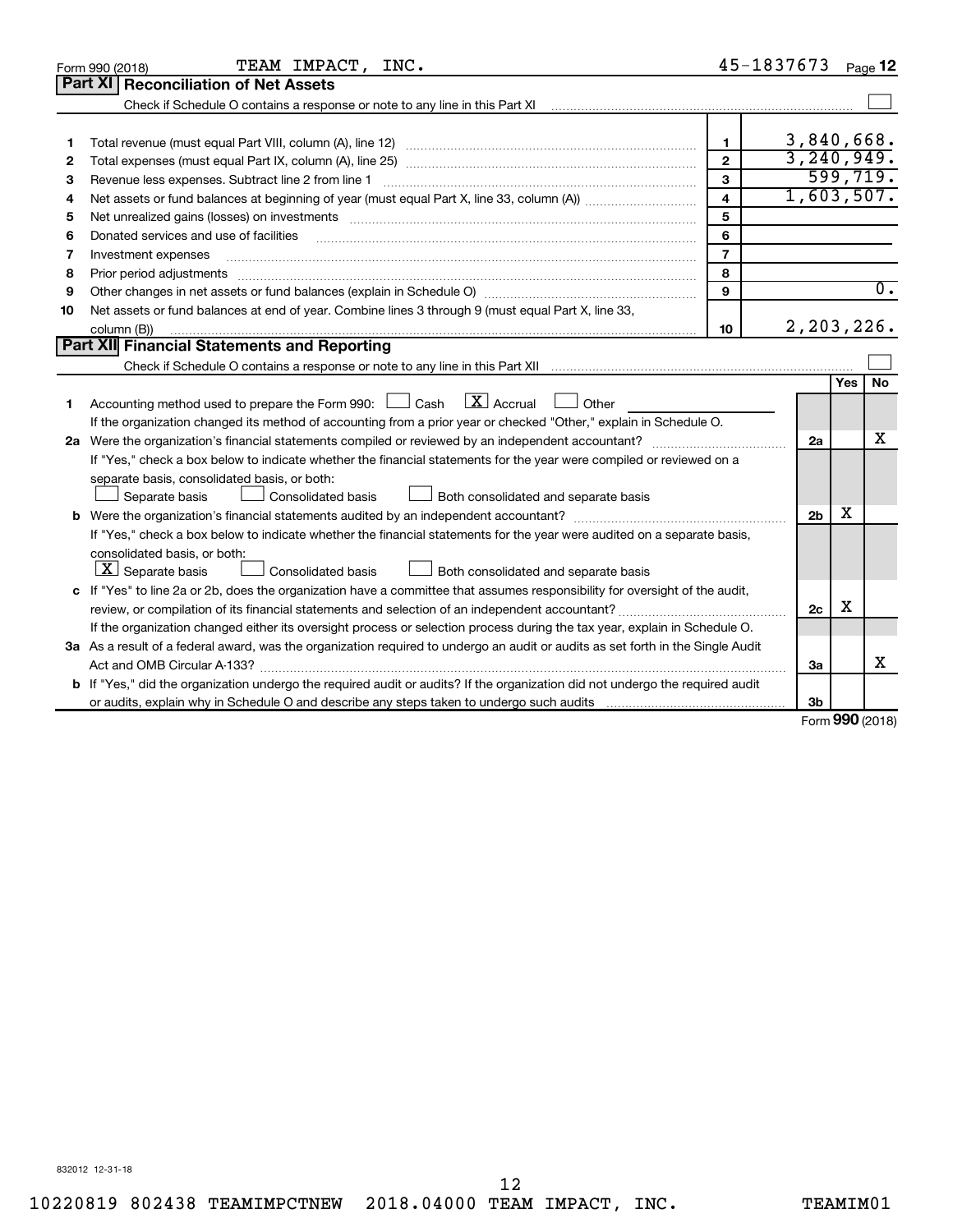**SCHEDULE A**

Department of the Treasury Internal Revenue Service

## Form 990 or 990-EZ)<br>
Complete if the organization is a section 501(c)(3) organization or a section<br> **Public Charity Status and Public Support**

**4947(a)(1) nonexempt charitable trust. | Attach to Form 990 or Form 990-EZ.** 

**| Go to www.irs.gov/Form990 for instructions and the latest information.**

| <b>Open to Public</b><br>Inspection |
|-------------------------------------|
| r identification numbe              |

OMB No. 1545-0047

|        |              | Name of the organization                                                                                                                      |                   |                                                        |                                                                |    |                            | <b>Employer identification number</b> |
|--------|--------------|-----------------------------------------------------------------------------------------------------------------------------------------------|-------------------|--------------------------------------------------------|----------------------------------------------------------------|----|----------------------------|---------------------------------------|
|        |              |                                                                                                                                               | TEAM IMPACT, INC. |                                                        |                                                                |    |                            | 45-1837673                            |
| Part I |              | Reason for Public Charity Status (All organizations must complete this part.) See instructions.                                               |                   |                                                        |                                                                |    |                            |                                       |
|        |              | The organization is not a private foundation because it is: (For lines 1 through 12, check only one box.)                                     |                   |                                                        |                                                                |    |                            |                                       |
| 1      |              | A church, convention of churches, or association of churches described in section 170(b)(1)(A)(i).                                            |                   |                                                        |                                                                |    |                            |                                       |
| 2      |              | A school described in section 170(b)(1)(A)(ii). (Attach Schedule E (Form 990 or 990-EZ).)                                                     |                   |                                                        |                                                                |    |                            |                                       |
| з      |              | A hospital or a cooperative hospital service organization described in section 170(b)(1)(A)(iii).                                             |                   |                                                        |                                                                |    |                            |                                       |
| 4      |              | A medical research organization operated in conjunction with a hospital described in section 170(b)(1)(A)(iii). Enter the hospital's name,    |                   |                                                        |                                                                |    |                            |                                       |
|        |              | city, and state:                                                                                                                              |                   |                                                        |                                                                |    |                            |                                       |
| 5      |              | An organization operated for the benefit of a college or university owned or operated by a governmental unit described in                     |                   |                                                        |                                                                |    |                            |                                       |
|        |              | section 170(b)(1)(A)(iv). (Complete Part II.)                                                                                                 |                   |                                                        |                                                                |    |                            |                                       |
| 6      |              | A federal, state, or local government or governmental unit described in section 170(b)(1)(A)(v).                                              |                   |                                                        |                                                                |    |                            |                                       |
| 7      | $\mathbf{X}$ | An organization that normally receives a substantial part of its support from a governmental unit or from the general public described in     |                   |                                                        |                                                                |    |                            |                                       |
|        |              | section 170(b)(1)(A)(vi). (Complete Part II.)                                                                                                 |                   |                                                        |                                                                |    |                            |                                       |
| 8      |              | A community trust described in section 170(b)(1)(A)(vi). (Complete Part II.)                                                                  |                   |                                                        |                                                                |    |                            |                                       |
| 9      |              | An agricultural research organization described in section 170(b)(1)(A)(ix) operated in conjunction with a land-grant college                 |                   |                                                        |                                                                |    |                            |                                       |
|        |              | or university or a non-land-grant college of agriculture (see instructions). Enter the name, city, and state of the college or                |                   |                                                        |                                                                |    |                            |                                       |
|        |              | university:                                                                                                                                   |                   |                                                        |                                                                |    |                            |                                       |
| 10     |              | An organization that normally receives: (1) more than 33 1/3% of its support from contributions, membership fees, and gross receipts from     |                   |                                                        |                                                                |    |                            |                                       |
|        |              | activities related to its exempt functions - subject to certain exceptions, and (2) no more than 33 1/3% of its support from gross investment |                   |                                                        |                                                                |    |                            |                                       |
|        |              | income and unrelated business taxable income (less section 511 tax) from businesses acquired by the organization after June 30, 1975.         |                   |                                                        |                                                                |    |                            |                                       |
|        |              | See section 509(a)(2). (Complete Part III.)                                                                                                   |                   |                                                        |                                                                |    |                            |                                       |
| 11     |              | An organization organized and operated exclusively to test for public safety. See section 509(a)(4).                                          |                   |                                                        |                                                                |    |                            |                                       |
| 12     |              | An organization organized and operated exclusively for the benefit of, to perform the functions of, or to carry out the purposes of one or    |                   |                                                        |                                                                |    |                            |                                       |
|        |              | more publicly supported organizations described in section 509(a)(1) or section 509(a)(2). See section 509(a)(3). Check the box in            |                   |                                                        |                                                                |    |                            |                                       |
|        |              | lines 12a through 12d that describes the type of supporting organization and complete lines 12e, 12f, and 12g.                                |                   |                                                        |                                                                |    |                            |                                       |
| а      |              | Type I. A supporting organization operated, supervised, or controlled by its supported organization(s), typically by giving                   |                   |                                                        |                                                                |    |                            |                                       |
|        |              | the supported organization(s) the power to regularly appoint or elect a majority of the directors or trustees of the supporting               |                   |                                                        |                                                                |    |                            |                                       |
|        |              | organization. You must complete Part IV, Sections A and B.                                                                                    |                   |                                                        |                                                                |    |                            |                                       |
| b      |              | Type II. A supporting organization supervised or controlled in connection with its supported organization(s), by having                       |                   |                                                        |                                                                |    |                            |                                       |
|        |              | control or management of the supporting organization vested in the same persons that control or manage the supported                          |                   |                                                        |                                                                |    |                            |                                       |
|        |              | organization(s). You must complete Part IV, Sections A and C.                                                                                 |                   |                                                        |                                                                |    |                            |                                       |
| с      |              | Type III functionally integrated. A supporting organization operated in connection with, and functionally integrated with,                    |                   |                                                        |                                                                |    |                            |                                       |
|        |              | its supported organization(s) (see instructions). You must complete Part IV, Sections A, D, and E.                                            |                   |                                                        |                                                                |    |                            |                                       |
| d      |              | Type III non-functionally integrated. A supporting organization operated in connection with its supported organization(s)                     |                   |                                                        |                                                                |    |                            |                                       |
|        |              | that is not functionally integrated. The organization generally must satisfy a distribution requirement and an attentiveness                  |                   |                                                        |                                                                |    |                            |                                       |
|        |              | requirement (see instructions). You must complete Part IV, Sections A and D, and Part V.                                                      |                   |                                                        |                                                                |    |                            |                                       |
| е      |              | Check this box if the organization received a written determination from the IRS that it is a Type I, Type II, Type III                       |                   |                                                        |                                                                |    |                            |                                       |
|        |              | functionally integrated, or Type III non-functionally integrated supporting organization.                                                     |                   |                                                        |                                                                |    |                            |                                       |
|        |              | f Enter the number of supported organizations                                                                                                 |                   |                                                        |                                                                |    |                            |                                       |
| g      |              | Provide the following information about the supported organization(s).                                                                        |                   |                                                        |                                                                |    |                            |                                       |
|        |              | (i) Name of supported                                                                                                                         | (ii) EIN          | (iii) Type of organization<br>(described on lines 1-10 | (iv) Is the organization listed<br>in your governing document? |    | (v) Amount of monetary     | (vi) Amount of other                  |
|        |              | organization                                                                                                                                  |                   | above (see instructions))                              | Yes                                                            | No | support (see instructions) | support (see instructions)            |
|        |              |                                                                                                                                               |                   |                                                        |                                                                |    |                            |                                       |
|        |              |                                                                                                                                               |                   |                                                        |                                                                |    |                            |                                       |
|        |              |                                                                                                                                               |                   |                                                        |                                                                |    |                            |                                       |
|        |              |                                                                                                                                               |                   |                                                        |                                                                |    |                            |                                       |
|        |              |                                                                                                                                               |                   |                                                        |                                                                |    |                            |                                       |
|        |              |                                                                                                                                               |                   |                                                        |                                                                |    |                            |                                       |
|        |              |                                                                                                                                               |                   |                                                        |                                                                |    |                            |                                       |
|        |              |                                                                                                                                               |                   |                                                        |                                                                |    |                            |                                       |
|        |              |                                                                                                                                               |                   |                                                        |                                                                |    |                            |                                       |
|        |              |                                                                                                                                               |                   |                                                        |                                                                |    |                            |                                       |
| Total  |              |                                                                                                                                               |                   |                                                        |                                                                |    |                            |                                       |

LHA For Paperwork Reduction Act Notice, see the Instructions for Form 990 or 990-EZ. 832021 10-11-18 Schedule A (Form 990 or 990-EZ) 2018 13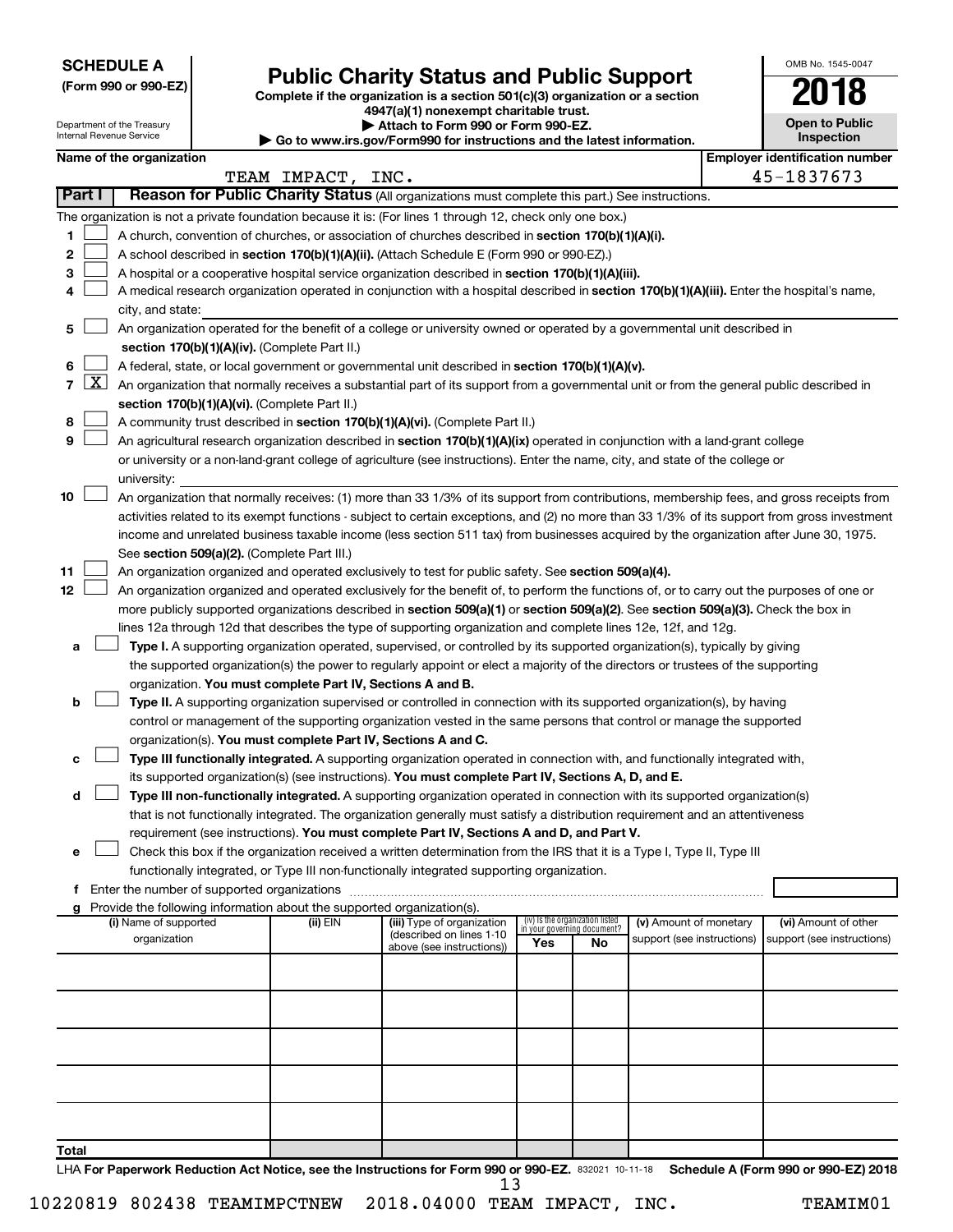#### Schedule A (Form 990 or 990-EZ) 2018  $\texttt{TEAM}$   $\texttt{IMPACT}$ ,  $\texttt{INC.}$   $\texttt{45-1837673}$   $\texttt{Page}$

45-1837673 Page 2

**Part II Support Schedule for Organizations Described in Sections 170(b)(1)(A)(iv) and 170(b)(1)(A)(vi)**

(Complete only if you checked the box on line 5, 7, or 8 of Part I or if the organization failed to qualify under Part III. If the organization fails to qualify under the tests listed below, please complete Part III.)

|    | <b>Section A. Public Support</b>                                                                                                           |           |            |            |            |            |                                    |
|----|--------------------------------------------------------------------------------------------------------------------------------------------|-----------|------------|------------|------------|------------|------------------------------------|
|    | Calendar year (or fiscal year beginning in)                                                                                                | (a) 2014  | (b) 2015   | $(c)$ 2016 | $(d)$ 2017 | (e) 2018   | (f) Total                          |
|    | 1 Gifts, grants, contributions, and                                                                                                        |           |            |            |            |            |                                    |
|    | membership fees received. (Do not                                                                                                          |           |            |            |            |            |                                    |
|    | include any "unusual grants.")                                                                                                             | 312,292.  | 1,422,502. | 1,993,703. | 2,940,245. | 4,301,592. | 10,970,334.                        |
|    | 2 Tax revenues levied for the organ-                                                                                                       |           |            |            |            |            |                                    |
|    | ization's benefit and either paid to                                                                                                       |           |            |            |            |            |                                    |
|    | or expended on its behalf                                                                                                                  |           |            |            |            |            |                                    |
|    | 3 The value of services or facilities                                                                                                      |           |            |            |            |            |                                    |
|    | furnished by a governmental unit to                                                                                                        |           |            |            |            |            |                                    |
|    | the organization without charge                                                                                                            |           |            |            |            |            |                                    |
|    |                                                                                                                                            | 312, 292. | 1,422,502. | 1,993,703. | 2,940,245  | 4,301,592. | 10,970,334.                        |
|    | 4 Total. Add lines 1 through 3                                                                                                             |           |            |            |            |            |                                    |
| 5. | The portion of total contributions                                                                                                         |           |            |            |            |            |                                    |
|    | by each person (other than a                                                                                                               |           |            |            |            |            |                                    |
|    | governmental unit or publicly                                                                                                              |           |            |            |            |            |                                    |
|    | supported organization) included                                                                                                           |           |            |            |            |            |                                    |
|    | on line 1 that exceeds 2% of the                                                                                                           |           |            |            |            |            |                                    |
|    | amount shown on line 11,                                                                                                                   |           |            |            |            |            |                                    |
|    | column (f)                                                                                                                                 |           |            |            |            |            | 771,949.                           |
|    | 6 Public support. Subtract line 5 from line 4.                                                                                             |           |            |            |            |            | 10,198,385.                        |
|    | <b>Section B. Total Support</b>                                                                                                            |           |            |            |            |            |                                    |
|    | Calendar year (or fiscal year beginning in)                                                                                                | (a) 2014  | (b) 2015   | $(c)$ 2016 | $(d)$ 2017 | (e) 2018   | (f) Total                          |
|    | 7 Amounts from line 4                                                                                                                      | 312,292.  | 1,422,502  | 1,993,703  | 2,940,245  | 4,301,592  | 10,970,334.                        |
|    | 8 Gross income from interest,                                                                                                              |           |            |            |            |            |                                    |
|    | dividends, payments received on                                                                                                            |           |            |            |            |            |                                    |
|    | securities loans, rents, royalties,                                                                                                        |           |            |            |            |            |                                    |
|    | and income from similar sources                                                                                                            | 100.      | 37.        | 7.         | 161.       | $-219.$    | 86.                                |
|    | 9 Net income from unrelated business                                                                                                       |           |            |            |            |            |                                    |
|    | activities, whether or not the                                                                                                             |           |            |            |            |            |                                    |
|    | business is regularly carried on                                                                                                           |           |            |            |            |            |                                    |
|    | 10 Other income. Do not include gain                                                                                                       |           |            |            |            |            |                                    |
|    | or loss from the sale of capital                                                                                                           |           |            |            |            |            |                                    |
|    | assets (Explain in Part VI.)                                                                                                               |           |            |            |            |            |                                    |
|    | 11 Total support. Add lines 7 through 10                                                                                                   |           |            |            |            |            | 10,970,420.                        |
|    | <b>12</b> Gross receipts from related activities, etc. (see instructions)                                                                  |           |            |            |            | 12         |                                    |
|    | 13 First five years. If the Form 990 is for the organization's first, second, third, fourth, or fifth tax year as a section 501(c)(3)      |           |            |            |            |            |                                    |
|    | organization, check this box and stop here                                                                                                 |           |            |            |            |            |                                    |
|    | <b>Section C. Computation of Public Support Percentage</b>                                                                                 |           |            |            |            |            |                                    |
|    |                                                                                                                                            |           |            |            |            | 14         | 92.96<br>%                         |
|    |                                                                                                                                            |           |            |            |            | 15         | 99.99<br>%                         |
|    | 16a 33 1/3% support test - 2018. If the organization did not check the box on line 13, and line 14 is 33 1/3% or more, check this box and  |           |            |            |            |            |                                    |
|    | stop here. The organization qualifies as a publicly supported organization                                                                 |           |            |            |            |            | $\blacktriangleright$ $\mathbf{X}$ |
|    | b 33 1/3% support test - 2017. If the organization did not check a box on line 13 or 16a, and line 15 is 33 1/3% or more, check this box   |           |            |            |            |            |                                    |
|    |                                                                                                                                            |           |            |            |            |            |                                    |
|    |                                                                                                                                            |           |            |            |            |            |                                    |
|    | 17a 10% -facts-and-circumstances test - 2018. If the organization did not check a box on line 13, 16a, or 16b, and line 14 is 10% or more, |           |            |            |            |            |                                    |
|    | and if the organization meets the "facts-and-circumstances" test, check this box and stop here. Explain in Part VI how the organization    |           |            |            |            |            |                                    |
|    |                                                                                                                                            |           |            |            |            |            |                                    |
|    | b 10% -facts-and-circumstances test - 2017. If the organization did not check a box on line 13, 16a, 16b, or 17a, and line 15 is 10% or    |           |            |            |            |            |                                    |
|    | more, and if the organization meets the "facts-and-circumstances" test, check this box and stop here. Explain in Part VI how the           |           |            |            |            |            |                                    |
|    |                                                                                                                                            |           |            |            |            |            |                                    |
|    | 18 Private foundation. If the organization did not check a box on line 13, 16a, 16b, 17a, or 17b, check this box and see instructions.     |           |            |            |            |            |                                    |

**Schedule A (Form 990 or 990-EZ) 2018**

832022 10-11-18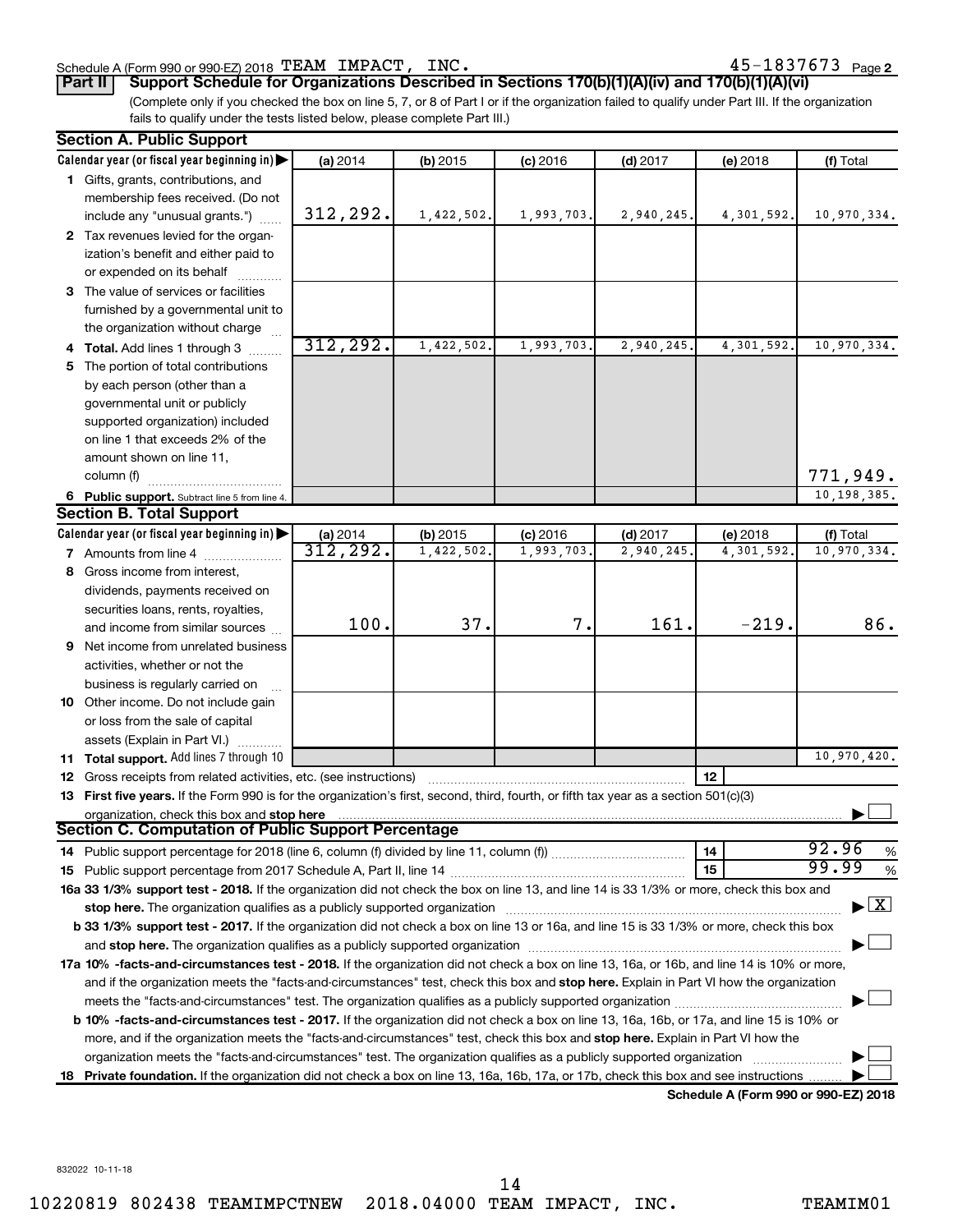#### Schedule A (Form 990 or 990-EZ) 2018  $\texttt{TEAM}$   $\texttt{IMPACT}$ ,  $\texttt{INC.}$   $\texttt{45-1837673}$   $\texttt{Page}$

#### **Part III Support Schedule for Organizations Described in Section 509(a)(2)**

45-1837673 Page 3

(Complete only if you checked the box on line 10 of Part I or if the organization failed to qualify under Part II. If the organization fails to qualify under the tests listed below, please complete Part II.)

| <b>Section A. Public Support</b>                                                                                                                                                                |          |          |                 |            |          |                                      |
|-------------------------------------------------------------------------------------------------------------------------------------------------------------------------------------------------|----------|----------|-----------------|------------|----------|--------------------------------------|
| Calendar year (or fiscal year beginning in)                                                                                                                                                     | (a) 2014 | (b) 2015 | <b>(c)</b> 2016 | $(d)$ 2017 | (e) 2018 | (f) Total                            |
| 1 Gifts, grants, contributions, and                                                                                                                                                             |          |          |                 |            |          |                                      |
| membership fees received. (Do not                                                                                                                                                               |          |          |                 |            |          |                                      |
| include any "unusual grants.")                                                                                                                                                                  |          |          |                 |            |          |                                      |
| <b>2</b> Gross receipts from admissions,<br>merchandise sold or services per-<br>formed, or facilities furnished in<br>any activity that is related to the<br>organization's tax-exempt purpose |          |          |                 |            |          |                                      |
| 3 Gross receipts from activities that                                                                                                                                                           |          |          |                 |            |          |                                      |
| are not an unrelated trade or bus-                                                                                                                                                              |          |          |                 |            |          |                                      |
|                                                                                                                                                                                                 |          |          |                 |            |          |                                      |
| iness under section 513                                                                                                                                                                         |          |          |                 |            |          |                                      |
| 4 Tax revenues levied for the organ-<br>ization's benefit and either paid to                                                                                                                    |          |          |                 |            |          |                                      |
| or expended on its behalf<br>.                                                                                                                                                                  |          |          |                 |            |          |                                      |
| 5 The value of services or facilities                                                                                                                                                           |          |          |                 |            |          |                                      |
| furnished by a governmental unit to                                                                                                                                                             |          |          |                 |            |          |                                      |
| the organization without charge                                                                                                                                                                 |          |          |                 |            |          |                                      |
| <b>6 Total.</b> Add lines 1 through 5                                                                                                                                                           |          |          |                 |            |          |                                      |
| 7a Amounts included on lines 1, 2, and                                                                                                                                                          |          |          |                 |            |          |                                      |
| 3 received from disqualified persons                                                                                                                                                            |          |          |                 |            |          |                                      |
| <b>b</b> Amounts included on lines 2 and 3 received<br>from other than disqualified persons that<br>exceed the greater of \$5,000 or 1% of the<br>amount on line 13 for the year                |          |          |                 |            |          |                                      |
| c Add lines 7a and 7b                                                                                                                                                                           |          |          |                 |            |          |                                      |
| 8 Public support. (Subtract line 7c from line 6.)                                                                                                                                               |          |          |                 |            |          |                                      |
| <b>Section B. Total Support</b>                                                                                                                                                                 |          |          |                 |            |          |                                      |
| Calendar year (or fiscal year beginning in)                                                                                                                                                     | (a) 2014 | (b) 2015 | <b>(c)</b> 2016 | $(d)$ 2017 | (e) 2018 | (f) Total                            |
| <b>9</b> Amounts from line 6                                                                                                                                                                    |          |          |                 |            |          |                                      |
| <b>10a</b> Gross income from interest,<br>dividends, payments received on<br>securities loans, rents, royalties,<br>and income from similar sources                                             |          |          |                 |            |          |                                      |
| <b>b</b> Unrelated business taxable income                                                                                                                                                      |          |          |                 |            |          |                                      |
| (less section 511 taxes) from businesses<br>acquired after June 30, 1975                                                                                                                        |          |          |                 |            |          |                                      |
| c Add lines 10a and 10b                                                                                                                                                                         |          |          |                 |            |          |                                      |
| <b>11</b> Net income from unrelated business<br>activities not included in line 10b.<br>whether or not the business is<br>regularly carried on                                                  |          |          |                 |            |          |                                      |
| <b>12</b> Other income. Do not include gain<br>or loss from the sale of capital<br>assets (Explain in Part VI.)                                                                                 |          |          |                 |            |          |                                      |
| <b>13</b> Total support. (Add lines 9, 10c, 11, and 12.)                                                                                                                                        |          |          |                 |            |          |                                      |
| 14 First five years. If the Form 990 is for the organization's first, second, third, fourth, or fifth tax year as a section 501(c)(3) organization,                                             |          |          |                 |            |          |                                      |
| check this box and stop here <b>manufacture and intervention and starting and stop here</b> and stop here <b>manufacture</b>                                                                    |          |          |                 |            |          |                                      |
| Section C. Computation of Public Support Percentage                                                                                                                                             |          |          |                 |            |          |                                      |
| 15 Public support percentage for 2018 (line 8, column (f), divided by line 13, column (f) <i></i>                                                                                               |          |          |                 |            | 15       | %                                    |
| 16 Public support percentage from 2017 Schedule A, Part III, line 15                                                                                                                            |          |          |                 |            | 16       | %                                    |
| Section D. Computation of Investment Income Percentage                                                                                                                                          |          |          |                 |            |          |                                      |
| 17 Investment income percentage for 2018 (line 10c, column (f), divided by line 13, column (f))                                                                                                 |          |          |                 |            | 17       | %                                    |
| 18 Investment income percentage from 2017 Schedule A, Part III, line 17                                                                                                                         |          |          |                 |            | 18       | %                                    |
| 19a 33 1/3% support tests - 2018. If the organization did not check the box on line 14, and line 15 is more than 33 1/3%, and line 17 is not                                                    |          |          |                 |            |          |                                      |
| more than 33 1/3%, check this box and stop here. The organization qualifies as a publicly supported organization                                                                                |          |          |                 |            |          |                                      |
| b 33 1/3% support tests - 2017. If the organization did not check a box on line 14 or line 19a, and line 16 is more than 33 1/3%, and                                                           |          |          |                 |            |          |                                      |
| line 18 is not more than 33 1/3%, check this box and stop here. The organization qualifies as a publicly supported organization                                                                 |          |          |                 |            |          |                                      |
|                                                                                                                                                                                                 |          |          |                 |            |          |                                      |
|                                                                                                                                                                                                 |          |          |                 |            |          |                                      |
| 832023 10-11-18                                                                                                                                                                                 |          |          | 15              |            |          | Schedule A (Form 990 or 990-EZ) 2018 |

10220819 802438 TEAMIMPCTNEW 2018.04000 TEAM IMPACT, INC. TEAMIM01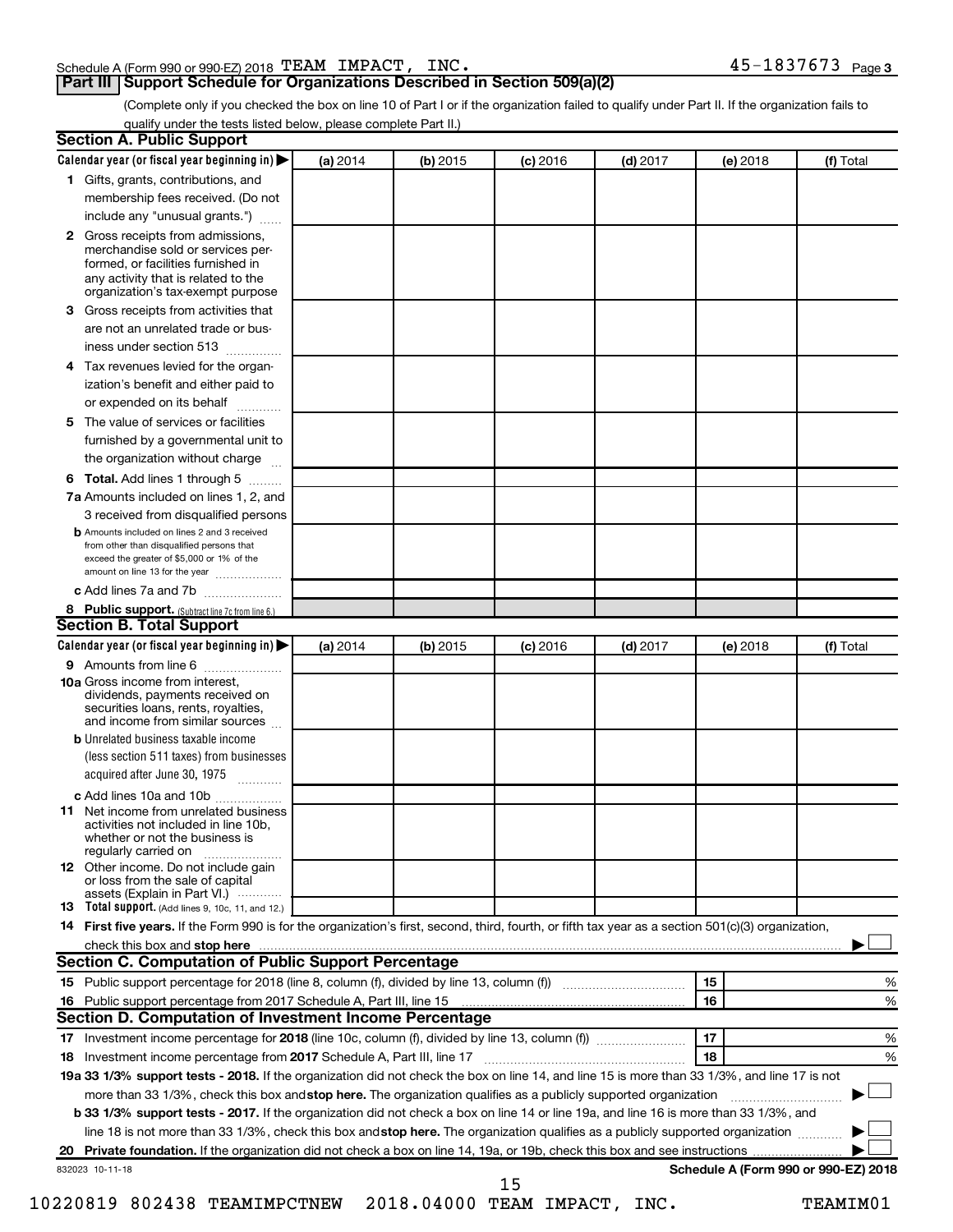**1**

**2**

**3a**

**3b**

**3c**

**4a**

**4b**

**4c**

**5a**

**5b 5c**

**6**

**7**

**8**

**9a**

**9b**

**9c**

**10a**

**10b**

**Yes No**

#### **Part IV Supporting Organizations**

(Complete only if you checked a box in line 12 on Part I. If you checked 12a of Part I, complete Sections A and B. If you checked 12b of Part I, complete Sections A and C. If you checked 12c of Part I, complete Sections A, D, and E. If you checked 12d of Part I, complete Sections A and D, and complete Part V.)

#### **Section A. All Supporting Organizations**

- **1** Are all of the organization's supported organizations listed by name in the organization's governing documents? If "No," describe in Part VI how the supported organizations are designated. If designated by *class or purpose, describe the designation. If historic and continuing relationship, explain.*
- **2** Did the organization have any supported organization that does not have an IRS determination of status under section 509(a)(1) or (2)? If "Yes," explain in Part **VI** how the organization determined that the supported *organization was described in section 509(a)(1) or (2).*
- **3a** Did the organization have a supported organization described in section 501(c)(4), (5), or (6)? If "Yes," answer *(b) and (c) below.*
- **b** Did the organization confirm that each supported organization qualified under section 501(c)(4), (5), or (6) and satisfied the public support tests under section 509(a)(2)? If "Yes," describe in Part VI when and how the *organization made the determination.*
- **c** Did the organization ensure that all support to such organizations was used exclusively for section 170(c)(2)(B) purposes? If "Yes," explain in Part VI what controls the organization put in place to ensure such use.
- **4 a** *If* Was any supported organization not organized in the United States ("foreign supported organization")? *"Yes," and if you checked 12a or 12b in Part I, answer (b) and (c) below.*
- **b** Did the organization have ultimate control and discretion in deciding whether to make grants to the foreign supported organization? If "Yes," describe in Part VI how the organization had such control and discretion *despite being controlled or supervised by or in connection with its supported organizations.*
- **c** Did the organization support any foreign supported organization that does not have an IRS determination under sections 501(c)(3) and 509(a)(1) or (2)? If "Yes," explain in Part VI what controls the organization used *to ensure that all support to the foreign supported organization was used exclusively for section 170(c)(2)(B) purposes.*
- **5a** Did the organization add, substitute, or remove any supported organizations during the tax year? If "Yes," answer (b) and (c) below (if applicable). Also, provide detail in **Part VI,** including (i) the names and EIN *numbers of the supported organizations added, substituted, or removed; (ii) the reasons for each such action; (iii) the authority under the organization's organizing document authorizing such action; and (iv) how the action was accomplished (such as by amendment to the organizing document).*
- **b** Type I or Type II only. Was any added or substituted supported organization part of a class already designated in the organization's organizing document?
- **c Substitutions only.**  Was the substitution the result of an event beyond the organization's control?
- **6** Did the organization provide support (whether in the form of grants or the provision of services or facilities) to **Part VI.** support or benefit one or more of the filing organization's supported organizations? If "Yes," provide detail in anyone other than (i) its supported organizations, (ii) individuals that are part of the charitable class benefited by one or more of its supported organizations, or (iii) other supporting organizations that also
- **7** Did the organization provide a grant, loan, compensation, or other similar payment to a substantial contributor regard to a substantial contributor? If "Yes," complete Part I of Schedule L (Form 990 or 990-EZ). (as defined in section 4958(c)(3)(C)), a family member of a substantial contributor, or a 35% controlled entity with
- **8** Did the organization make a loan to a disqualified person (as defined in section 4958) not described in line 7? *If "Yes," complete Part I of Schedule L (Form 990 or 990-EZ).*
- **9 a** Was the organization controlled directly or indirectly at any time during the tax year by one or more in section 509(a)(1) or (2))? If "Yes," provide detail in **Part VI.** disqualified persons as defined in section 4946 (other than foundation managers and organizations described
- **b** Did one or more disqualified persons (as defined in line 9a) hold a controlling interest in any entity in which the supporting organization had an interest? If "Yes," provide detail in Part VI.
- **c** Did a disqualified person (as defined in line 9a) have an ownership interest in, or derive any personal benefit from, assets in which the supporting organization also had an interest? If "Yes," provide detail in Part VI.
- **10 a** Was the organization subject to the excess business holdings rules of section 4943 because of section supporting organizations)? If "Yes," answer 10b below. 4943(f) (regarding certain Type II supporting organizations, and all Type III non-functionally integrated
	- **b** Did the organization have any excess business holdings in the tax year? (Use Schedule C, Form 4720, to *determine whether the organization had excess business holdings.)*

832024 10-11-18

**Schedule A (Form 990 or 990-EZ) 2018**

10220819 802438 TEAMIMPCTNEW 2018.04000 TEAM IMPACT, INC. TEAMIM01 16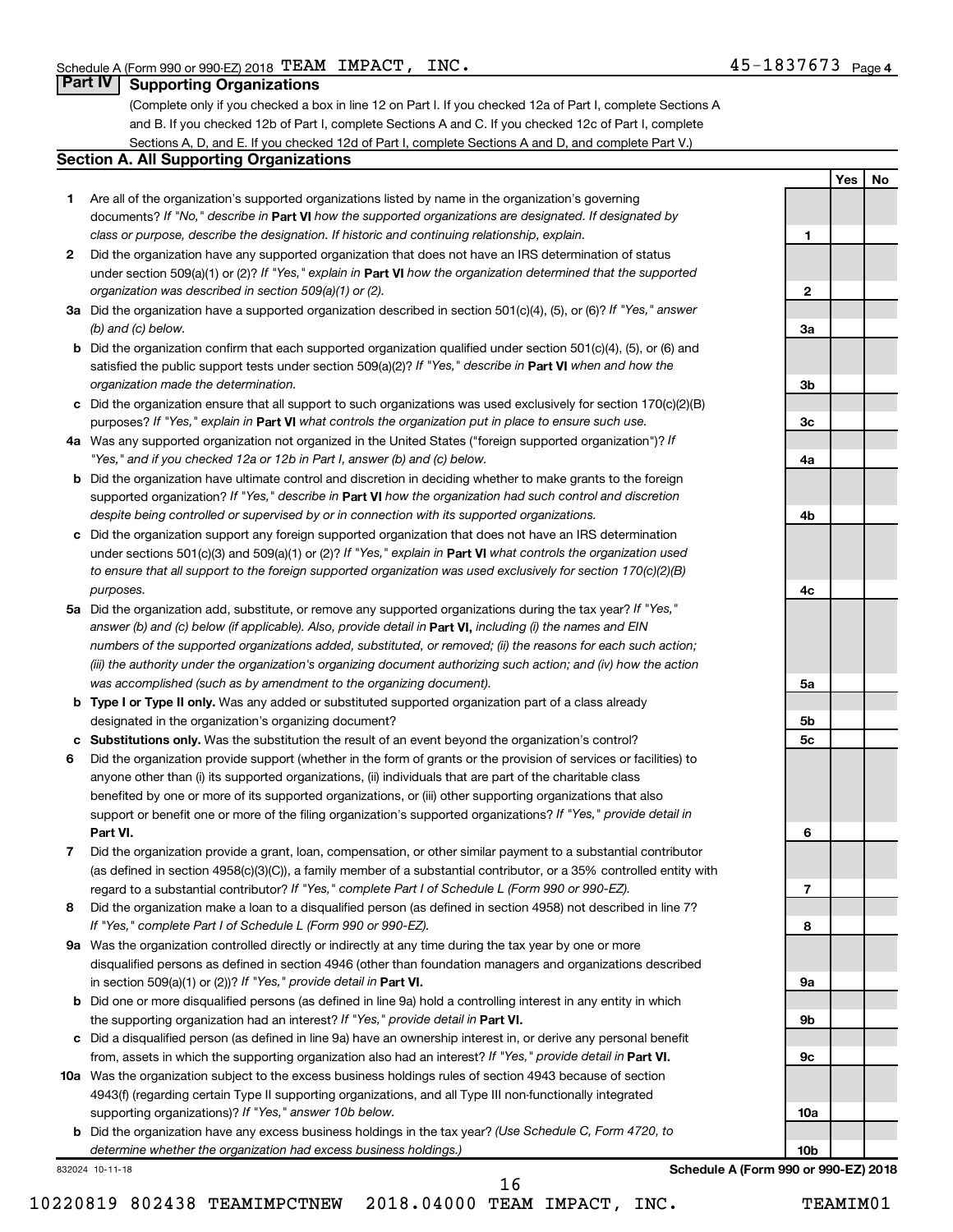|    | Part IV<br><b>Supporting Organizations (continued)</b>                                                                                                                                                                 |                 |            |    |
|----|------------------------------------------------------------------------------------------------------------------------------------------------------------------------------------------------------------------------|-----------------|------------|----|
|    |                                                                                                                                                                                                                        |                 | Yes        | No |
| 11 | Has the organization accepted a gift or contribution from any of the following persons?                                                                                                                                |                 |            |    |
|    | a A person who directly or indirectly controls, either alone or together with persons described in (b) and (c)                                                                                                         |                 |            |    |
|    | below, the governing body of a supported organization?                                                                                                                                                                 | 11a             |            |    |
|    | <b>b</b> A family member of a person described in (a) above?                                                                                                                                                           | 11 <sub>b</sub> |            |    |
|    | c A 35% controlled entity of a person described in (a) or (b) above? If "Yes" to a, b, or c, provide detail in Part VI.                                                                                                | 11c             |            |    |
|    | <b>Section B. Type I Supporting Organizations</b>                                                                                                                                                                      |                 |            |    |
|    |                                                                                                                                                                                                                        |                 | Yes        | No |
| 1  | Did the directors, trustees, or membership of one or more supported organizations have the power to                                                                                                                    |                 |            |    |
|    | regularly appoint or elect at least a majority of the organization's directors or trustees at all times during the                                                                                                     |                 |            |    |
|    | tax year? If "No," describe in Part VI how the supported organization(s) effectively operated, supervised, or                                                                                                          |                 |            |    |
|    | controlled the organization's activities. If the organization had more than one supported organization,                                                                                                                |                 |            |    |
|    | describe how the powers to appoint and/or remove directors or trustees were allocated among the supported                                                                                                              |                 |            |    |
|    | organizations and what conditions or restrictions, if any, applied to such powers during the tax year.                                                                                                                 | 1               |            |    |
| 2  | Did the organization operate for the benefit of any supported organization other than the supported                                                                                                                    |                 |            |    |
|    | organization(s) that operated, supervised, or controlled the supporting organization? If "Yes," explain in                                                                                                             |                 |            |    |
|    | Part VI how providing such benefit carried out the purposes of the supported organization(s) that operated,                                                                                                            |                 |            |    |
|    | supervised, or controlled the supporting organization.                                                                                                                                                                 | $\mathbf{2}$    |            |    |
|    | <b>Section C. Type II Supporting Organizations</b>                                                                                                                                                                     |                 |            |    |
|    |                                                                                                                                                                                                                        |                 | <b>Yes</b> | No |
| 1. | Were a majority of the organization's directors or trustees during the tax year also a majority of the directors                                                                                                       |                 |            |    |
|    | or trustees of each of the organization's supported organization(s)? If "No," describe in Part VI how control                                                                                                          |                 |            |    |
|    | or management of the supporting organization was vested in the same persons that controlled or managed                                                                                                                 |                 |            |    |
|    | the supported organization(s).                                                                                                                                                                                         | 1               |            |    |
|    | <b>Section D. All Type III Supporting Organizations</b>                                                                                                                                                                |                 |            |    |
|    |                                                                                                                                                                                                                        |                 | Yes        | No |
| 1  | Did the organization provide to each of its supported organizations, by the last day of the fifth month of the                                                                                                         |                 |            |    |
|    | organization's tax year, (i) a written notice describing the type and amount of support provided during the prior tax                                                                                                  |                 |            |    |
|    | year, (ii) a copy of the Form 990 that was most recently filed as of the date of notification, and (iii) copies of the                                                                                                 |                 |            |    |
|    | organization's governing documents in effect on the date of notification, to the extent not previously provided?                                                                                                       | 1               |            |    |
| 2  | Were any of the organization's officers, directors, or trustees either (i) appointed or elected by the supported                                                                                                       |                 |            |    |
|    | organization(s) or (ii) serving on the governing body of a supported organization? If "No," explain in Part VI how                                                                                                     |                 |            |    |
|    | the organization maintained a close and continuous working relationship with the supported organization(s).                                                                                                            | $\mathbf{2}$    |            |    |
| 3  | By reason of the relationship described in (2), did the organization's supported organizations have a                                                                                                                  |                 |            |    |
|    | significant voice in the organization's investment policies and in directing the use of the organization's                                                                                                             |                 |            |    |
|    | income or assets at all times during the tax year? If "Yes," describe in Part VI the role the organization's                                                                                                           |                 |            |    |
|    | supported organizations played in this regard.                                                                                                                                                                         | з               |            |    |
|    | Section E. Type III Functionally Integrated Supporting Organizations                                                                                                                                                   |                 |            |    |
| 1  | Check the box next to the method that the organization used to satisfy the Integral Part Test during the yealsee instructions).                                                                                        |                 |            |    |
| a  | The organization satisfied the Activities Test. Complete line 2 below.                                                                                                                                                 |                 |            |    |
| b  | The organization is the parent of each of its supported organizations. Complete line 3 below.                                                                                                                          |                 |            |    |
| c  | The organization supported a governmental entity. Describe in Part VI how you supported a government entity (see instructions).                                                                                        |                 |            |    |
| 2  | Activities Test. Answer (a) and (b) below.                                                                                                                                                                             |                 | Yes        | No |
| а  | Did substantially all of the organization's activities during the tax year directly further the exempt purposes of                                                                                                     |                 |            |    |
|    | the supported organization(s) to which the organization was responsive? If "Yes," then in Part VI identify<br>those supported organizations and explain how these activities directly furthered their exempt purposes, |                 |            |    |
|    | how the organization was responsive to those supported organizations, and how the organization determined                                                                                                              |                 |            |    |
|    | that these activities constituted substantially all of its activities.                                                                                                                                                 | 2a              |            |    |
| b  | Did the activities described in (a) constitute activities that, but for the organization's involvement, one or more                                                                                                    |                 |            |    |
|    | of the organization's supported organization(s) would have been engaged in? If "Yes," explain in Part VI the                                                                                                           |                 |            |    |
|    | reasons for the organization's position that its supported organization(s) would have engaged in these                                                                                                                 |                 |            |    |
|    | activities but for the organization's involvement.                                                                                                                                                                     | 2b              |            |    |
| 3  | Parent of Supported Organizations. Answer (a) and (b) below.                                                                                                                                                           |                 |            |    |
| а  | Did the organization have the power to regularly appoint or elect a majority of the officers, directors, or                                                                                                            |                 |            |    |
|    | trustees of each of the supported organizations? Provide details in Part VI.                                                                                                                                           | За              |            |    |
|    | <b>b</b> Did the organization exercise a substantial degree of direction over the policies, programs, and activities of each                                                                                           |                 |            |    |
|    | of its supported organizations? If "Yes," describe in Part VI the role played by the organization in this regard.                                                                                                      | 3b              |            |    |
|    | Schedule A (Form 990 or 990-EZ) 2018<br>832025 10-11-18                                                                                                                                                                |                 |            |    |
|    | 17                                                                                                                                                                                                                     |                 |            |    |

10220819 802438 TEAMIMPCTNEW 2018.04000 TEAM IMPACT, INC. TEAMIM01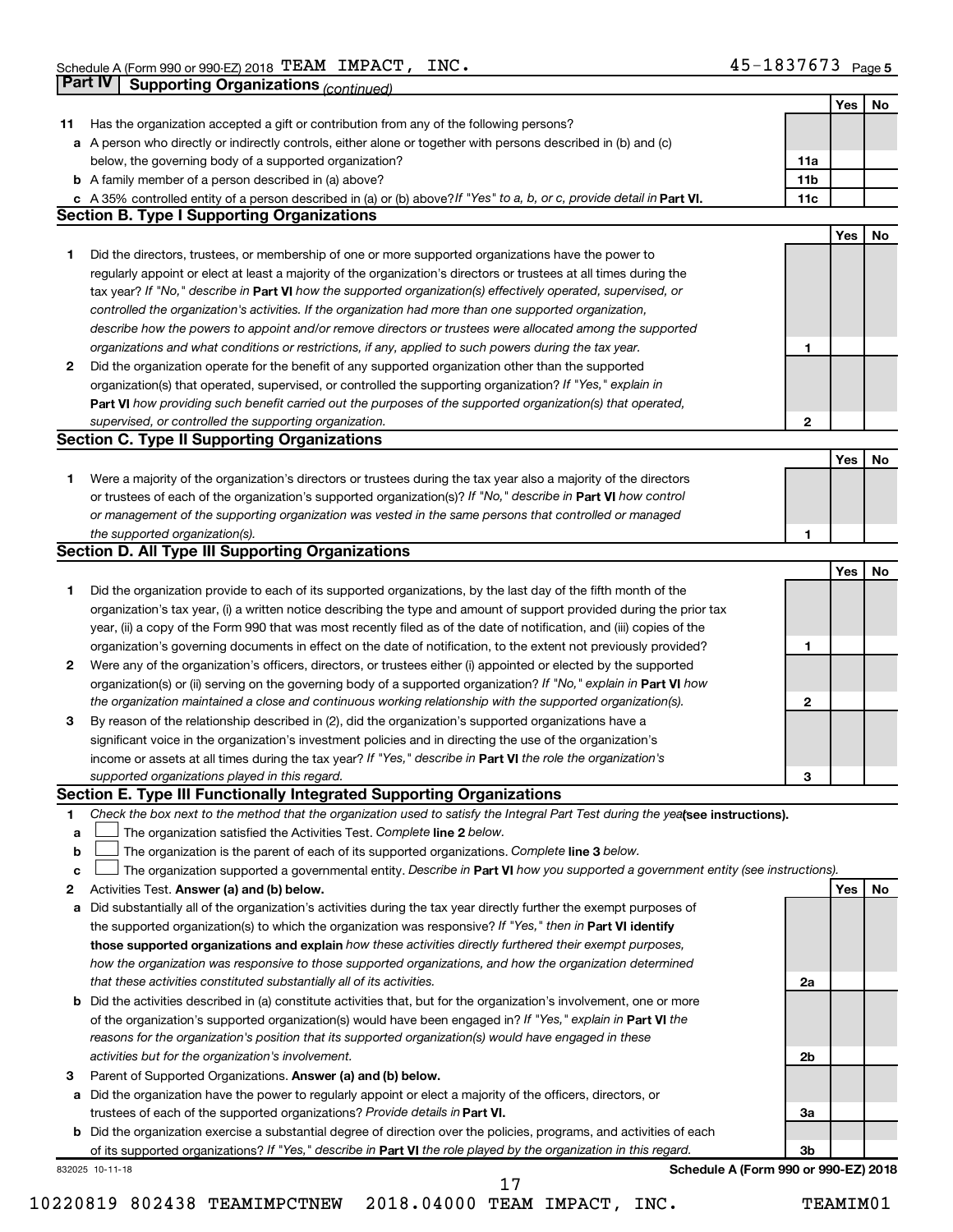#### Schedule A (Form 990 or 990-EZ) 2018  $\texttt{TEAM}$   $\texttt{IMPACT}$ ,  $\texttt{INC.}$   $\texttt{45-1837673}$   $\texttt{Page}$

1 **Letter See instructions.** All Check here if the organization satisfied the Integral Part Test as a qualifying trust on Nov. 20, 1970 (explain in Part VI.) See instructions. All other Type III non-functionally integrated supporting organizations must complete Sections A through E. **Part V Type III Non-Functionally Integrated 509(a)(3) Supporting Organizations** 

|              | Section A - Adjusted Net Income                                              |                | (A) Prior Year | (B) Current Year<br>(optional) |
|--------------|------------------------------------------------------------------------------|----------------|----------------|--------------------------------|
| 1.           | Net short-term capital gain                                                  | 1              |                |                                |
| 2            | Recoveries of prior-year distributions                                       | $\overline{2}$ |                |                                |
| з            | Other gross income (see instructions)                                        | 3              |                |                                |
| 4            | Add lines 1 through 3                                                        | 4              |                |                                |
| 5            | Depreciation and depletion                                                   | 5              |                |                                |
| 6            | Portion of operating expenses paid or incurred for production or             |                |                |                                |
|              | collection of gross income or for management, conservation, or               |                |                |                                |
|              | maintenance of property held for production of income (see instructions)     | 6              |                |                                |
| 7            | Other expenses (see instructions)                                            | $\overline{7}$ |                |                                |
| 8            | Adjusted Net Income (subtract lines 5, 6, and 7 from line 4)                 | 8              |                |                                |
|              | <b>Section B - Minimum Asset Amount</b>                                      |                | (A) Prior Year | (B) Current Year<br>(optional) |
| 1.           | Aggregate fair market value of all non-exempt-use assets (see                |                |                |                                |
|              | instructions for short tax year or assets held for part of year):            |                |                |                                |
|              | a Average monthly value of securities                                        | 1a             |                |                                |
|              | <b>b</b> Average monthly cash balances                                       | 1 <sub>b</sub> |                |                                |
|              | c Fair market value of other non-exempt-use assets                           | 1c             |                |                                |
|              | <b>d</b> Total (add lines 1a, 1b, and 1c)                                    | 1d             |                |                                |
|              | e Discount claimed for blockage or other                                     |                |                |                                |
|              | factors (explain in detail in <b>Part VI</b> ):                              |                |                |                                |
| 2            | Acquisition indebtedness applicable to non-exempt-use assets                 | $\mathbf{2}$   |                |                                |
| З            | Subtract line 2 from line 1d                                                 | 3              |                |                                |
| 4            | Cash deemed held for exempt use. Enter 1-1/2% of line 3 (for greater amount, |                |                |                                |
|              | see instructions)                                                            | 4              |                |                                |
| 5            | Net value of non-exempt-use assets (subtract line 4 from line 3)             | 5              |                |                                |
| 6            | Multiply line 5 by .035                                                      | 6              |                |                                |
| 7            | Recoveries of prior-year distributions                                       | $\overline{7}$ |                |                                |
| 8            | Minimum Asset Amount (add line 7 to line 6)                                  | 8              |                |                                |
|              | <b>Section C - Distributable Amount</b>                                      |                |                | <b>Current Year</b>            |
| 1            | Adjusted net income for prior year (from Section A, line 8, Column A)        | 1              |                |                                |
| $\mathbf{2}$ | Enter 85% of line 1                                                          | $\mathbf{2}$   |                |                                |
| з            | Minimum asset amount for prior year (from Section B, line 8, Column A)       | 3              |                |                                |
| 4            | Enter greater of line 2 or line 3                                            | 4              |                |                                |
| 5            | Income tax imposed in prior year                                             | 5              |                |                                |
| 6            | Distributable Amount. Subtract line 5 from line 4, unless subject to         |                |                |                                |
|              | emergency temporary reduction (see instructions)                             | 6              |                |                                |
|              |                                                                              |                |                |                                |

**7** Check here if the current year is the organization's first as a non-functionally integrated Type III supporting organization (see † instructions).

**Schedule A (Form 990 or 990-EZ) 2018**

832026 10-11-18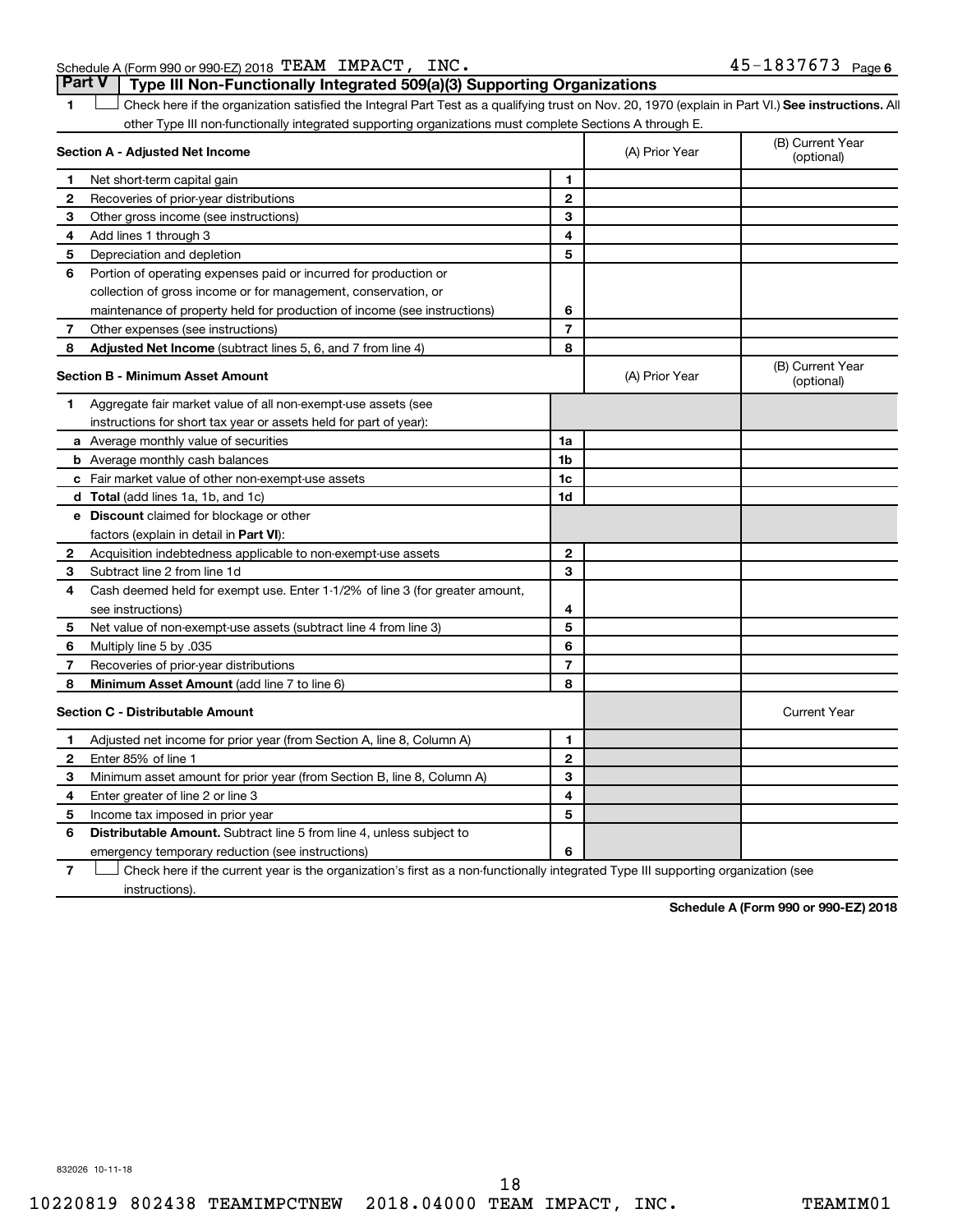| <b>Part V</b> | Type III Non-Functionally Integrated 509(a)(3) Supporting Organizations (continued)        |                             |                                       |                                                |
|---------------|--------------------------------------------------------------------------------------------|-----------------------------|---------------------------------------|------------------------------------------------|
|               | <b>Section D - Distributions</b>                                                           |                             |                                       | <b>Current Year</b>                            |
| 1             | Amounts paid to supported organizations to accomplish exempt purposes                      |                             |                                       |                                                |
| 2             | Amounts paid to perform activity that directly furthers exempt purposes of supported       |                             |                                       |                                                |
|               | organizations, in excess of income from activity                                           |                             |                                       |                                                |
| 3             | Administrative expenses paid to accomplish exempt purposes of supported organizations      |                             |                                       |                                                |
| 4             | Amounts paid to acquire exempt-use assets                                                  |                             |                                       |                                                |
| 5             | Qualified set-aside amounts (prior IRS approval required)                                  |                             |                                       |                                                |
| 6             | Other distributions (describe in <b>Part VI</b> ). See instructions.                       |                             |                                       |                                                |
| 7             | <b>Total annual distributions.</b> Add lines 1 through 6.                                  |                             |                                       |                                                |
| 8             | Distributions to attentive supported organizations to which the organization is responsive |                             |                                       |                                                |
|               | (provide details in Part VI). See instructions.                                            |                             |                                       |                                                |
| 9             | Distributable amount for 2018 from Section C, line 6                                       |                             |                                       |                                                |
| 10            | Line 8 amount divided by line 9 amount                                                     |                             |                                       |                                                |
|               |                                                                                            | (i)                         | (iii)                                 | (iii)                                          |
|               | <b>Section E - Distribution Allocations (see instructions)</b>                             | <b>Excess Distributions</b> | <b>Underdistributions</b><br>Pre-2018 | <b>Distributable</b><br><b>Amount for 2018</b> |
| 1             | Distributable amount for 2018 from Section C, line 6                                       |                             |                                       |                                                |
| 2             | Underdistributions, if any, for years prior to 2018 (reason-                               |                             |                                       |                                                |
|               | able cause required- explain in Part VI). See instructions.                                |                             |                                       |                                                |
| 3             | Excess distributions carryover, if any, to 2018                                            |                             |                                       |                                                |
|               | <b>a</b> From 2013                                                                         |                             |                                       |                                                |
|               | $b$ From 2014                                                                              |                             |                                       |                                                |
|               | c From 2015                                                                                |                             |                                       |                                                |
|               | d From 2016                                                                                |                             |                                       |                                                |
|               | e From 2017                                                                                |                             |                                       |                                                |
| f             | <b>Total</b> of lines 3a through e                                                         |                             |                                       |                                                |
|               | <b>g</b> Applied to underdistributions of prior years                                      |                             |                                       |                                                |
|               | <b>h</b> Applied to 2018 distributable amount                                              |                             |                                       |                                                |
|               | Carryover from 2013 not applied (see instructions)                                         |                             |                                       |                                                |
|               | Remainder. Subtract lines 3g, 3h, and 3i from 3f.                                          |                             |                                       |                                                |
| 4             | Distributions for 2018 from Section D,                                                     |                             |                                       |                                                |
|               | line $7:$                                                                                  |                             |                                       |                                                |
|               | a Applied to underdistributions of prior years                                             |                             |                                       |                                                |
|               | <b>b</b> Applied to 2018 distributable amount                                              |                             |                                       |                                                |
| с             | Remainder. Subtract lines 4a and 4b from 4.                                                |                             |                                       |                                                |
| 5             | Remaining underdistributions for years prior to 2018, if                                   |                             |                                       |                                                |
|               | any. Subtract lines 3g and 4a from line 2. For result greater                              |                             |                                       |                                                |
|               | than zero, explain in Part VI. See instructions.                                           |                             |                                       |                                                |
| 6             | Remaining underdistributions for 2018. Subtract lines 3h                                   |                             |                                       |                                                |
|               | and 4b from line 1. For result greater than zero, explain in                               |                             |                                       |                                                |
|               | <b>Part VI.</b> See instructions.                                                          |                             |                                       |                                                |
| $\mathbf{7}$  | Excess distributions carryover to 2019. Add lines 3j                                       |                             |                                       |                                                |
|               | and 4c.                                                                                    |                             |                                       |                                                |
| 8             | Breakdown of line 7:                                                                       |                             |                                       |                                                |
|               | a Excess from 2014                                                                         |                             |                                       |                                                |
|               | <b>b</b> Excess from 2015                                                                  |                             |                                       |                                                |
|               | c Excess from 2016                                                                         |                             |                                       |                                                |
|               | d Excess from 2017                                                                         |                             |                                       |                                                |
|               | e Excess from 2018                                                                         |                             |                                       |                                                |

**Schedule A (Form 990 or 990-EZ) 2018**

832027 10-11-18

10220819 802438 TEAMIMPCTNEW 2018.04000 TEAM IMPACT, INC. TEAMIM01 19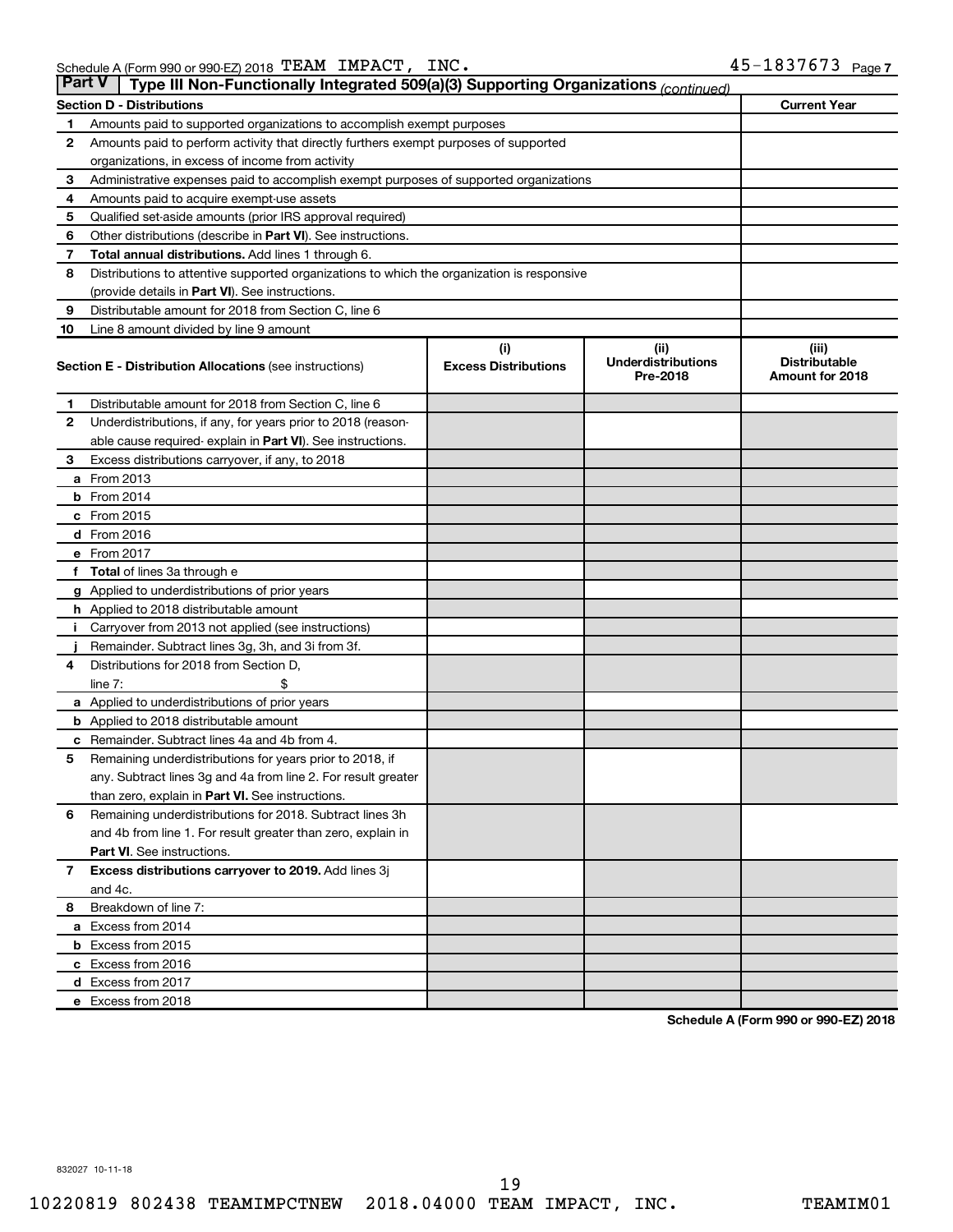| <b>Part VI</b>  | (See instructions.) | <b>Supplemental Information.</b> Provide the explanations required by Part II, line 10; Part II, line 17a or 17b; Part III, line 12;<br>Part IV, Section A, lines 1, 2, 3b, 3c, 4b, 4c, 5a, 6, 9a, 9b, 9c, 11a, 11b, and 11c; Part IV,<br>Section D, lines 5, 6, and 8; and Part V, Section E, lines 2, 5, and 6. Also complete this part for any additional information. |  |    |  |                                      |  |
|-----------------|---------------------|---------------------------------------------------------------------------------------------------------------------------------------------------------------------------------------------------------------------------------------------------------------------------------------------------------------------------------------------------------------------------|--|----|--|--------------------------------------|--|
|                 |                     |                                                                                                                                                                                                                                                                                                                                                                           |  |    |  |                                      |  |
|                 |                     |                                                                                                                                                                                                                                                                                                                                                                           |  |    |  |                                      |  |
|                 |                     |                                                                                                                                                                                                                                                                                                                                                                           |  |    |  |                                      |  |
|                 |                     |                                                                                                                                                                                                                                                                                                                                                                           |  |    |  |                                      |  |
|                 |                     |                                                                                                                                                                                                                                                                                                                                                                           |  |    |  |                                      |  |
|                 |                     |                                                                                                                                                                                                                                                                                                                                                                           |  |    |  |                                      |  |
|                 |                     |                                                                                                                                                                                                                                                                                                                                                                           |  |    |  |                                      |  |
|                 |                     |                                                                                                                                                                                                                                                                                                                                                                           |  |    |  |                                      |  |
|                 |                     |                                                                                                                                                                                                                                                                                                                                                                           |  |    |  |                                      |  |
|                 |                     |                                                                                                                                                                                                                                                                                                                                                                           |  |    |  |                                      |  |
|                 |                     |                                                                                                                                                                                                                                                                                                                                                                           |  |    |  |                                      |  |
|                 |                     |                                                                                                                                                                                                                                                                                                                                                                           |  |    |  |                                      |  |
|                 |                     |                                                                                                                                                                                                                                                                                                                                                                           |  |    |  |                                      |  |
|                 |                     |                                                                                                                                                                                                                                                                                                                                                                           |  |    |  |                                      |  |
|                 |                     |                                                                                                                                                                                                                                                                                                                                                                           |  |    |  |                                      |  |
|                 |                     |                                                                                                                                                                                                                                                                                                                                                                           |  |    |  |                                      |  |
|                 |                     |                                                                                                                                                                                                                                                                                                                                                                           |  |    |  |                                      |  |
|                 |                     |                                                                                                                                                                                                                                                                                                                                                                           |  |    |  |                                      |  |
|                 |                     |                                                                                                                                                                                                                                                                                                                                                                           |  |    |  |                                      |  |
|                 |                     |                                                                                                                                                                                                                                                                                                                                                                           |  |    |  |                                      |  |
|                 |                     |                                                                                                                                                                                                                                                                                                                                                                           |  |    |  |                                      |  |
|                 |                     |                                                                                                                                                                                                                                                                                                                                                                           |  |    |  |                                      |  |
|                 |                     |                                                                                                                                                                                                                                                                                                                                                                           |  |    |  |                                      |  |
|                 |                     |                                                                                                                                                                                                                                                                                                                                                                           |  |    |  |                                      |  |
|                 |                     |                                                                                                                                                                                                                                                                                                                                                                           |  |    |  |                                      |  |
|                 |                     |                                                                                                                                                                                                                                                                                                                                                                           |  |    |  |                                      |  |
|                 |                     |                                                                                                                                                                                                                                                                                                                                                                           |  |    |  |                                      |  |
|                 |                     |                                                                                                                                                                                                                                                                                                                                                                           |  |    |  |                                      |  |
|                 |                     |                                                                                                                                                                                                                                                                                                                                                                           |  |    |  |                                      |  |
|                 |                     |                                                                                                                                                                                                                                                                                                                                                                           |  |    |  |                                      |  |
|                 |                     |                                                                                                                                                                                                                                                                                                                                                                           |  |    |  |                                      |  |
|                 |                     |                                                                                                                                                                                                                                                                                                                                                                           |  |    |  |                                      |  |
|                 |                     |                                                                                                                                                                                                                                                                                                                                                                           |  |    |  |                                      |  |
|                 |                     |                                                                                                                                                                                                                                                                                                                                                                           |  |    |  |                                      |  |
|                 |                     |                                                                                                                                                                                                                                                                                                                                                                           |  |    |  |                                      |  |
| 832028 10-11-18 |                     |                                                                                                                                                                                                                                                                                                                                                                           |  |    |  | Schedule A (Form 990 or 990-EZ) 2018 |  |
|                 |                     |                                                                                                                                                                                                                                                                                                                                                                           |  | 20 |  |                                      |  |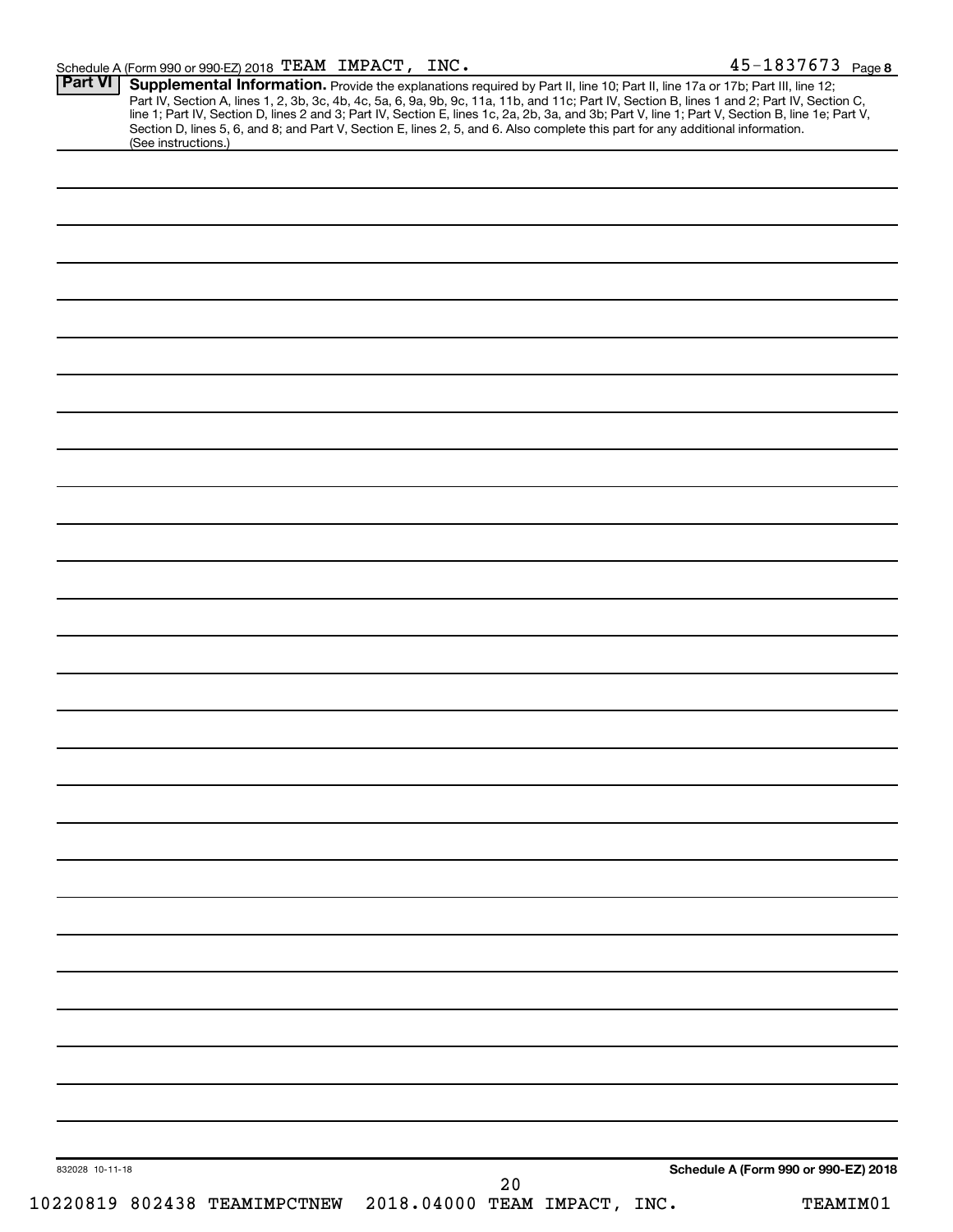| <b>HEDULE D</b> |  |
|-----------------|--|
| <b>AAA</b>      |  |

# **SCHEDULE D Supplemental Financial Statements**<br> **Form 990 2018**<br> **Part IV** line 6.7.8.9.10, 11a, 11b, 11d, 11d, 11d, 11d, 11d, 12a, 0r, 12b

**(Form 990) | Complete if the organization answered "Yes" on Form 990, Part IV, line 6, 7, 8, 9, 10, 11a, 11b, 11c, 11d, 11e, 11f, 12a, or 12b.**



832051 10-29-18

| Department of the Treasury<br>Internal Revenue Service |                                |                                                                                                        | Attach to Form 990.<br>Go to www.irs.gov/Form990 for instructions and the latest information.                                                  |                | Open to Public<br>Inspection                        |
|--------------------------------------------------------|--------------------------------|--------------------------------------------------------------------------------------------------------|------------------------------------------------------------------------------------------------------------------------------------------------|----------------|-----------------------------------------------------|
|                                                        | Name of the organization       | TEAM IMPACT, INC.                                                                                      |                                                                                                                                                |                | <b>Employer identification number</b><br>45-1837673 |
| Part I                                                 |                                |                                                                                                        | Organizations Maintaining Donor Advised Funds or Other Similar Funds or Accounts. Complete if the                                              |                |                                                     |
|                                                        |                                | organization answered "Yes" on Form 990, Part IV, line 6.                                              |                                                                                                                                                |                |                                                     |
|                                                        |                                |                                                                                                        | (a) Donor advised funds                                                                                                                        |                | (b) Funds and other accounts                        |
| 1.                                                     |                                |                                                                                                        |                                                                                                                                                |                |                                                     |
| 2                                                      |                                | Aggregate value of contributions to (during year)                                                      |                                                                                                                                                |                |                                                     |
| 3                                                      |                                |                                                                                                        |                                                                                                                                                |                |                                                     |
| 4                                                      |                                |                                                                                                        |                                                                                                                                                |                |                                                     |
| 5                                                      |                                |                                                                                                        | Did the organization inform all donors and donor advisors in writing that the assets held in donor advised funds                               |                |                                                     |
|                                                        |                                |                                                                                                        |                                                                                                                                                |                | Yes<br><b>No</b>                                    |
| 6                                                      |                                |                                                                                                        | Did the organization inform all grantees, donors, and donor advisors in writing that grant funds can be used only                              |                |                                                     |
|                                                        |                                |                                                                                                        | for charitable purposes and not for the benefit of the donor or donor advisor, or for any other purpose conferring                             |                |                                                     |
|                                                        | impermissible private benefit? |                                                                                                        |                                                                                                                                                |                | Yes<br>No                                           |
|                                                        | Part II                        |                                                                                                        | Conservation Easements. Complete if the organization answered "Yes" on Form 990, Part IV, line 7.                                              |                |                                                     |
| 1                                                      |                                | Purpose(s) of conservation easements held by the organization (check all that apply).                  |                                                                                                                                                |                |                                                     |
|                                                        |                                | Preservation of land for public use (e.g., recreation or education)                                    | Preservation of a historically important land area                                                                                             |                |                                                     |
|                                                        |                                | Protection of natural habitat                                                                          | Preservation of a certified historic structure                                                                                                 |                |                                                     |
|                                                        |                                | Preservation of open space                                                                             |                                                                                                                                                |                |                                                     |
| 2                                                      |                                |                                                                                                        | Complete lines 2a through 2d if the organization held a qualified conservation contribution in the form of a conservation easement on the last |                |                                                     |
|                                                        | day of the tax year.           |                                                                                                        |                                                                                                                                                |                | Held at the End of the Tax Year                     |
| a                                                      |                                |                                                                                                        |                                                                                                                                                | 2a             |                                                     |
|                                                        |                                |                                                                                                        |                                                                                                                                                | 2 <sub>b</sub> |                                                     |
| с                                                      |                                |                                                                                                        |                                                                                                                                                | 2c             |                                                     |
|                                                        |                                |                                                                                                        | d Number of conservation easements included in (c) acquired after 7/25/06, and not on a historic structure                                     |                |                                                     |
|                                                        |                                |                                                                                                        |                                                                                                                                                | 2d             |                                                     |
| 3                                                      |                                |                                                                                                        | Number of conservation easements modified, transferred, released, extinguished, or terminated by the organization during the tax               |                |                                                     |
|                                                        | $year \triangleright$          |                                                                                                        |                                                                                                                                                |                |                                                     |
| 4                                                      |                                | Number of states where property subject to conservation easement is located $\blacktriangleright$      |                                                                                                                                                |                |                                                     |
| 5                                                      |                                | Does the organization have a written policy regarding the periodic monitoring, inspection, handling of |                                                                                                                                                |                |                                                     |
|                                                        |                                |                                                                                                        |                                                                                                                                                |                | Yes<br><b>No</b>                                    |
| 6                                                      |                                |                                                                                                        | Staff and volunteer hours devoted to monitoring, inspecting, handling of violations, and enforcing conservation easements during the year      |                |                                                     |
|                                                        |                                |                                                                                                        |                                                                                                                                                |                |                                                     |
| $\mathbf{7}$                                           |                                |                                                                                                        | Amount of expenses incurred in monitoring, inspecting, handling of violations, and enforcing conservation easements during the year            |                |                                                     |
|                                                        | $\blacktriangleright$ \$       |                                                                                                        |                                                                                                                                                |                |                                                     |
| 8                                                      |                                |                                                                                                        | Does each conservation easement reported on line 2(d) above satisfy the requirements of section 170(h)(4)(B)(i)                                |                |                                                     |
|                                                        |                                |                                                                                                        |                                                                                                                                                |                | <b>No</b><br>Yes                                    |
| 9                                                      |                                |                                                                                                        | In Part XIII, describe how the organization reports conservation easements in its revenue and expense statement, and balance sheet, and        |                |                                                     |
|                                                        |                                |                                                                                                        | include, if applicable, the text of the footnote to the organization's financial statements that describes the organization's accounting for   |                |                                                     |
|                                                        | conservation easements.        |                                                                                                        |                                                                                                                                                |                |                                                     |
|                                                        |                                | Complete if the organization answered "Yes" on Form 990, Part IV, line 8.                              | Part III   Organizations Maintaining Collections of Art, Historical Treasures, or Other Similar Assets.                                        |                |                                                     |
|                                                        |                                |                                                                                                        |                                                                                                                                                |                |                                                     |

**1 a** If the organization elected, as permitted under SFAS 116 (ASC 958), not to report in its revenue statement and balance sheet works of art, historical treasures, or other similar assets held for public exhibition, education, or research in furtherance of public service, provide, in Part XIII, the text of the footnote to its financial statements that describes these items.

| <b>b</b> If the organization elected, as permitted under SFAS 116 (ASC 958), to report in its revenue statement and balance sheet works of art, historical |
|------------------------------------------------------------------------------------------------------------------------------------------------------------|
| treasures, or other similar assets held for public exhibition, education, or research in furtherance of public service, provide the following amounts      |
| relating to these items:                                                                                                                                   |

|   | LHA For Paperwork Reduction Act Notice, see the Instructions for Form 990.                                                                                                                                                     | Schedule D (Form 990) 2018 |
|---|--------------------------------------------------------------------------------------------------------------------------------------------------------------------------------------------------------------------------------|----------------------------|
|   |                                                                                                                                                                                                                                |                            |
|   | a Revenue included on Form 990, Part VIII, line 1 $\ldots$ $\ldots$ $\ldots$ $\ldots$ $\ldots$ $\ldots$ $\ldots$ $\ldots$ $\ldots$ $\ldots$ $\ldots$ $\ldots$ $\ldots$                                                         |                            |
|   | the following amounts required to be reported under SFAS 116 (ASC 958) relating to these items:                                                                                                                                |                            |
| 2 | If the organization received or held works of art, historical treasures, or other similar assets for financial gain, provide                                                                                                   |                            |
|   | (ii) Assets included in Form 990, Part X [11] manufactured in Form 990, Part X [11] manufactured in Form 990, Part X [11] manufactured in Form 990, Part X [11] manufactured in Form 390, Part X [11] manufactured in Form 390 |                            |
|   | (i) Revenue included on Form 990, Part VIII, line 1                                                                                                                                                                            |                            |

25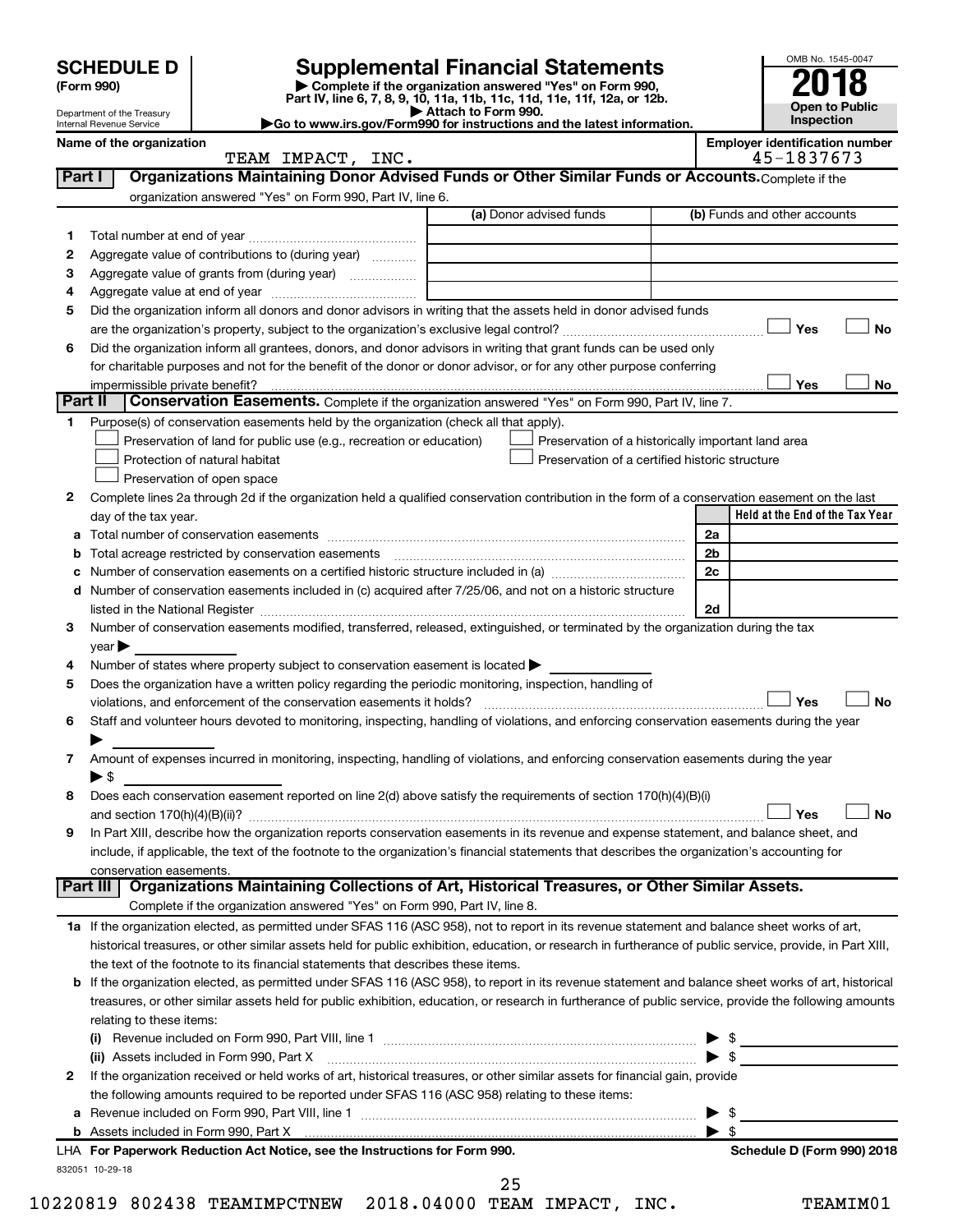|   | Schedule D (Form 990) 2018                                                                                                                                                                                                          | TEAM IMPACT, INC.                       |                |                                                                                                                                                                                                                                |                                 | $45 - 1837673$ Page 2             |           |    |
|---|-------------------------------------------------------------------------------------------------------------------------------------------------------------------------------------------------------------------------------------|-----------------------------------------|----------------|--------------------------------------------------------------------------------------------------------------------------------------------------------------------------------------------------------------------------------|---------------------------------|-----------------------------------|-----------|----|
|   | Organizations Maintaining Collections of Art, Historical Treasures, or Other Similar Assets(continued)<br>Part III                                                                                                                  |                                         |                |                                                                                                                                                                                                                                |                                 |                                   |           |    |
| 3 | Using the organization's acquisition, accession, and other records, check any of the following that are a significant use of its collection items                                                                                   |                                         |                |                                                                                                                                                                                                                                |                                 |                                   |           |    |
|   | (check all that apply):                                                                                                                                                                                                             |                                         |                |                                                                                                                                                                                                                                |                                 |                                   |           |    |
| a | Public exhibition                                                                                                                                                                                                                   |                                         |                | Loan or exchange programs                                                                                                                                                                                                      |                                 |                                   |           |    |
| b | Scholarly research                                                                                                                                                                                                                  |                                         |                | Other and the control of the control of the control of the control of the control of the control of the control of the control of the control of the control of the control of the control of the control of the control of th |                                 |                                   |           |    |
| с | Preservation for future generations                                                                                                                                                                                                 |                                         |                |                                                                                                                                                                                                                                |                                 |                                   |           |    |
| 4 | Provide a description of the organization's collections and explain how they further the organization's exempt purpose in Part XIII.                                                                                                |                                         |                |                                                                                                                                                                                                                                |                                 |                                   |           |    |
| 5 | During the year, did the organization solicit or receive donations of art, historical treasures, or other similar assets                                                                                                            |                                         |                |                                                                                                                                                                                                                                |                                 |                                   |           |    |
|   |                                                                                                                                                                                                                                     |                                         |                |                                                                                                                                                                                                                                |                                 | Yes                               |           | No |
|   | Part IV<br><b>Escrow and Custodial Arrangements.</b> Complete if the organization answered "Yes" on Form 990, Part IV, line 9, or                                                                                                   |                                         |                |                                                                                                                                                                                                                                |                                 |                                   |           |    |
|   | reported an amount on Form 990, Part X, line 21.                                                                                                                                                                                    |                                         |                |                                                                                                                                                                                                                                |                                 |                                   |           |    |
|   | 1a Is the organization an agent, trustee, custodian or other intermediary for contributions or other assets not included                                                                                                            |                                         |                |                                                                                                                                                                                                                                |                                 |                                   |           |    |
|   | on Form 990, Part X? [11] matter contracts and contracts and contracts are contracted and contracts are contracted and contract of the set of the set of the set of the set of the set of the set of the set of the set of the      |                                         |                |                                                                                                                                                                                                                                |                                 | Yes                               |           | No |
|   | b If "Yes," explain the arrangement in Part XIII and complete the following table:                                                                                                                                                  |                                         |                |                                                                                                                                                                                                                                |                                 |                                   |           |    |
|   |                                                                                                                                                                                                                                     |                                         |                |                                                                                                                                                                                                                                |                                 | Amount                            |           |    |
|   | c Beginning balance <b>communications</b> and the contract of the contract of the contract of the contract of the contract of the contract of the contract of the contract of the contract of the contract of the contract of the c |                                         |                |                                                                                                                                                                                                                                | 1c                              |                                   |           |    |
|   | d Additions during the year manufactured and an account of a distribution of Additions during the year manufactured and account of Additions during the year manufactured and account of the state of Additional Additions of       |                                         |                |                                                                                                                                                                                                                                | 1d                              |                                   |           |    |
|   | e Distributions during the year measurement contained and all the control of the set of the set of the set of the set of the set of the set of the set of the set of the set of the set of the set of the set of the set of th      |                                         |                |                                                                                                                                                                                                                                | 1e<br>1f                        |                                   |           |    |
|   | 2a Did the organization include an amount on Form 990, Part X, line 21, for escrow or custodial account liability?                                                                                                                  |                                         |                |                                                                                                                                                                                                                                |                                 | Yes                               |           | No |
|   |                                                                                                                                                                                                                                     |                                         |                |                                                                                                                                                                                                                                |                                 |                                   |           |    |
|   | Endowment Funds. Complete if the organization answered "Yes" on Form 990, Part IV, line 10.<br><b>Part V</b>                                                                                                                        |                                         |                |                                                                                                                                                                                                                                |                                 |                                   |           |    |
|   |                                                                                                                                                                                                                                     | (a) Current year                        | (b) Prior year | (c) Two years back $\vert$ (d) Three years back $\vert$ (e) Four years back                                                                                                                                                    |                                 |                                   |           |    |
|   | 1a Beginning of year balance                                                                                                                                                                                                        |                                         |                |                                                                                                                                                                                                                                |                                 |                                   |           |    |
| b |                                                                                                                                                                                                                                     |                                         |                |                                                                                                                                                                                                                                |                                 |                                   |           |    |
|   | Net investment earnings, gains, and losses                                                                                                                                                                                          |                                         |                |                                                                                                                                                                                                                                |                                 |                                   |           |    |
|   |                                                                                                                                                                                                                                     |                                         |                |                                                                                                                                                                                                                                |                                 |                                   |           |    |
|   | e Other expenditures for facilities                                                                                                                                                                                                 |                                         |                |                                                                                                                                                                                                                                |                                 |                                   |           |    |
|   |                                                                                                                                                                                                                                     |                                         |                |                                                                                                                                                                                                                                |                                 |                                   |           |    |
|   | f Administrative expenses                                                                                                                                                                                                           |                                         |                |                                                                                                                                                                                                                                |                                 |                                   |           |    |
| g |                                                                                                                                                                                                                                     |                                         |                |                                                                                                                                                                                                                                |                                 |                                   |           |    |
| 2 | Provide the estimated percentage of the current year end balance (line 1g, column (a)) held as:                                                                                                                                     |                                         |                |                                                                                                                                                                                                                                |                                 |                                   |           |    |
| а | Board designated or quasi-endowment >                                                                                                                                                                                               |                                         | %              |                                                                                                                                                                                                                                |                                 |                                   |           |    |
|   | <b>b</b> Permanent endowment $\blacktriangleright$                                                                                                                                                                                  | %                                       |                |                                                                                                                                                                                                                                |                                 |                                   |           |    |
|   | c Temporarily restricted endowment $\blacktriangleright$                                                                                                                                                                            | %                                       |                |                                                                                                                                                                                                                                |                                 |                                   |           |    |
|   | The percentages on lines 2a, 2b, and 2c should equal 100%.                                                                                                                                                                          |                                         |                |                                                                                                                                                                                                                                |                                 |                                   |           |    |
|   | 3a Are there endowment funds not in the possession of the organization that are held and administered for the organization                                                                                                          |                                         |                |                                                                                                                                                                                                                                |                                 |                                   |           |    |
|   | by:                                                                                                                                                                                                                                 |                                         |                |                                                                                                                                                                                                                                |                                 |                                   | Yes       | No |
|   | (i)                                                                                                                                                                                                                                 |                                         |                |                                                                                                                                                                                                                                |                                 | 3a(i)                             |           |    |
|   |                                                                                                                                                                                                                                     |                                         |                |                                                                                                                                                                                                                                |                                 | 3a(ii)                            |           |    |
|   |                                                                                                                                                                                                                                     |                                         |                |                                                                                                                                                                                                                                |                                 | Зb                                |           |    |
| 4 | Describe in Part XIII the intended uses of the organization's endowment funds.                                                                                                                                                      |                                         |                |                                                                                                                                                                                                                                |                                 |                                   |           |    |
|   | Land, Buildings, and Equipment.<br><b>Part VI</b>                                                                                                                                                                                   |                                         |                |                                                                                                                                                                                                                                |                                 |                                   |           |    |
|   | Complete if the organization answered "Yes" on Form 990, Part IV, line 11a. See Form 990, Part X, line 10.                                                                                                                          |                                         |                |                                                                                                                                                                                                                                |                                 |                                   |           |    |
|   | Description of property                                                                                                                                                                                                             | (a) Cost or other<br>basis (investment) |                | (b) Cost or other<br>basis (other)                                                                                                                                                                                             | (c) Accumulated<br>depreciation | (d) Book value                    |           |    |
|   |                                                                                                                                                                                                                                     |                                         |                |                                                                                                                                                                                                                                |                                 |                                   |           |    |
|   |                                                                                                                                                                                                                                     |                                         |                |                                                                                                                                                                                                                                |                                 |                                   |           |    |
|   |                                                                                                                                                                                                                                     |                                         | 84,119.        |                                                                                                                                                                                                                                | 36,452.                         |                                   | 47,667.   |    |
|   |                                                                                                                                                                                                                                     |                                         |                |                                                                                                                                                                                                                                |                                 |                                   |           |    |
|   |                                                                                                                                                                                                                                     | 602,934.                                |                |                                                                                                                                                                                                                                | 101, 170.                       |                                   | 501, 764. |    |
|   | Total. Add lines 1a through 1e. (Column (d) must equal Form 990, Part X, column (B), line 10c.)                                                                                                                                     |                                         |                |                                                                                                                                                                                                                                |                                 | <b>Cohodulo D (Form 000) 2010</b> | 549,431.  |    |

**Schedule D (Form 990) 2018**

832052 10-29-18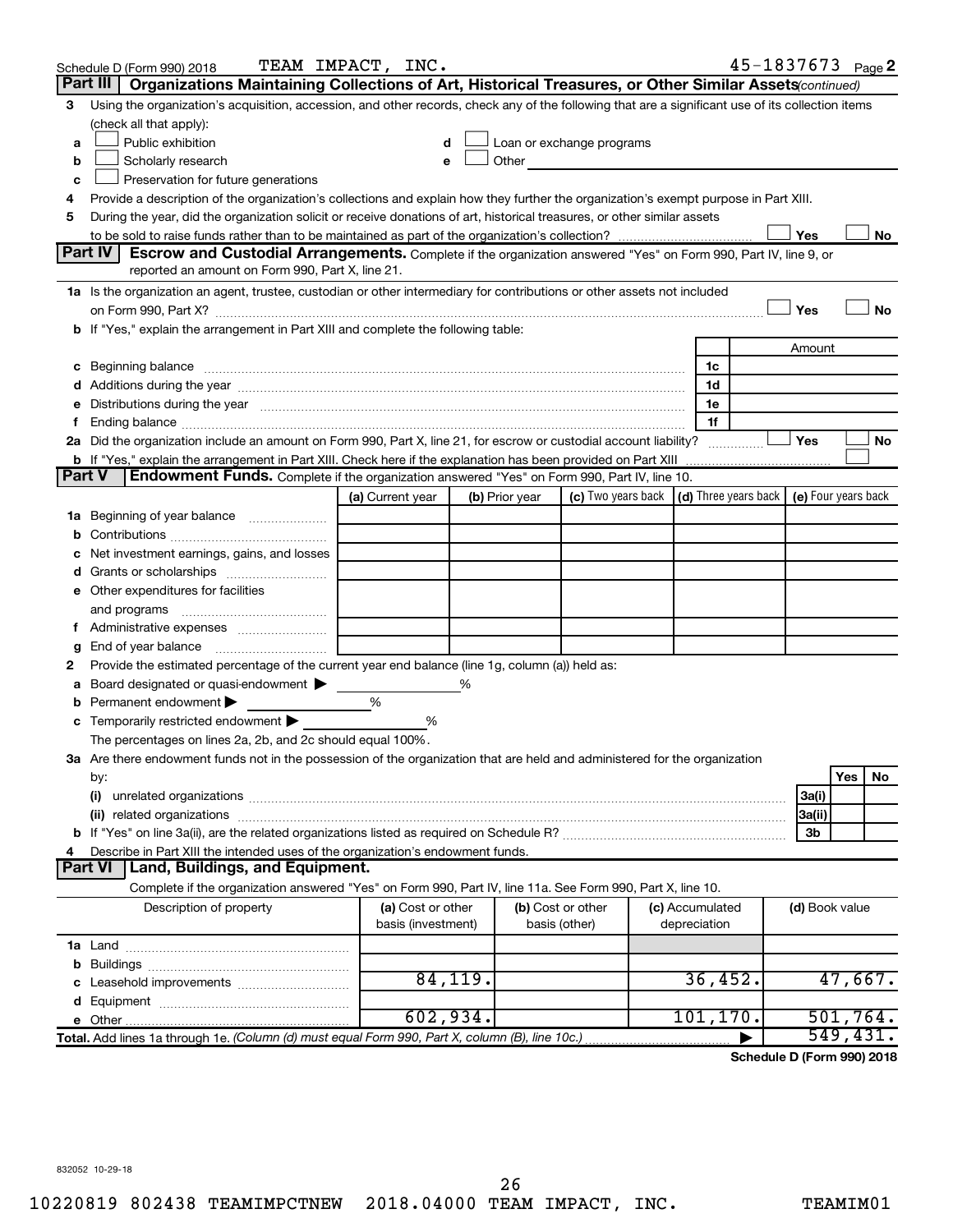|                                                                                                                   |                 | Complete if the organization answered "Yes" on Form 990, Part IV, line 11b. See Form 990, Part X, line 12. |                |
|-------------------------------------------------------------------------------------------------------------------|-----------------|------------------------------------------------------------------------------------------------------------|----------------|
| (a) Description of security or category (including name of security)                                              | (b) Book value  | (c) Method of valuation: Cost or end-of-year market value                                                  |                |
| (1) Financial derivatives                                                                                         |                 |                                                                                                            |                |
|                                                                                                                   |                 |                                                                                                            |                |
| $(3)$ Other                                                                                                       |                 |                                                                                                            |                |
| (A)                                                                                                               |                 |                                                                                                            |                |
| (B)                                                                                                               |                 |                                                                                                            |                |
| (C)                                                                                                               |                 |                                                                                                            |                |
| (D)                                                                                                               |                 |                                                                                                            |                |
| (E)                                                                                                               |                 |                                                                                                            |                |
| (F)                                                                                                               |                 |                                                                                                            |                |
|                                                                                                                   |                 |                                                                                                            |                |
| (G)                                                                                                               |                 |                                                                                                            |                |
| (H)                                                                                                               |                 |                                                                                                            |                |
| <b>Total.</b> (Col. (b) must equal Form 990, Part X, col. (B) line 12.) $\blacktriangleright$                     |                 |                                                                                                            |                |
| Part VIII Investments - Program Related.                                                                          |                 |                                                                                                            |                |
| Complete if the organization answered "Yes" on Form 990, Part IV, line 11c. See Form 990, Part X, line 13.        |                 |                                                                                                            |                |
| (a) Description of investment                                                                                     | (b) Book value  | (c) Method of valuation: Cost or end-of-year market value                                                  |                |
| (1)                                                                                                               |                 |                                                                                                            |                |
| (2)                                                                                                               |                 |                                                                                                            |                |
| (3)                                                                                                               |                 |                                                                                                            |                |
| (4)                                                                                                               |                 |                                                                                                            |                |
| (5)                                                                                                               |                 |                                                                                                            |                |
|                                                                                                                   |                 |                                                                                                            |                |
| (6)                                                                                                               |                 |                                                                                                            |                |
| (7)                                                                                                               |                 |                                                                                                            |                |
| (8)                                                                                                               |                 |                                                                                                            |                |
| (9)                                                                                                               |                 |                                                                                                            |                |
| <b>Total.</b> (Col. (b) must equal Form 990, Part X, col. (B) line 13.) $\blacktriangleright$                     |                 |                                                                                                            |                |
| <b>Other Assets.</b><br>Part IX                                                                                   |                 |                                                                                                            |                |
| Complete if the organization answered "Yes" on Form 990, Part IV, line 11d. See Form 990, Part X, line 15.        |                 |                                                                                                            |                |
|                                                                                                                   | (a) Description |                                                                                                            | (b) Book value |
| (1)                                                                                                               |                 |                                                                                                            |                |
| (2)                                                                                                               |                 |                                                                                                            |                |
| (3)                                                                                                               |                 |                                                                                                            |                |
| (4)                                                                                                               |                 |                                                                                                            |                |
|                                                                                                                   |                 |                                                                                                            |                |
|                                                                                                                   |                 |                                                                                                            |                |
| (5)                                                                                                               |                 |                                                                                                            |                |
| (6)                                                                                                               |                 |                                                                                                            |                |
| (7)                                                                                                               |                 |                                                                                                            |                |
| (8)                                                                                                               |                 |                                                                                                            |                |
| (9)                                                                                                               |                 |                                                                                                            |                |
|                                                                                                                   |                 |                                                                                                            |                |
| <b>Other Liabilities.</b><br>Part X                                                                               |                 |                                                                                                            |                |
| Complete if the organization answered "Yes" on Form 990, Part IV, line 11e or 11f. See Form 990, Part X, line 25. |                 |                                                                                                            |                |
| (a) Description of liability                                                                                      |                 | (b) Book value                                                                                             |                |
|                                                                                                                   |                 |                                                                                                            |                |
| Federal income taxes<br>(1)                                                                                       |                 |                                                                                                            |                |
| DEFERRED COSTS<br>(2)                                                                                             |                 | 6,674.                                                                                                     |                |
| (3)                                                                                                               |                 |                                                                                                            |                |
| (4)                                                                                                               |                 |                                                                                                            |                |
| (5)                                                                                                               |                 |                                                                                                            |                |
| (6)                                                                                                               |                 |                                                                                                            |                |
| (7)                                                                                                               |                 |                                                                                                            |                |
| Total. (Column (b) must equal Form 990, Part X, col. (B) line 15.)<br>1.<br>(8)                                   |                 |                                                                                                            |                |
| (9)                                                                                                               |                 |                                                                                                            |                |
| Total. (Column (b) must equal Form 990, Part X, col. (B) line 25.)                                                |                 | 6,674.                                                                                                     |                |

**Schedule D (Form 990) 2018**

832053 10-29-18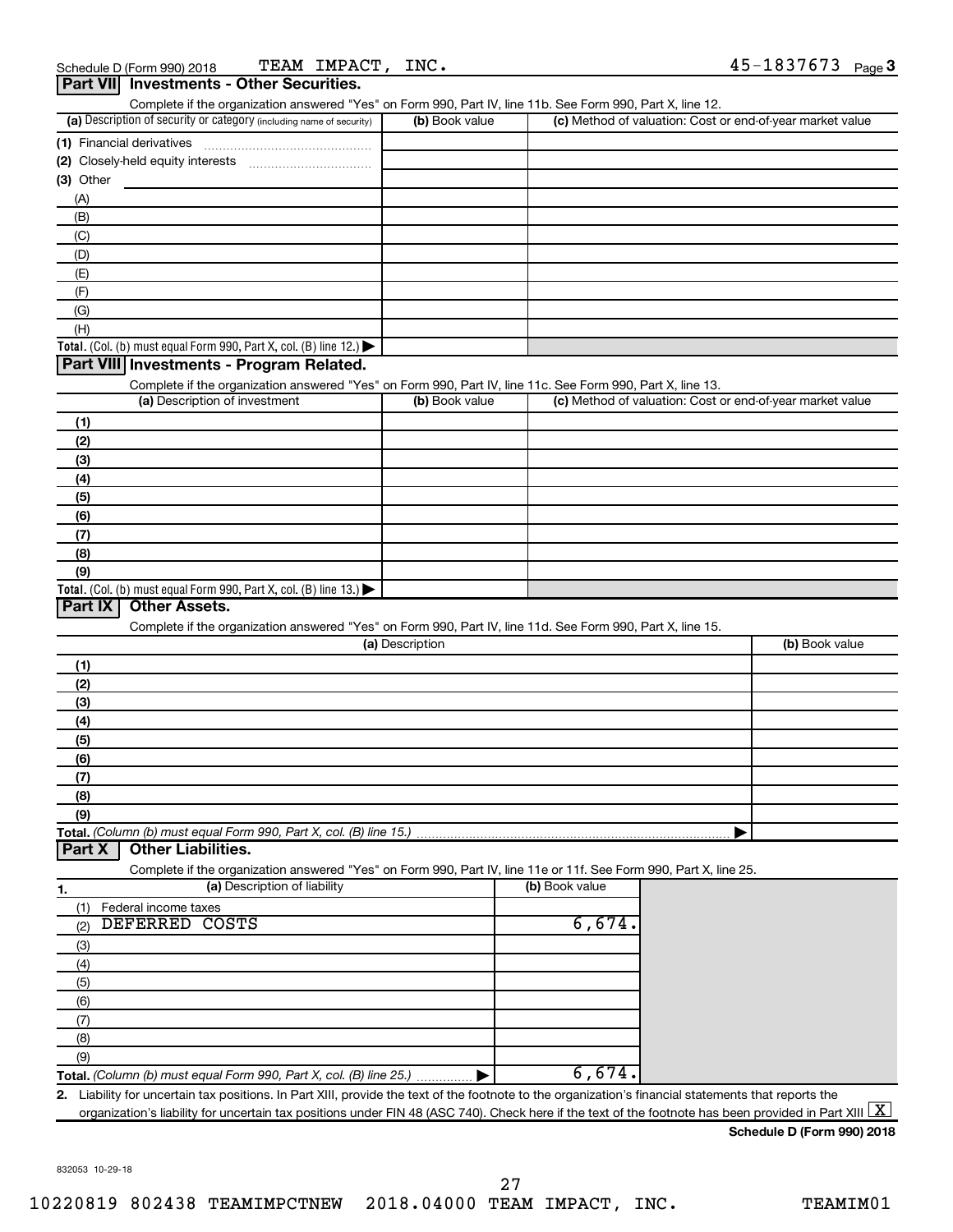|    | TEAM IMPACT, INC.<br>Schedule D (Form 990) 2018                                                                          |                |                | 45-1837673 Page 4 |
|----|--------------------------------------------------------------------------------------------------------------------------|----------------|----------------|-------------------|
|    | Reconciliation of Revenue per Audited Financial Statements With Revenue per Return.<br><b>Part XI</b>                    |                |                |                   |
|    | Complete if the organization answered "Yes" on Form 990, Part IV, line 12a.                                              |                |                |                   |
| 1  | Total revenue, gains, and other support per audited financial statements [[[[[[[[[[[[[[[[[[[[[[[]]]]]]]]]]]]]            |                | $\blacksquare$ | 3,840,668.        |
| 2  | Amounts included on line 1 but not on Form 990, Part VIII, line 12:                                                      |                |                |                   |
| a  |                                                                                                                          | 2a             |                |                   |
| b  |                                                                                                                          | 2 <sub>b</sub> |                |                   |
| с  |                                                                                                                          | 2 <sub>c</sub> |                |                   |
| d  |                                                                                                                          | 2d             |                |                   |
| e  |                                                                                                                          |                | 2e             | υ.                |
| з  |                                                                                                                          |                | 3              | 3,840,668.        |
|    | Amounts included on Form 990, Part VIII, line 12, but not on line 1:                                                     |                |                |                   |
| a  |                                                                                                                          | 4a             |                |                   |
| b  |                                                                                                                          | 4 <sub>b</sub> |                |                   |
| c  | Add lines 4a and 4b                                                                                                      |                | 4c             | $0 \cdot$         |
| 5  |                                                                                                                          |                | $\overline{5}$ | 3,840,668.        |
|    |                                                                                                                          |                |                |                   |
|    | Part XII   Reconciliation of Expenses per Audited Financial Statements With Expenses per Return.                         |                |                |                   |
|    | Complete if the organization answered "Yes" on Form 990, Part IV, line 12a.                                              |                |                |                   |
| 1. |                                                                                                                          |                | $\mathbf{1}$   | 3, 240, 949.      |
| 2  | Amounts included on line 1 but not on Form 990, Part IX, line 25:                                                        |                |                |                   |
| a  |                                                                                                                          | 2a             |                |                   |
| b  |                                                                                                                          | 2 <sub>b</sub> |                |                   |
|    |                                                                                                                          | 2 <sub>c</sub> |                |                   |
|    |                                                                                                                          | 2d             |                |                   |
| e  | Add lines 2a through 2d <b>must be a constructed as the constant of the constant of the constant of the construction</b> |                | 2e             |                   |
| 3  |                                                                                                                          |                | 3              | 3, 240, 949.      |
| 4  | Amounts included on Form 990, Part IX, line 25, but not on line 1:                                                       |                |                |                   |
| a  |                                                                                                                          | 4a             |                |                   |
| b  |                                                                                                                          | 4b             |                |                   |
|    | c Add lines 4a and 4b                                                                                                    |                | 4c             |                   |
| 5  | Part XIII Supplemental Information.                                                                                      |                | 5              | 3,240,949.        |

Provide the descriptions required for Part II, lines 3, 5, and 9; Part III, lines 1a and 4; Part IV, lines 1b and 2b; Part V, line 4; Part X, line 2; Part XI, lines 2d and 4b; and Part XII, lines 2d and 4b. Also complete this part to provide any additional information.

PART X, LINE 2:

| UNCERTAINTY IN INCOME TAXES - THE ORGANIZATION ADOPTED THE NEW STANDARDS   |
|----------------------------------------------------------------------------|
| FOR ACCOUNTING FOR UNCERTAINTY IN INCOME TAXES (INCOME, SALES, USE AND     |
| PAYROLL), WHICH REQUIRED THE ORGANIZATION TO REPORT ANY UNCERTAIN TAX      |
| POSITIONS AND TO ADJUST ITS FINANCIAL STATEMENTS FOR THE IMPACT THEREOF.   |
| AS OF DECEMBER 31, 2018 AND 2017, THE ORGANIZATION DETERMINED THAT IT HAD  |
| NO TAX POSITIONS THAT DID NOT MEET THE "MORE LIKELY THAN NOT" THRESHOLD OF |
| BEING SUSTAINED BY THE APPLICABLE TAX AUTHORITY. THE ORGANIZATION FILES    |
| TAX AND INFORMATION RETURNS IN THE UNITED STATES FEDERAL AND MASSACHUSETTS |
| JURISDICTIONS. THESE RETURNS ARE GENERALLY SUBJECT TO EXAMINATION BY TAX   |
| AUTHORITIES FOR THE LAST THREE YEARS.                                      |

28

832054 10-29-18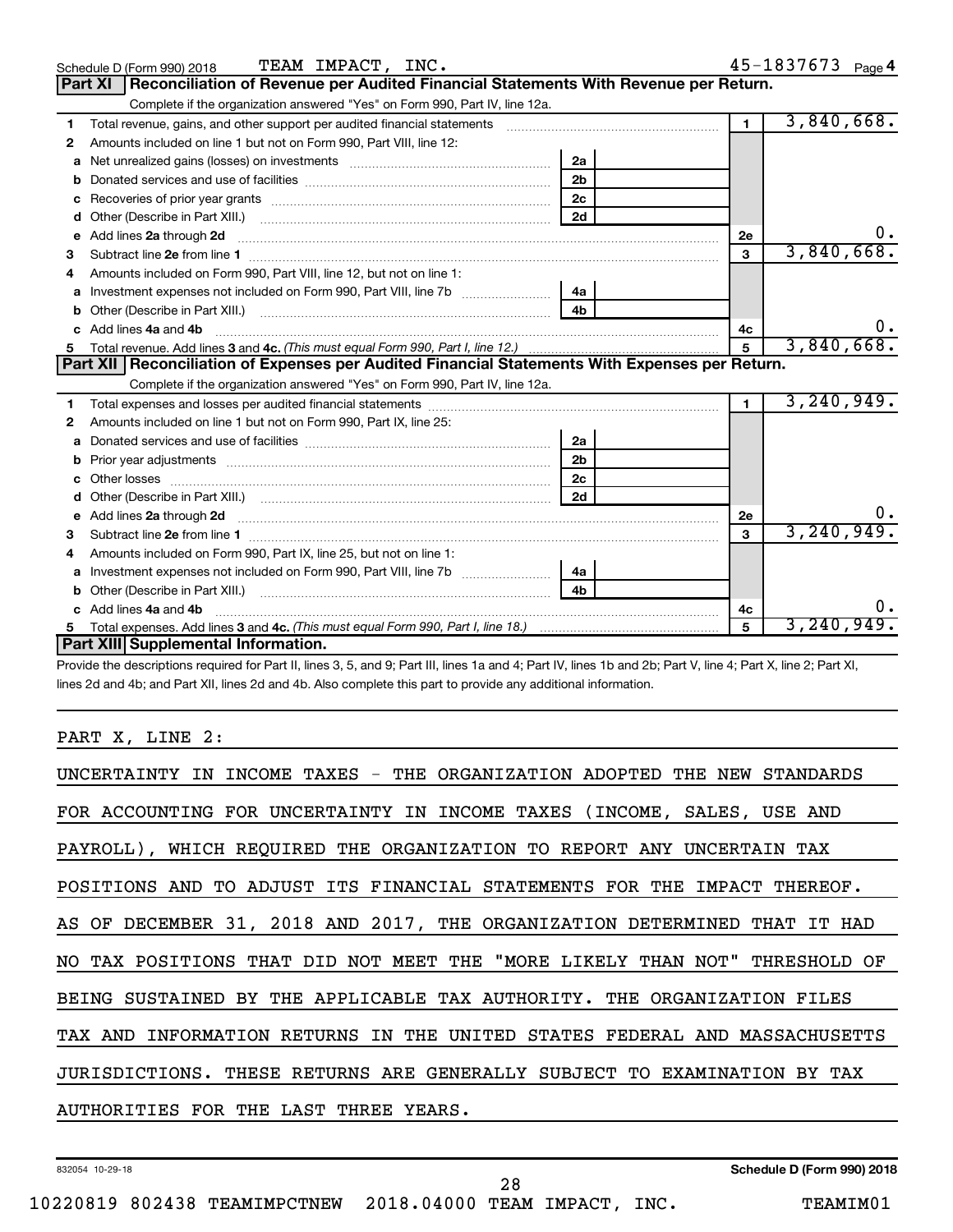| 832055 10-29-18 |               | Schedule D (Form 990) 2018 |
|-----------------|---------------|----------------------------|
|                 | $\sim$ $\sim$ |                            |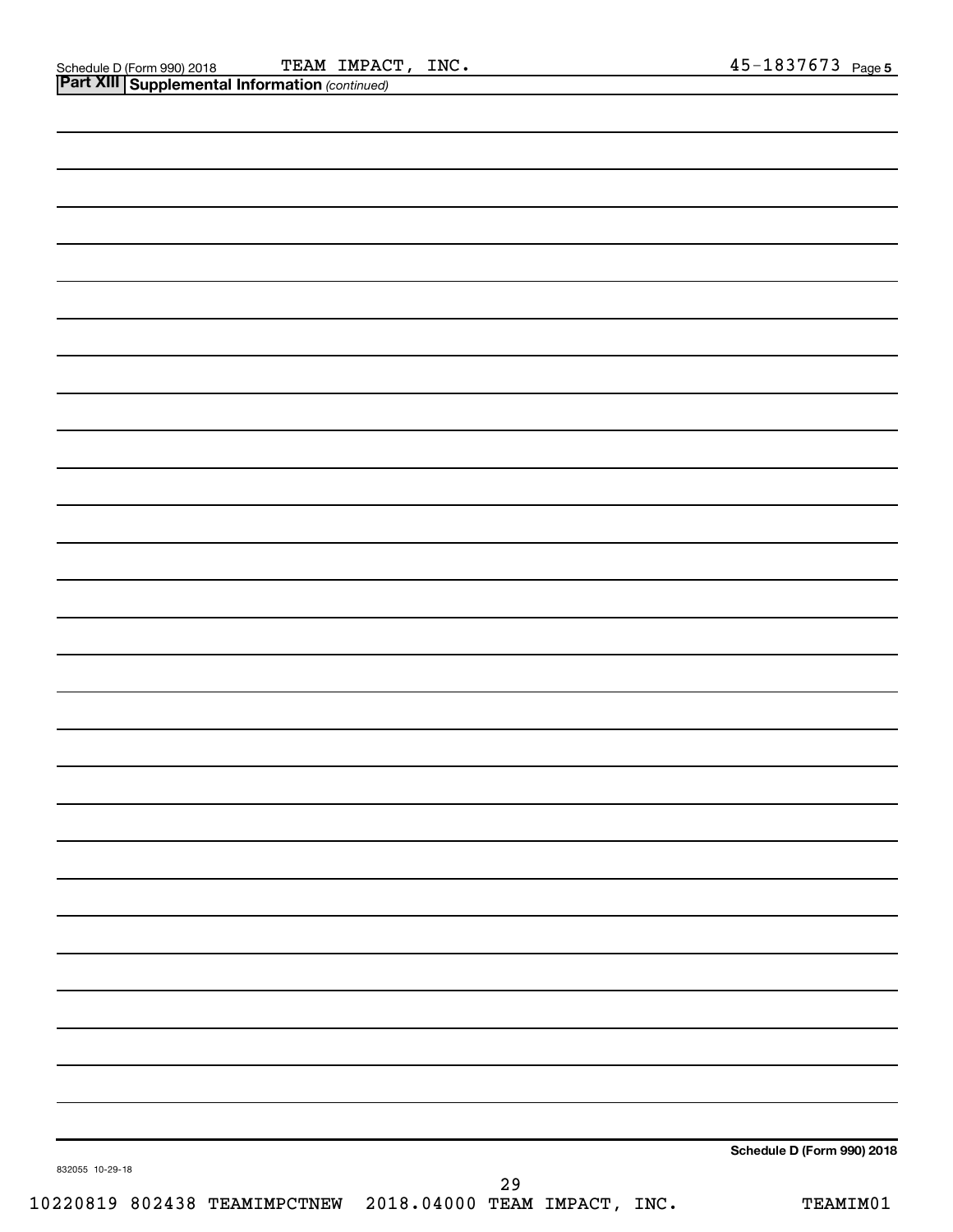| <b>SCHEDULE G</b>                                                                                                                             |                                                                                                                                                                     | <b>Supplemental Information Regarding Fundraising or Gaming Activities</b>                                                                                                                                                                                                                                                                                                                                                                                                                                                                         |                                                                            |    |                                                                            |  |                                                                            | OMB No. 1545-0047                                       |
|-----------------------------------------------------------------------------------------------------------------------------------------------|---------------------------------------------------------------------------------------------------------------------------------------------------------------------|----------------------------------------------------------------------------------------------------------------------------------------------------------------------------------------------------------------------------------------------------------------------------------------------------------------------------------------------------------------------------------------------------------------------------------------------------------------------------------------------------------------------------------------------------|----------------------------------------------------------------------------|----|----------------------------------------------------------------------------|--|----------------------------------------------------------------------------|---------------------------------------------------------|
| (Form 990 or 990-EZ)                                                                                                                          | Complete if the organization answered "Yes" on Form 990, Part IV, line 17, 18, or 19, or if the<br>organization entered more than \$15,000 on Form 990-EZ, line 6a. |                                                                                                                                                                                                                                                                                                                                                                                                                                                                                                                                                    |                                                                            |    |                                                                            |  |                                                                            | 2018                                                    |
| Department of the Treasury                                                                                                                    |                                                                                                                                                                     | Attach to Form 990 or Form 990-EZ.                                                                                                                                                                                                                                                                                                                                                                                                                                                                                                                 |                                                                            |    |                                                                            |  |                                                                            | <b>Open to Public</b>                                   |
| Internal Revenue Service                                                                                                                      |                                                                                                                                                                     | Go to www.irs.gov/Form990 for instructions and the latest information.                                                                                                                                                                                                                                                                                                                                                                                                                                                                             |                                                                            |    |                                                                            |  |                                                                            | Inspection                                              |
| Name of the organization                                                                                                                      |                                                                                                                                                                     | TEAM IMPACT, INC.                                                                                                                                                                                                                                                                                                                                                                                                                                                                                                                                  |                                                                            |    |                                                                            |  | 45-1837673                                                                 | <b>Employer identification number</b>                   |
| Part I                                                                                                                                        | required to complete this part.                                                                                                                                     | Fundraising Activities. Complete if the organization answered "Yes" on Form 990, Part IV, line 17. Form 990-EZ filers are not                                                                                                                                                                                                                                                                                                                                                                                                                      |                                                                            |    |                                                                            |  |                                                                            |                                                         |
| Mail solicitations<br>a<br>b<br>Phone solicitations<br>с<br>In-person solicitations<br>d<br>compensated at least \$5,000 by the organization. | Internet and email solicitations                                                                                                                                    | 1 Indicate whether the organization raised funds through any of the following activities. Check all that apply.<br>е<br>f<br>Special fundraising events<br>g<br>2 a Did the organization have a written or oral agreement with any individual (including officers, directors, trustees, or<br>key employees listed in Form 990, Part VII) or entity in connection with professional fundraising services?<br>b If "Yes," list the 10 highest paid individuals or entities (fundraisers) pursuant to agreements under which the fundraiser is to be |                                                                            |    | Solicitation of non-government grants<br>Solicitation of government grants |  | Yes                                                                        | <b>No</b>                                               |
| (i) Name and address of individual<br>or entity (fundraiser)                                                                                  |                                                                                                                                                                     | (ii) Activity                                                                                                                                                                                                                                                                                                                                                                                                                                                                                                                                      | (iii) Did<br>fundraiser<br>have custody<br>or control of<br>contributions? |    | (iv) Gross receipts<br>from activity                                       |  | (v) Amount paid<br>to (or retained by)<br>fundraiser<br>listed in col. (i) | (vi) Amount paid<br>to (or retained by)<br>organization |
|                                                                                                                                               |                                                                                                                                                                     |                                                                                                                                                                                                                                                                                                                                                                                                                                                                                                                                                    | Yes                                                                        | No |                                                                            |  |                                                                            |                                                         |
|                                                                                                                                               |                                                                                                                                                                     |                                                                                                                                                                                                                                                                                                                                                                                                                                                                                                                                                    |                                                                            |    |                                                                            |  |                                                                            |                                                         |
|                                                                                                                                               |                                                                                                                                                                     |                                                                                                                                                                                                                                                                                                                                                                                                                                                                                                                                                    |                                                                            |    |                                                                            |  |                                                                            |                                                         |
|                                                                                                                                               |                                                                                                                                                                     |                                                                                                                                                                                                                                                                                                                                                                                                                                                                                                                                                    |                                                                            |    |                                                                            |  |                                                                            |                                                         |
|                                                                                                                                               |                                                                                                                                                                     |                                                                                                                                                                                                                                                                                                                                                                                                                                                                                                                                                    |                                                                            |    |                                                                            |  |                                                                            |                                                         |
|                                                                                                                                               |                                                                                                                                                                     |                                                                                                                                                                                                                                                                                                                                                                                                                                                                                                                                                    |                                                                            |    |                                                                            |  |                                                                            |                                                         |
|                                                                                                                                               |                                                                                                                                                                     |                                                                                                                                                                                                                                                                                                                                                                                                                                                                                                                                                    |                                                                            |    |                                                                            |  |                                                                            |                                                         |
|                                                                                                                                               |                                                                                                                                                                     |                                                                                                                                                                                                                                                                                                                                                                                                                                                                                                                                                    |                                                                            |    |                                                                            |  |                                                                            |                                                         |
|                                                                                                                                               |                                                                                                                                                                     |                                                                                                                                                                                                                                                                                                                                                                                                                                                                                                                                                    |                                                                            |    |                                                                            |  |                                                                            |                                                         |
|                                                                                                                                               |                                                                                                                                                                     |                                                                                                                                                                                                                                                                                                                                                                                                                                                                                                                                                    |                                                                            |    |                                                                            |  |                                                                            |                                                         |
|                                                                                                                                               |                                                                                                                                                                     |                                                                                                                                                                                                                                                                                                                                                                                                                                                                                                                                                    |                                                                            |    |                                                                            |  |                                                                            |                                                         |
| Total<br>or licensing.                                                                                                                        |                                                                                                                                                                     | 3 List all states in which the organization is registered or licensed to solicit contributions or has been notified it is exempt from registration                                                                                                                                                                                                                                                                                                                                                                                                 |                                                                            |    |                                                                            |  |                                                                            |                                                         |
|                                                                                                                                               |                                                                                                                                                                     |                                                                                                                                                                                                                                                                                                                                                                                                                                                                                                                                                    |                                                                            |    |                                                                            |  |                                                                            |                                                         |
|                                                                                                                                               |                                                                                                                                                                     |                                                                                                                                                                                                                                                                                                                                                                                                                                                                                                                                                    |                                                                            |    |                                                                            |  |                                                                            |                                                         |
|                                                                                                                                               |                                                                                                                                                                     |                                                                                                                                                                                                                                                                                                                                                                                                                                                                                                                                                    |                                                                            |    |                                                                            |  |                                                                            |                                                         |
|                                                                                                                                               |                                                                                                                                                                     |                                                                                                                                                                                                                                                                                                                                                                                                                                                                                                                                                    |                                                                            |    |                                                                            |  |                                                                            |                                                         |
|                                                                                                                                               |                                                                                                                                                                     |                                                                                                                                                                                                                                                                                                                                                                                                                                                                                                                                                    |                                                                            |    |                                                                            |  |                                                                            |                                                         |
|                                                                                                                                               |                                                                                                                                                                     |                                                                                                                                                                                                                                                                                                                                                                                                                                                                                                                                                    |                                                                            |    |                                                                            |  |                                                                            |                                                         |
|                                                                                                                                               |                                                                                                                                                                     |                                                                                                                                                                                                                                                                                                                                                                                                                                                                                                                                                    |                                                                            |    |                                                                            |  |                                                                            |                                                         |
|                                                                                                                                               | ومناويا فالمرار ومناويا والموارون                                                                                                                                   | see the Instructions for Form 000 or 000 FZ                                                                                                                                                                                                                                                                                                                                                                                                                                                                                                        |                                                                            |    |                                                                            |  |                                                                            | <b>Cohodule C (Form 000 or 000 EZ) 0010</b>             |

**For Paperwork Reduction Act Notice, see the Instructions for Form 990 or 990-EZ. Schedule G (Form 990 or 990-EZ) 2018** LHA

832081 10-03-18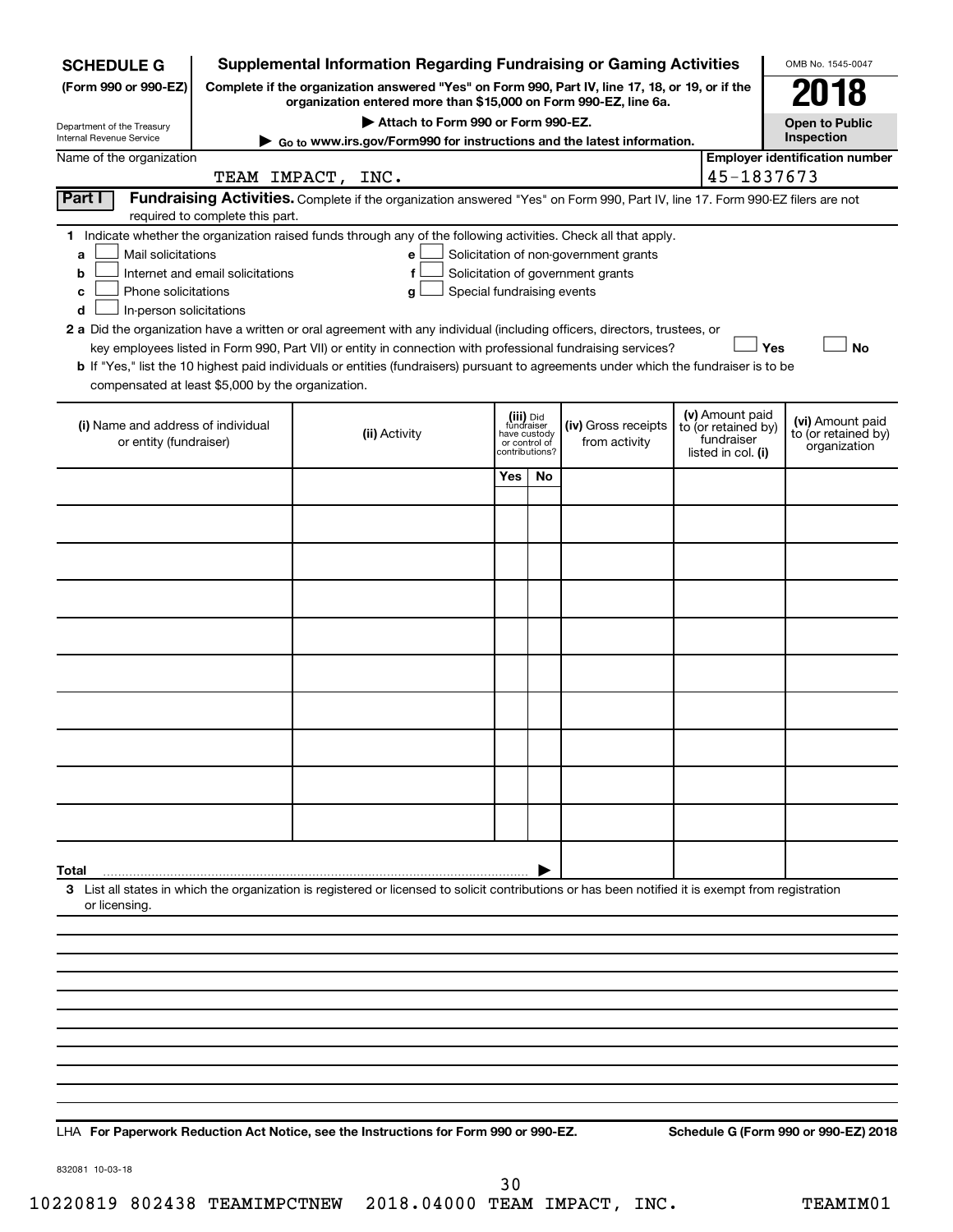Part II | Fundraising Events. Complete if the organization answered "Yes" on Form 990, Part IV, line 18, or reported more than \$15,000 of fundraising event contributions and gross income on Form 990-EZ, lines 1 and 6b. List events with gross receipts greater than \$5,000.

|                        |              | OF iditionalshig event contributions and gross income on Form 990-EZ, lines T and 6D. Elst events with gross receipts greater than \$5,000. |                |                         |                  |                                           |
|------------------------|--------------|---------------------------------------------------------------------------------------------------------------------------------------------|----------------|-------------------------|------------------|-------------------------------------------|
|                        |              |                                                                                                                                             | (a) Event $#1$ | $(b)$ Event #2          | (c) Other events | (d) Total events<br>(add col. (a) through |
|                        |              |                                                                                                                                             | GALA           | RACE EVENT              | 5                |                                           |
|                        |              |                                                                                                                                             | (event type)   | (event type)            | (total number)   | col. (c)                                  |
| Revenue                | 1.           |                                                                                                                                             | 2,398,417.     | 111,375.                | 204,070.         | 2,713,862.                                |
|                        |              |                                                                                                                                             | 2, 267, 187.   | 111,375.                | 204,070.         | 2,582,632.                                |
|                        | 3            | Gross income (line 1 minus line 2)                                                                                                          | 131,230.       |                         |                  | 131,230.                                  |
|                        |              |                                                                                                                                             |                |                         |                  |                                           |
|                        | 5.           |                                                                                                                                             | 21,927.        |                         |                  | 21,927.                                   |
|                        |              |                                                                                                                                             | 249,266.       |                         |                  | 249,266.                                  |
| Direct Expenses        |              | 7 Food and beverages                                                                                                                        |                |                         |                  |                                           |
|                        | 8            |                                                                                                                                             |                |                         |                  |                                           |
|                        | 9            |                                                                                                                                             | 280, 476.      | 3,119.                  | 37,147.          | 320, 742.                                 |
|                        | 10           | Direct expense summary. Add lines 4 through 9 in column (d)                                                                                 |                |                         |                  | 591, 935.                                 |
|                        |              |                                                                                                                                             |                |                         |                  | $-460,705.$                               |
| <b>Part III</b>        |              | Gaming. Complete if the organization answered "Yes" on Form 990, Part IV, line 19, or reported more than                                    |                |                         |                  |                                           |
|                        |              | \$15,000 on Form 990-EZ, line 6a.                                                                                                           |                |                         |                  |                                           |
|                        |              |                                                                                                                                             | (a) Bingo      | (b) Pull tabs/instant   | (c) Other gaming | (d) Total gaming (add                     |
| Revenue                |              |                                                                                                                                             |                | bingo/progressive bingo |                  | col. (a) through col. (c))                |
|                        |              |                                                                                                                                             |                |                         |                  |                                           |
|                        | 1.           |                                                                                                                                             |                |                         |                  |                                           |
|                        |              |                                                                                                                                             |                |                         |                  |                                           |
|                        |              |                                                                                                                                             |                |                         |                  |                                           |
| <b>Direct Expenses</b> | 3            |                                                                                                                                             |                |                         |                  |                                           |
|                        | 4            |                                                                                                                                             |                |                         |                  |                                           |
|                        | 5.           |                                                                                                                                             |                |                         |                  |                                           |
|                        |              |                                                                                                                                             | Yes<br>%       | Yes<br>%                | Yes<br>%         |                                           |
|                        |              | 6 Volunteer labor                                                                                                                           | No             | No                      | No               |                                           |
|                        | $\mathbf{7}$ | Direct expense summary. Add lines 2 through 5 in column (d)                                                                                 |                |                         |                  |                                           |
|                        | 8            |                                                                                                                                             |                |                         |                  |                                           |
| 9                      |              | Enter the state(s) in which the organization conducts gaming activities:                                                                    |                |                         |                  |                                           |
|                        |              | <b>b</b> If "No," explain:                                                                                                                  |                |                         |                  | Yes<br>No                                 |
|                        |              |                                                                                                                                             |                |                         |                  |                                           |
|                        |              |                                                                                                                                             |                |                         |                  |                                           |
|                        |              |                                                                                                                                             |                |                         |                  | Yes<br>No                                 |
|                        |              | <b>b</b> If "Yes," explain:                                                                                                                 |                |                         |                  |                                           |
|                        |              |                                                                                                                                             |                |                         |                  |                                           |
|                        |              |                                                                                                                                             |                |                         |                  |                                           |
|                        |              | 832082 10-03-18                                                                                                                             |                |                         |                  | Schedule G (Form 990 or 990-EZ) 2018      |
|                        |              |                                                                                                                                             |                |                         |                  |                                           |
|                        |              |                                                                                                                                             |                |                         |                  |                                           |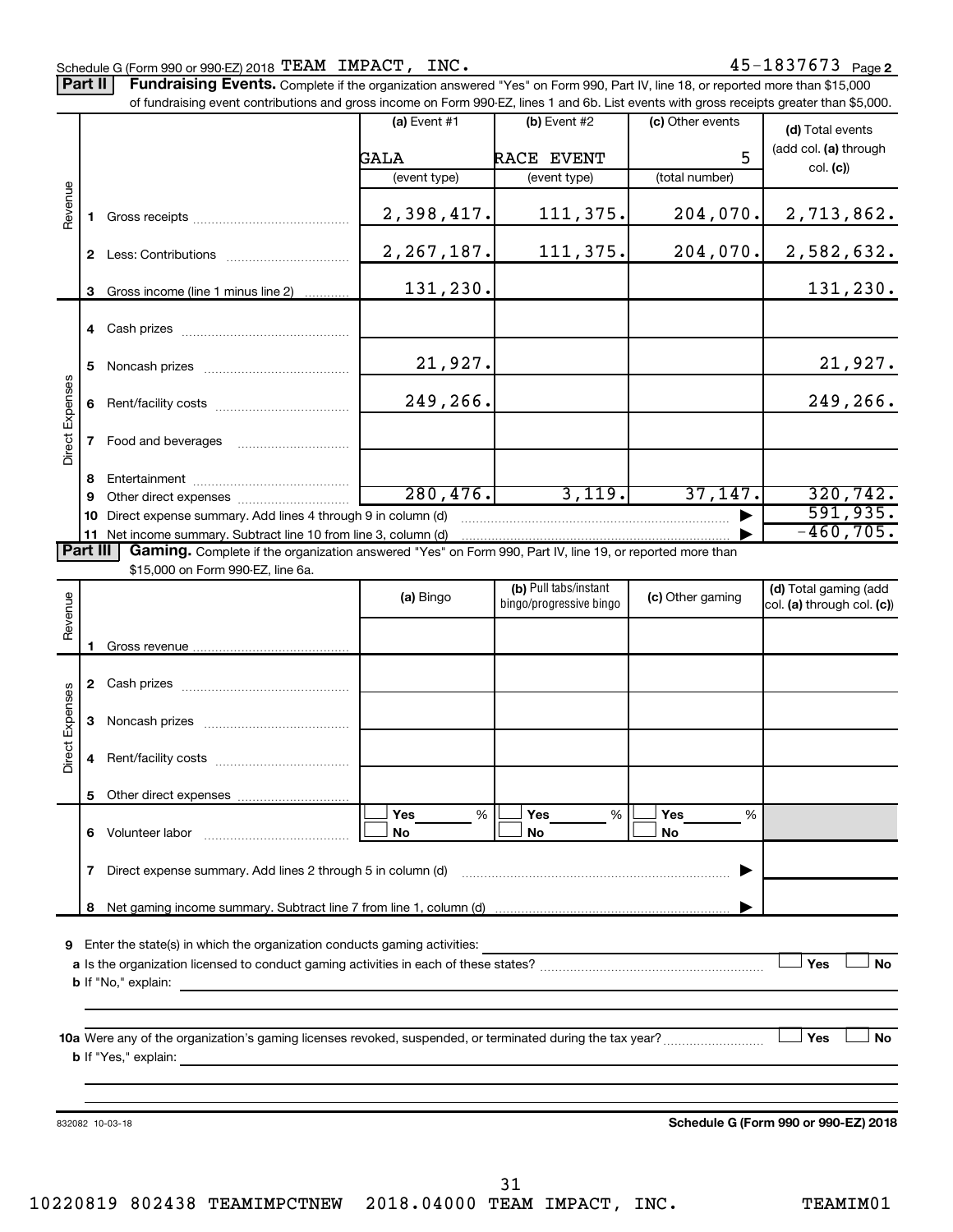| Schedule G (Form 990 or 990-EZ) 2018 TEAM IMPACT, INC.                                                                                                                                                                                                             | 45-1837673                                                                                                                             | Page 3    |
|--------------------------------------------------------------------------------------------------------------------------------------------------------------------------------------------------------------------------------------------------------------------|----------------------------------------------------------------------------------------------------------------------------------------|-----------|
|                                                                                                                                                                                                                                                                    | Yes                                                                                                                                    | <b>No</b> |
| 12 Is the organization a grantor, beneficiary or trustee of a trust, or a member of a partnership or other entity formed                                                                                                                                           | Yes                                                                                                                                    | No        |
| 13 Indicate the percentage of gaming activity conducted in:                                                                                                                                                                                                        |                                                                                                                                        |           |
|                                                                                                                                                                                                                                                                    | 13a                                                                                                                                    | %         |
| <b>b</b> An outside facility <i>www.communicality www.communicality.communicality www.communicality www.communicality.communicality www.communicality.com</i>                                                                                                      | 13 <sub>b</sub>                                                                                                                        | %         |
| 14 Enter the name and address of the person who prepares the organization's gaming/special events books and records:                                                                                                                                               |                                                                                                                                        |           |
| Name $\blacktriangleright$<br><u>and the state of the state of the state of the state of the state of the state of the state of the state of the state of the state of the state of the state of the state of the state of the state of the state of the state</u> |                                                                                                                                        |           |
|                                                                                                                                                                                                                                                                    |                                                                                                                                        |           |
| 15a Does the organization have a contract with a third party from whom the organization receives gaming revenue?                                                                                                                                                   | Yes                                                                                                                                    | <b>No</b> |
| of gaming revenue retained by the third party $\triangleright$ \$                                                                                                                                                                                                  |                                                                                                                                        |           |
| c If "Yes," enter name and address of the third party:                                                                                                                                                                                                             |                                                                                                                                        |           |
|                                                                                                                                                                                                                                                                    |                                                                                                                                        |           |
|                                                                                                                                                                                                                                                                    |                                                                                                                                        |           |
| 16 Gaming manager information:                                                                                                                                                                                                                                     |                                                                                                                                        |           |
| <u> 1989 - Johann Barnett, fransk politiker (d. 1989)</u><br>Name $\blacktriangleright$                                                                                                                                                                            |                                                                                                                                        |           |
| Gaming manager compensation > \$                                                                                                                                                                                                                                   |                                                                                                                                        |           |
|                                                                                                                                                                                                                                                                    |                                                                                                                                        |           |
| Description of services provided > example and a service of the service of the services provided > example and the services of the services of the services of the services of the services of the services of the services of                                     |                                                                                                                                        |           |
|                                                                                                                                                                                                                                                                    |                                                                                                                                        |           |
| Director/officer<br>Employee                                                                                                                                                                                                                                       | Independent contractor                                                                                                                 |           |
| <b>17</b> Mandatory distributions:                                                                                                                                                                                                                                 |                                                                                                                                        |           |
| a Is the organization required under state law to make charitable distributions from the gaming proceeds to                                                                                                                                                        |                                                                                                                                        |           |
|                                                                                                                                                                                                                                                                    | $\Box$ Yes $\Box$ No                                                                                                                   |           |
| <b>b</b> Enter the amount of distributions required under state law to be distributed to other exempt organizations or spent in the                                                                                                                                |                                                                                                                                        |           |
| organization's own exempt activities during the tax year $\triangleright$ \$<br><b>Part IV</b>                                                                                                                                                                     |                                                                                                                                        |           |
| 15b, 15c, 16, and 17b, as applicable. Also provide any additional information. See instructions.                                                                                                                                                                   | Supplemental Information. Provide the explanations required by Part I, line 2b, columns (iii) and (v); and Part III, lines 9, 9b, 10b, |           |
|                                                                                                                                                                                                                                                                    |                                                                                                                                        |           |
|                                                                                                                                                                                                                                                                    |                                                                                                                                        |           |
|                                                                                                                                                                                                                                                                    |                                                                                                                                        |           |
|                                                                                                                                                                                                                                                                    |                                                                                                                                        |           |
|                                                                                                                                                                                                                                                                    |                                                                                                                                        |           |
|                                                                                                                                                                                                                                                                    |                                                                                                                                        |           |
|                                                                                                                                                                                                                                                                    |                                                                                                                                        |           |
|                                                                                                                                                                                                                                                                    |                                                                                                                                        |           |
|                                                                                                                                                                                                                                                                    |                                                                                                                                        |           |
| 832083 10-03-18                                                                                                                                                                                                                                                    | Schedule G (Form 990 or 990-EZ) 2018<br>32                                                                                             |           |

10220819 802438 TEAMIMPCTNEW 2018.04000 TEAM IMPACT, INC. TEAMIM01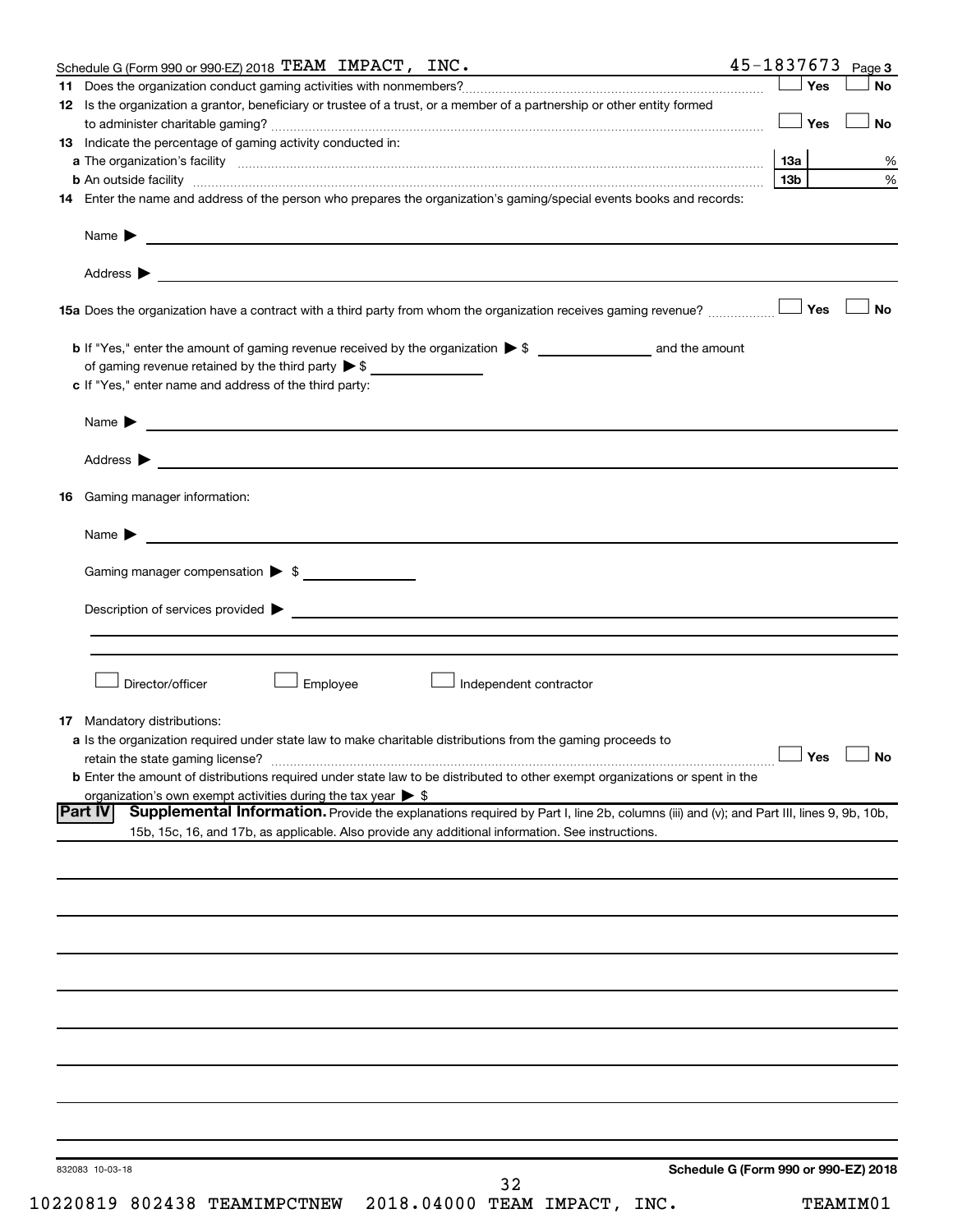|                 | $\mathbf{I}$<br>$\overline{\phantom{a}}$ |    |                                 |
|-----------------|------------------------------------------|----|---------------------------------|
|                 |                                          |    |                                 |
|                 |                                          |    |                                 |
|                 |                                          |    |                                 |
|                 |                                          |    |                                 |
|                 |                                          |    |                                 |
|                 |                                          |    |                                 |
|                 |                                          |    |                                 |
|                 |                                          |    |                                 |
|                 |                                          |    |                                 |
|                 |                                          |    |                                 |
|                 |                                          |    |                                 |
|                 |                                          |    |                                 |
|                 |                                          |    |                                 |
|                 |                                          |    |                                 |
|                 |                                          |    |                                 |
|                 |                                          |    |                                 |
|                 |                                          |    |                                 |
|                 |                                          |    |                                 |
|                 |                                          |    |                                 |
|                 |                                          |    |                                 |
|                 |                                          |    |                                 |
|                 |                                          |    |                                 |
|                 |                                          |    |                                 |
|                 |                                          |    |                                 |
|                 |                                          |    |                                 |
|                 |                                          |    |                                 |
|                 |                                          |    |                                 |
|                 |                                          |    |                                 |
|                 |                                          |    |                                 |
|                 |                                          |    |                                 |
|                 |                                          |    |                                 |
|                 |                                          |    | Schedule G (Form 990 or 990-EZ) |
| 832084 04-01-18 |                                          | 33 |                                 |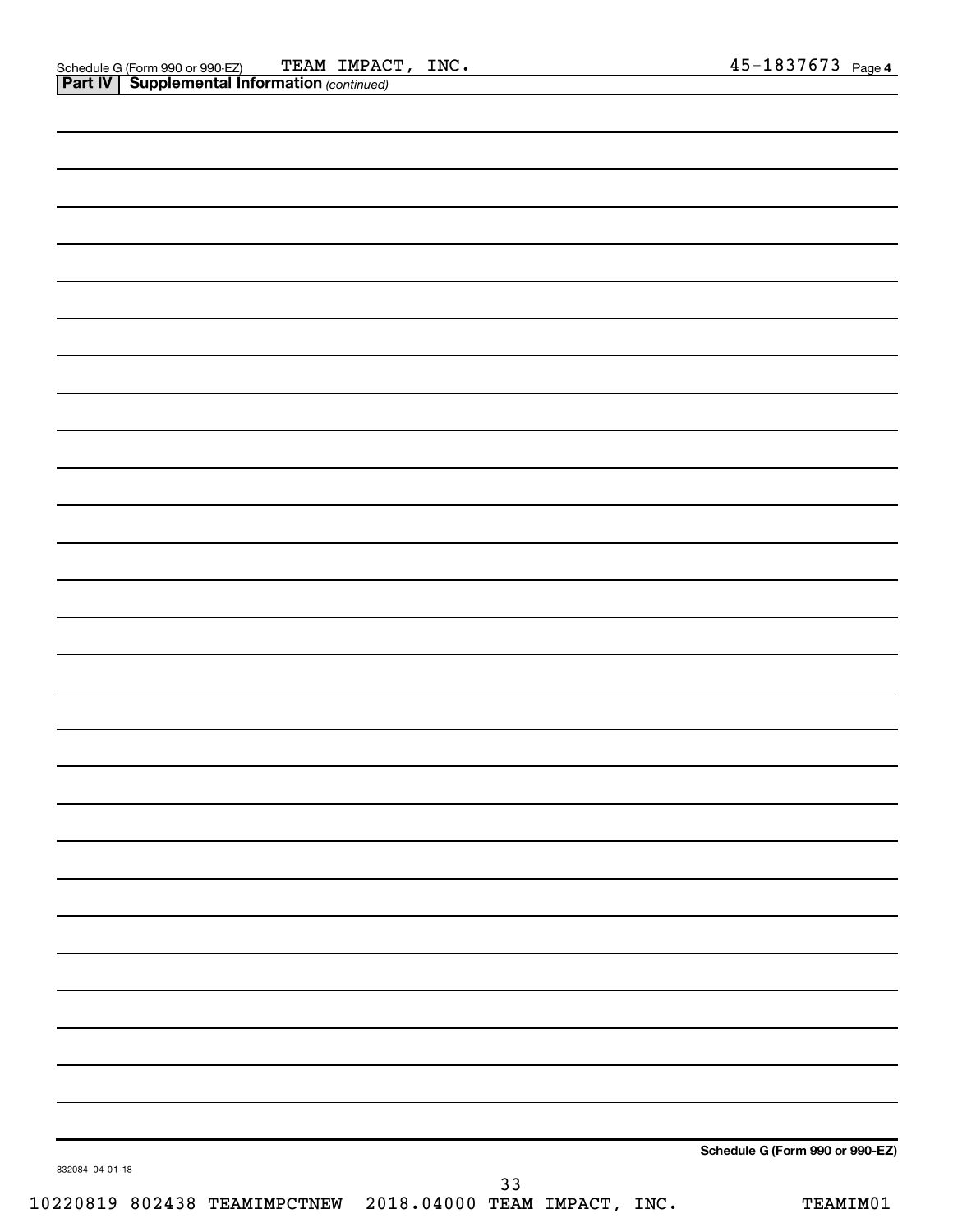|                                                                                                               | <b>SCHEDULE J</b>                                                                                          | <b>Compensation Information</b>                                                                                           |                                       | OMB No. 1545-0047          |                         |                         |
|---------------------------------------------------------------------------------------------------------------|------------------------------------------------------------------------------------------------------------|---------------------------------------------------------------------------------------------------------------------------|---------------------------------------|----------------------------|-------------------------|-------------------------|
|                                                                                                               | (Form 990)<br>For certain Officers, Directors, Trustees, Key Employees, and Highest<br>2018                |                                                                                                                           |                                       |                            |                         |                         |
|                                                                                                               | <b>Compensated Employees</b><br>Complete if the organization answered "Yes" on Form 990, Part IV, line 23. |                                                                                                                           |                                       |                            |                         |                         |
|                                                                                                               | <b>Open to Public</b><br>Attach to Form 990.<br>Department of the Treasury                                 |                                                                                                                           |                                       |                            |                         |                         |
|                                                                                                               | Internal Revenue Service                                                                                   | Go to www.irs.gov/Form990 for instructions and the latest information.                                                    |                                       | Inspection                 |                         |                         |
|                                                                                                               | Name of the organization                                                                                   |                                                                                                                           | <b>Employer identification number</b> |                            |                         |                         |
|                                                                                                               |                                                                                                            | TEAM IMPACT, INC.                                                                                                         |                                       | 45-1837673                 |                         |                         |
|                                                                                                               | Part I                                                                                                     | <b>Questions Regarding Compensation</b>                                                                                   |                                       |                            |                         |                         |
|                                                                                                               |                                                                                                            |                                                                                                                           |                                       |                            | Yes                     | No                      |
|                                                                                                               |                                                                                                            | 1a Check the appropriate box(es) if the organization provided any of the following to or for a person listed on Form 990, |                                       |                            |                         |                         |
|                                                                                                               |                                                                                                            | Part VII, Section A, line 1a. Complete Part III to provide any relevant information regarding these items.                |                                       |                            |                         |                         |
|                                                                                                               | First-class or charter travel                                                                              | Housing allowance or residence for personal use                                                                           |                                       |                            |                         |                         |
|                                                                                                               | Travel for companions                                                                                      | Payments for business use of personal residence                                                                           |                                       |                            |                         |                         |
|                                                                                                               |                                                                                                            | Tax indemnification and gross-up payments<br>Health or social club dues or initiation fees                                |                                       |                            |                         |                         |
|                                                                                                               |                                                                                                            | Discretionary spending account<br>Personal services (such as maid, chauffeur, chef)                                       |                                       |                            |                         |                         |
|                                                                                                               |                                                                                                            | <b>b</b> If any of the boxes on line 1a are checked, did the organization follow a written policy regarding payment or    |                                       |                            |                         |                         |
|                                                                                                               |                                                                                                            |                                                                                                                           |                                       | 1b                         |                         |                         |
| 2                                                                                                             |                                                                                                            | Did the organization require substantiation prior to reimbursing or allowing expenses incurred by all directors,          |                                       |                            |                         |                         |
|                                                                                                               |                                                                                                            |                                                                                                                           |                                       | $\mathbf{2}$               |                         |                         |
|                                                                                                               |                                                                                                            |                                                                                                                           |                                       |                            |                         |                         |
| з                                                                                                             |                                                                                                            | Indicate which, if any, of the following the filing organization used to establish the compensation of the organization's |                                       |                            |                         |                         |
|                                                                                                               |                                                                                                            | CEO/Executive Director. Check all that apply. Do not check any boxes for methods used by a related organization to        |                                       |                            |                         |                         |
|                                                                                                               |                                                                                                            | establish compensation of the CEO/Executive Director, but explain in Part III.                                            |                                       |                            |                         |                         |
|                                                                                                               | $\lfloor x \rfloor$ Compensation committee                                                                 | Written employment contract                                                                                               |                                       |                            |                         |                         |
|                                                                                                               |                                                                                                            | Compensation survey or study<br>Independent compensation consultant                                                       |                                       |                            |                         |                         |
|                                                                                                               | $X$ Form 990 of other organizations                                                                        | $ \mathbf{X} $ Approval by the board or compensation committee                                                            |                                       |                            |                         |                         |
|                                                                                                               |                                                                                                            |                                                                                                                           |                                       |                            |                         |                         |
| 4                                                                                                             |                                                                                                            | During the year, did any person listed on Form 990, Part VII, Section A, line 1a, with respect to the filing              |                                       |                            |                         |                         |
|                                                                                                               | organization or a related organization:                                                                    |                                                                                                                           |                                       |                            |                         |                         |
| а                                                                                                             |                                                                                                            | Receive a severance payment or change-of-control payment?                                                                 |                                       | 4a                         |                         | х                       |
| b                                                                                                             |                                                                                                            |                                                                                                                           | 4b                                    |                            | $\overline{\mathbf{x}}$ |                         |
| c                                                                                                             |                                                                                                            |                                                                                                                           |                                       | 4c                         |                         | $\overline{\text{x}}$   |
| If "Yes" to any of lines 4a-c, list the persons and provide the applicable amounts for each item in Part III. |                                                                                                            |                                                                                                                           |                                       |                            |                         |                         |
|                                                                                                               |                                                                                                            |                                                                                                                           |                                       |                            |                         |                         |
|                                                                                                               |                                                                                                            | Only section 501(c)(3), 501(c)(4), and 501(c)(29) organizations must complete lines 5-9.                                  |                                       |                            |                         |                         |
|                                                                                                               |                                                                                                            | For persons listed on Form 990, Part VII, Section A, line 1a, did the organization pay or accrue any compensation         |                                       |                            |                         |                         |
|                                                                                                               | contingent on the revenues of:                                                                             |                                                                                                                           |                                       |                            |                         |                         |
|                                                                                                               |                                                                                                            |                                                                                                                           |                                       | 5а                         |                         | X.                      |
|                                                                                                               |                                                                                                            |                                                                                                                           |                                       | 5b                         |                         | X                       |
|                                                                                                               |                                                                                                            | If "Yes" on line 5a or 5b, describe in Part III.                                                                          |                                       |                            |                         |                         |
| 6.                                                                                                            |                                                                                                            | For persons listed on Form 990, Part VII, Section A, line 1a, did the organization pay or accrue any compensation         |                                       |                            |                         |                         |
|                                                                                                               | contingent on the net earnings of:                                                                         |                                                                                                                           |                                       |                            |                         |                         |
|                                                                                                               |                                                                                                            |                                                                                                                           |                                       | 6a                         |                         | х                       |
|                                                                                                               |                                                                                                            |                                                                                                                           |                                       | 6b                         |                         | $\overline{\mathbf{X}}$ |
|                                                                                                               |                                                                                                            | If "Yes" on line 6a or 6b, describe in Part III.                                                                          |                                       |                            |                         |                         |
|                                                                                                               |                                                                                                            | 7 For persons listed on Form 990, Part VII, Section A, line 1a, did the organization provide any nonfixed payments        |                                       |                            |                         |                         |
|                                                                                                               |                                                                                                            |                                                                                                                           |                                       | $\overline{7}$             | x                       |                         |
| 8                                                                                                             |                                                                                                            | Were any amounts reported on Form 990, Part VII, paid or accrued pursuant to a contract that was subject to the           |                                       |                            |                         |                         |
|                                                                                                               |                                                                                                            |                                                                                                                           |                                       | 8                          |                         | X.                      |
| 9                                                                                                             |                                                                                                            | If "Yes" on line 8, did the organization also follow the rebuttable presumption procedure described in                    |                                       |                            |                         |                         |
|                                                                                                               |                                                                                                            |                                                                                                                           |                                       | 9                          |                         |                         |
|                                                                                                               |                                                                                                            | LHA For Paperwork Reduction Act Notice, see the Instructions for Form 990.                                                |                                       | Schedule J (Form 990) 2018 |                         |                         |

34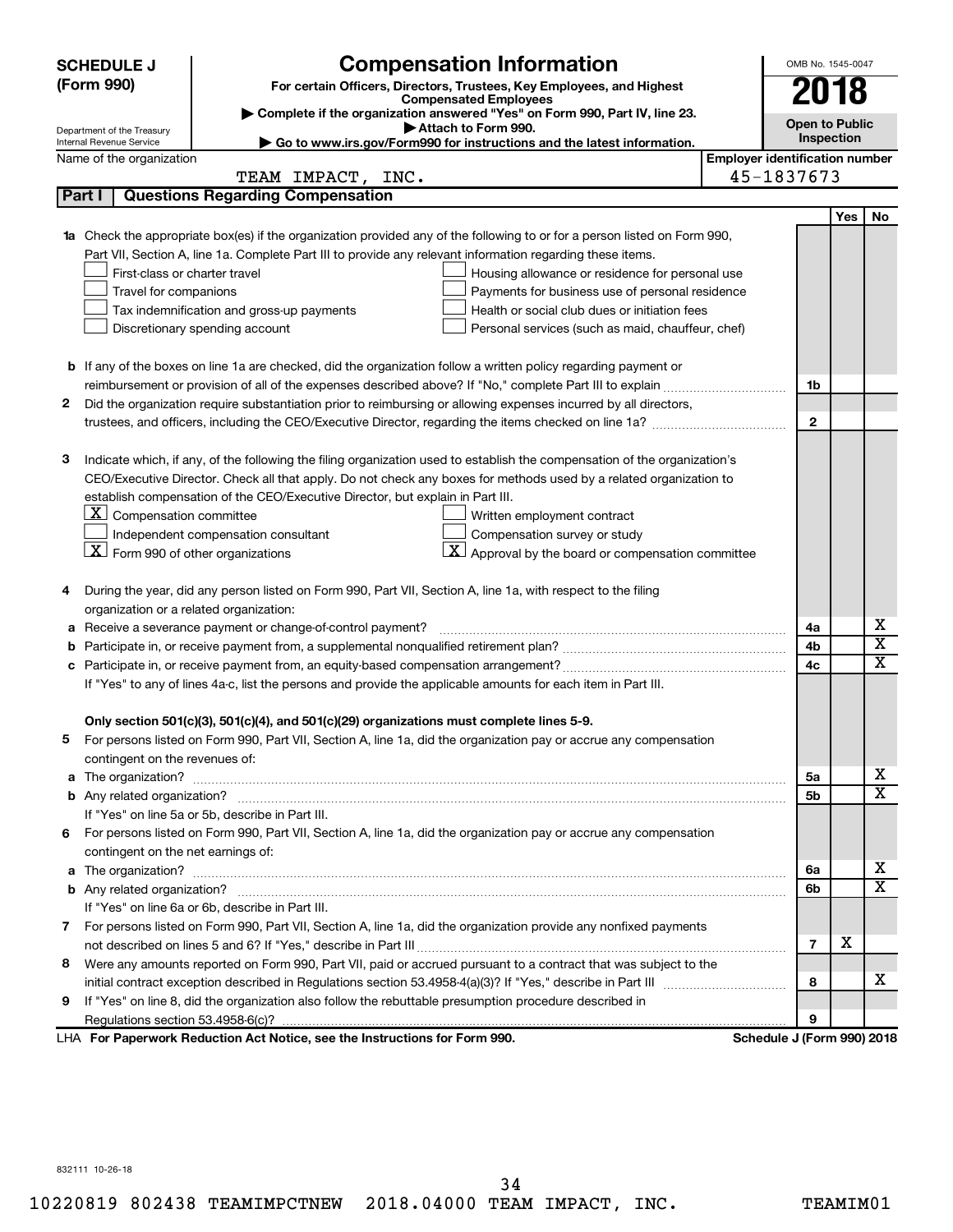#### Part II | Officers, Directors, Trustees, Key Employees, and Highest Compensated Employees. Use duplicate copies if additional space is needed.

For each individual whose compensation must be reported on Schedule J, report compensation from the organization on row (i) and from related organizations, described in the instructions, on row (ii). Do not list any individuals that aren't listed on Form 990, Part VII.

Note: The sum of columns (B)(i)-(iii) for each listed individual must equal the total amount of Form 990, Part VII, Section A, line 1a, applicable column (D) and (E) amounts for that individual.

|                        |                    | (B) Breakdown of W-2 and/or 1099-MISC compensation |                                           | (C) Retirement and<br>other deferred      | (D) Nontaxable   | (E) Total of columns<br>$(B)(i)-(D)$ | (F) Compensation            |                                                            |  |  |
|------------------------|--------------------|----------------------------------------------------|-------------------------------------------|-------------------------------------------|------------------|--------------------------------------|-----------------------------|------------------------------------------------------------|--|--|
| (A) Name and Title     |                    | (i) Base<br>compensation                           | (ii) Bonus &<br>incentive<br>compensation | (iii) Other<br>reportable<br>compensation | compensation     | benefits                             |                             | in column (B)<br>reported as deferred<br>on prior Form 990 |  |  |
| SETH ROSENZWEIG<br>(1) | (i)                | 280,000.                                           | 60,000.                                   | $\overline{0}$ .                          | $\overline{0}$ . | 25,503.                              | 365,503.                    | $\overline{0}$ .                                           |  |  |
| CEO/PRESIDENT          | $\vert$ (ii)       | $\overline{0}$ .                                   | $\overline{0}$ .                          | $\overline{0}$ .                          | σ.               | $\overline{0}$ .                     | $\overline{\mathfrak{o}}$ . | $\overline{0}$ .                                           |  |  |
|                        | (i)                |                                                    |                                           |                                           |                  |                                      |                             |                                                            |  |  |
|                        | (ii)               |                                                    |                                           |                                           |                  |                                      |                             |                                                            |  |  |
|                        | (i)                |                                                    |                                           |                                           |                  |                                      |                             |                                                            |  |  |
|                        | (ii)               |                                                    |                                           |                                           |                  |                                      |                             |                                                            |  |  |
|                        | (i)                |                                                    |                                           |                                           |                  |                                      |                             |                                                            |  |  |
|                        | (ii)               |                                                    |                                           |                                           |                  |                                      |                             |                                                            |  |  |
|                        | $(\sf{i})$         |                                                    |                                           |                                           |                  |                                      |                             |                                                            |  |  |
|                        | (ii)               |                                                    |                                           |                                           |                  |                                      |                             |                                                            |  |  |
|                        | $(\sf{i})$         |                                                    |                                           |                                           |                  |                                      |                             |                                                            |  |  |
|                        | (ii)               |                                                    |                                           |                                           |                  |                                      |                             |                                                            |  |  |
|                        | $(\sf{i})$<br>(ii) |                                                    |                                           |                                           |                  |                                      |                             |                                                            |  |  |
|                        | (i)                |                                                    |                                           |                                           |                  |                                      |                             |                                                            |  |  |
|                        | (ii)               |                                                    |                                           |                                           |                  |                                      |                             |                                                            |  |  |
|                        | (i)                |                                                    |                                           |                                           |                  |                                      |                             |                                                            |  |  |
|                        | (ii)               |                                                    |                                           |                                           |                  |                                      |                             |                                                            |  |  |
|                        | $(\sf{i})$         |                                                    |                                           |                                           |                  |                                      |                             |                                                            |  |  |
|                        | (ii)               |                                                    |                                           |                                           |                  |                                      |                             |                                                            |  |  |
|                        | $(\sf{i})$         |                                                    |                                           |                                           |                  |                                      |                             |                                                            |  |  |
|                        | (ii)               |                                                    |                                           |                                           |                  |                                      |                             |                                                            |  |  |
|                        | $(\sf{i})$         |                                                    |                                           |                                           |                  |                                      |                             |                                                            |  |  |
|                        | (ii)               |                                                    |                                           |                                           |                  |                                      |                             |                                                            |  |  |
|                        | $(\sf{i})$         |                                                    |                                           |                                           |                  |                                      |                             |                                                            |  |  |
|                        | (ii)               |                                                    |                                           |                                           |                  |                                      |                             |                                                            |  |  |
|                        | $(\sf{i})$         |                                                    |                                           |                                           |                  |                                      |                             |                                                            |  |  |
|                        | (ii)               |                                                    |                                           |                                           |                  |                                      |                             |                                                            |  |  |
|                        | $(\sf{i})$         |                                                    |                                           |                                           |                  |                                      |                             |                                                            |  |  |
|                        | (ii)               |                                                    |                                           |                                           |                  |                                      |                             |                                                            |  |  |
|                        | $(\sf{i})$         |                                                    |                                           |                                           |                  |                                      |                             |                                                            |  |  |
|                        | <u>(ii)</u>        |                                                    |                                           |                                           |                  |                                      |                             |                                                            |  |  |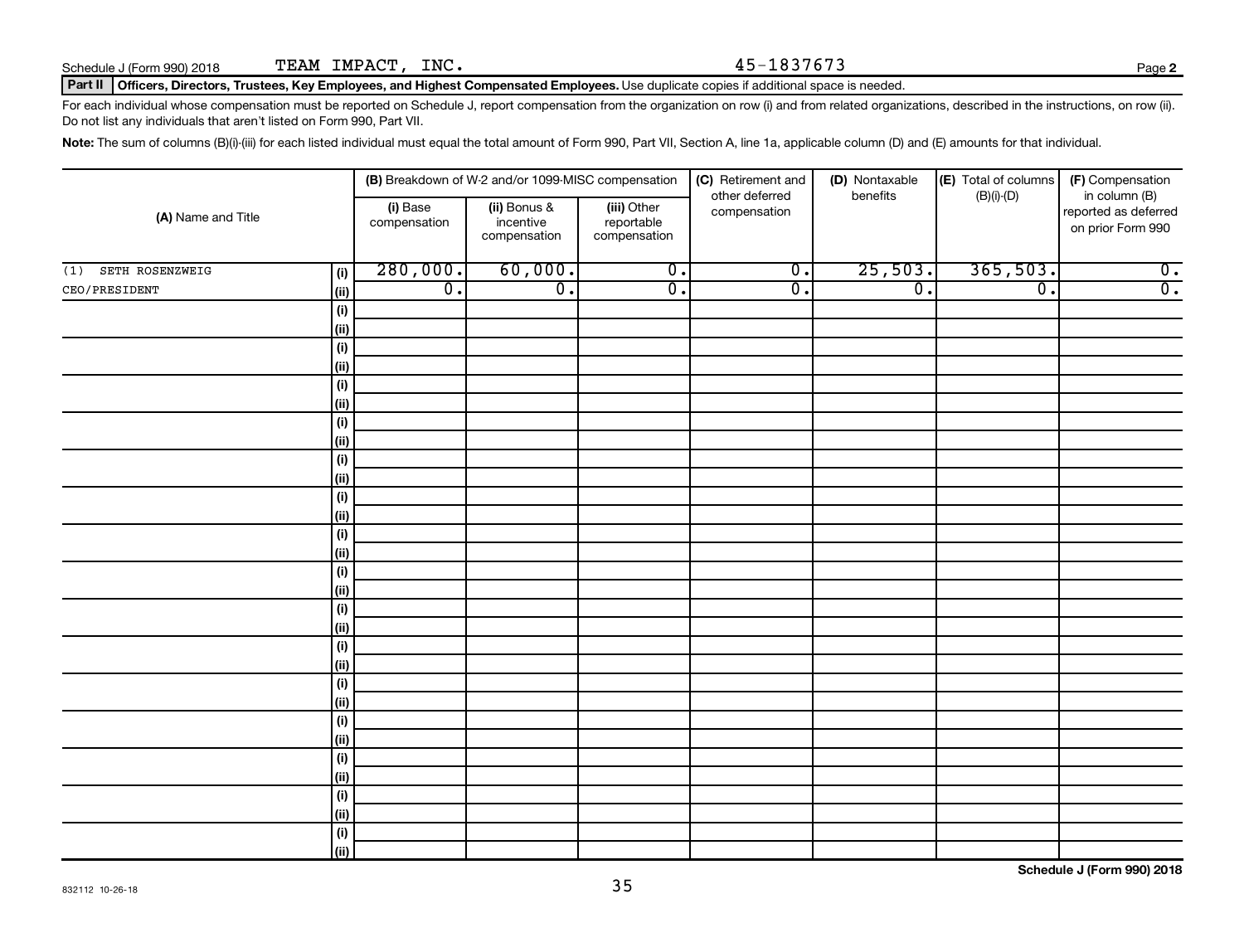#### **Part III Supplemental Information**

Provide the information, explanation, or descriptions required for Part I, lines 1a, 1b, 3, 4a, 4b, 4c, 5a, 5b, 6a, 6b, 7, and 8, and for Part II. Also complete this part for any additional information.

#### PART I, LINE 7:

SETH ROSENZWEIG WAS PAID A \$60,000.00 BONUS DETERMINED BY OVERALL

PROGRAMMATIC AND ORGANIZATIONAL GROWTH AND SUCCESSES.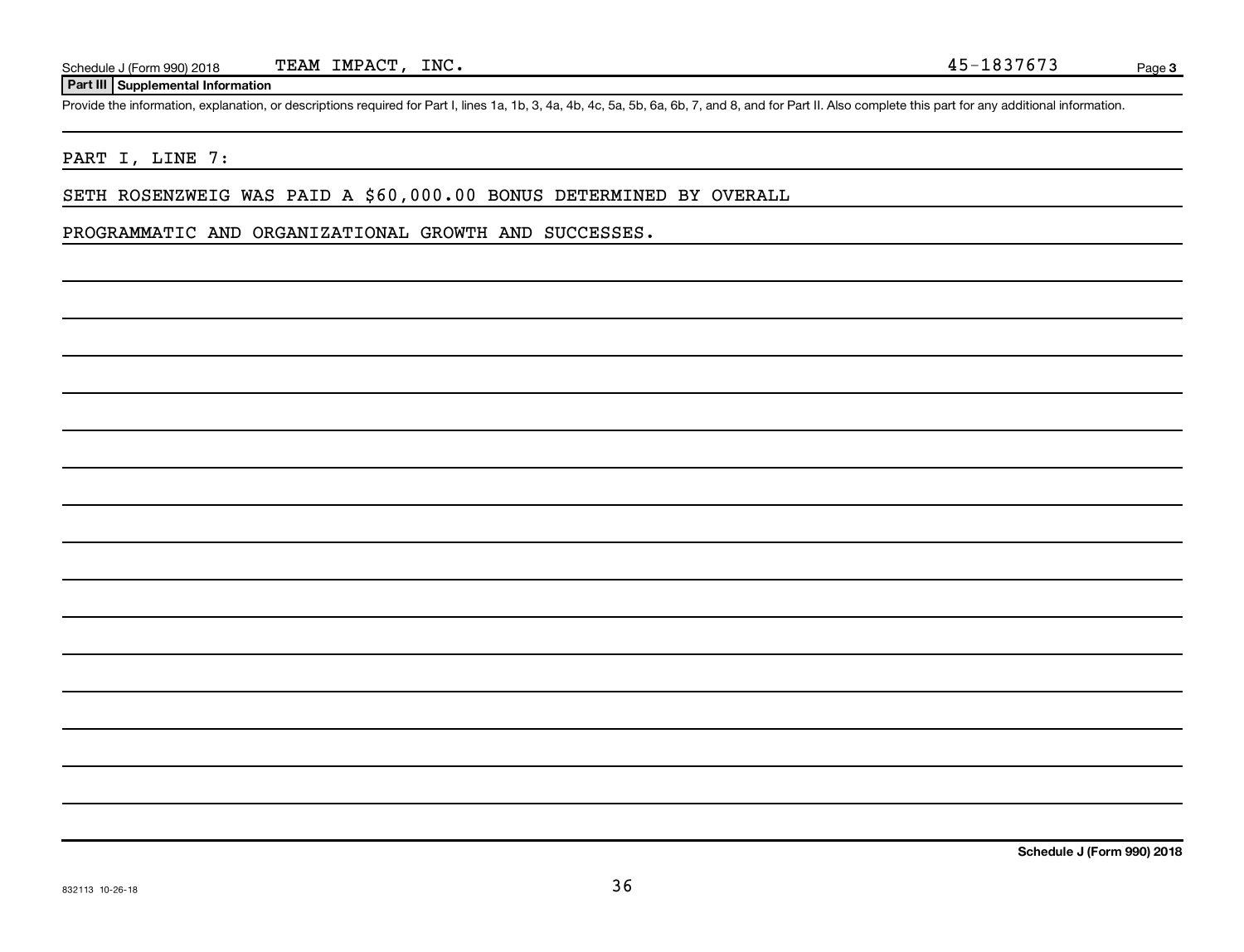#### **SCHEDULE M (Form 990)**

## **Noncash Contributions**

OMB No. 1545-0047

| Department of the Treasury |
|----------------------------|
| Internal Revenue Service   |

◆ Complete if the organizations answered "Yes" on Form 990, Part IV, lines 29 or 30.<br>▶ Complete if the organizations answered "Yes" on Form 990, Part IV, lines 29 or 30. **Attach to Form 990.**  $\blacktriangleright$ 

**Open to Public Inspection**

| Name of the organization |  |
|--------------------------|--|
|--------------------------|--|

| Allach lu Furni 990.                                                   |  |
|------------------------------------------------------------------------|--|
| Go to www.irs.gov/Form990 for instructions and the latest information. |  |
|                                                                        |  |

| <b>Employer identification number</b> |
|---------------------------------------|
| $A E$ 1027672                         |

| Name of the organization |  |
|--------------------------|--|
|--------------------------|--|

 $\blacktriangleright$ 

|        | TEAM IMPACT, INC.                                                                                                              |                               |                                      |                                                                                                      | 45-1837673                                                   |     |     |    |
|--------|--------------------------------------------------------------------------------------------------------------------------------|-------------------------------|--------------------------------------|------------------------------------------------------------------------------------------------------|--------------------------------------------------------------|-----|-----|----|
| Part I | <b>Types of Property</b>                                                                                                       |                               |                                      |                                                                                                      |                                                              |     |     |    |
|        |                                                                                                                                | (a)<br>Check if<br>applicable | (b)<br>Number of<br>contributions or | (c)<br>Noncash contribution<br>amounts reported on<br>items contributed Form 990, Part VIII, line 1g | (d)<br>Method of determining<br>noncash contribution amounts |     |     |    |
| 1      |                                                                                                                                |                               |                                      |                                                                                                      |                                                              |     |     |    |
| 2      |                                                                                                                                |                               |                                      |                                                                                                      |                                                              |     |     |    |
| з      |                                                                                                                                |                               |                                      |                                                                                                      |                                                              |     |     |    |
| 4      |                                                                                                                                |                               |                                      |                                                                                                      |                                                              |     |     |    |
| 5      | Clothing and household goods                                                                                                   |                               |                                      |                                                                                                      |                                                              |     |     |    |
| 6      |                                                                                                                                |                               |                                      |                                                                                                      |                                                              |     |     |    |
| 7      |                                                                                                                                |                               |                                      |                                                                                                      |                                                              |     |     |    |
| 8      |                                                                                                                                |                               |                                      |                                                                                                      |                                                              |     |     |    |
| 9      | Securities - Publicly traded                                                                                                   | $\overline{\text{x}}$         | 9                                    | 118,966.FAIR MARKET VALUE                                                                            |                                                              |     |     |    |
| 10     | Securities - Closely held stock                                                                                                |                               |                                      |                                                                                                      |                                                              |     |     |    |
| 11     | Securities - Partnership, LLC, or                                                                                              |                               |                                      |                                                                                                      |                                                              |     |     |    |
|        | trust interests                                                                                                                |                               |                                      |                                                                                                      |                                                              |     |     |    |
| 12     |                                                                                                                                |                               |                                      |                                                                                                      |                                                              |     |     |    |
| 13     | Qualified conservation contribution -                                                                                          |                               |                                      |                                                                                                      |                                                              |     |     |    |
|        |                                                                                                                                |                               |                                      |                                                                                                      |                                                              |     |     |    |
| 14     | Qualified conservation contribution - Other                                                                                    |                               |                                      |                                                                                                      |                                                              |     |     |    |
| 15     |                                                                                                                                |                               |                                      |                                                                                                      |                                                              |     |     |    |
| 16     |                                                                                                                                |                               |                                      |                                                                                                      |                                                              |     |     |    |
| 17     |                                                                                                                                |                               |                                      |                                                                                                      |                                                              |     |     |    |
| 18     |                                                                                                                                |                               |                                      |                                                                                                      |                                                              |     |     |    |
| 19     |                                                                                                                                |                               |                                      |                                                                                                      |                                                              |     |     |    |
| 20     | Drugs and medical supplies                                                                                                     |                               |                                      |                                                                                                      |                                                              |     |     |    |
| 21     |                                                                                                                                |                               |                                      |                                                                                                      |                                                              |     |     |    |
| 22     |                                                                                                                                |                               |                                      |                                                                                                      |                                                              |     |     |    |
| 23     |                                                                                                                                |                               |                                      |                                                                                                      |                                                              |     |     |    |
| 24     |                                                                                                                                |                               |                                      |                                                                                                      |                                                              |     |     |    |
| 25     | (GRAPHICS/SIGN)<br>Other $\blacktriangleright$                                                                                 | $\overline{\text{x}}$         | 1                                    |                                                                                                      | 8,500. FAIR MARKET VALUE                                     |     |     |    |
| 26     | $($ TICKETS/SUITE)<br>Other $\blacktriangleright$                                                                              | $\overline{\text{x}}$         | 1                                    |                                                                                                      | 2,460. FAIR MARKET VALUE                                     |     |     |    |
| 27     | Other $\blacktriangleright$<br>$\left($ $\right)$                                                                              |                               |                                      |                                                                                                      |                                                              |     |     |    |
| 28     | Other $\blacktriangleright$                                                                                                    |                               |                                      |                                                                                                      |                                                              |     |     |    |
| 29     | Number of Forms 8283 received by the organization during the tax year for contributions                                        |                               |                                      |                                                                                                      |                                                              |     |     |    |
|        | for which the organization completed Form 8283, Part IV, Donee Acknowledgement                                                 |                               |                                      | 29                                                                                                   |                                                              |     |     |    |
|        |                                                                                                                                |                               |                                      |                                                                                                      |                                                              |     | Yes | No |
|        | 30a During the year, did the organization receive by contribution any property reported in Part I, lines 1 through 28, that it |                               |                                      |                                                                                                      |                                                              |     |     |    |
|        | must hold for at least three years from the date of the initial contribution, and which isn't required to be used for          |                               |                                      |                                                                                                      |                                                              |     |     |    |
|        |                                                                                                                                |                               |                                      |                                                                                                      |                                                              | 30a |     | х  |
|        | <b>b</b> If "Yes," describe the arrangement in Part II.                                                                        |                               |                                      |                                                                                                      |                                                              |     |     |    |
| 31     | Does the organization have a gift acceptance policy that requires the review of any nonstandard contributions?                 |                               |                                      |                                                                                                      |                                                              | 31  | x   |    |
|        | 32a Does the organization hire or use third parties or related organizations to solicit, process, or sell noncash              |                               |                                      |                                                                                                      |                                                              |     |     |    |
|        | contributions?                                                                                                                 |                               |                                      |                                                                                                      |                                                              | 32a |     | x. |
|        | <b>b</b> If "Yes," describe in Part II.                                                                                        |                               |                                      |                                                                                                      |                                                              |     |     |    |
| 33     | If the organization didn't report an amount in column (c) for a type of property for which column (a) is checked,              |                               |                                      |                                                                                                      |                                                              |     |     |    |
|        | describe in Part II.                                                                                                           |                               |                                      |                                                                                                      |                                                              |     |     |    |

**For Paperwork Reduction Act Notice, see the Instructions for Form 990. Schedule M (Form 990) 2018** LHA

832141 10-18-18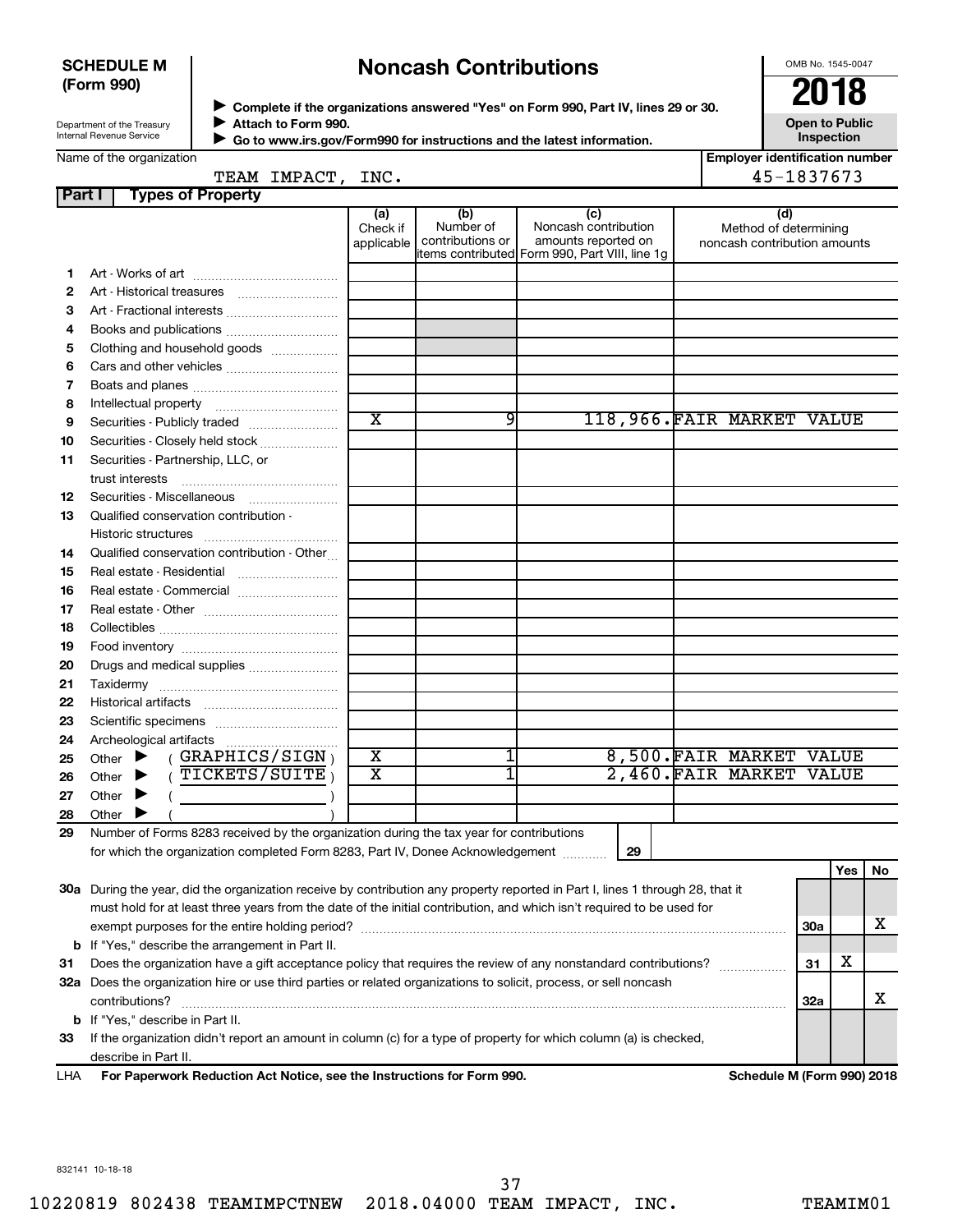#### TEAM IMPACT,

Schedule M (Form 990) 2018 TEAM IMPACT, INC.<br>**Part II** Supplemental Information. Provide the information required by Part I. lines 30b, 32b, and 33, and whether the orga Part II | Supplemental Information. Provide the information required by Part I, lines 30b, 32b, and 33, and whether the organization is reporting in Part I, column (b), the number of contributions, the number of items received, or a combination of both. Also complete this part for any additional information.

#### SCHEDULE M, LINE 30B:

#### THE AMOUNT IN PART I, COLUMN (B) REPRESENTS THE NUMBER OF ITEMS

CONTRIBUTED.

832142 10-18-18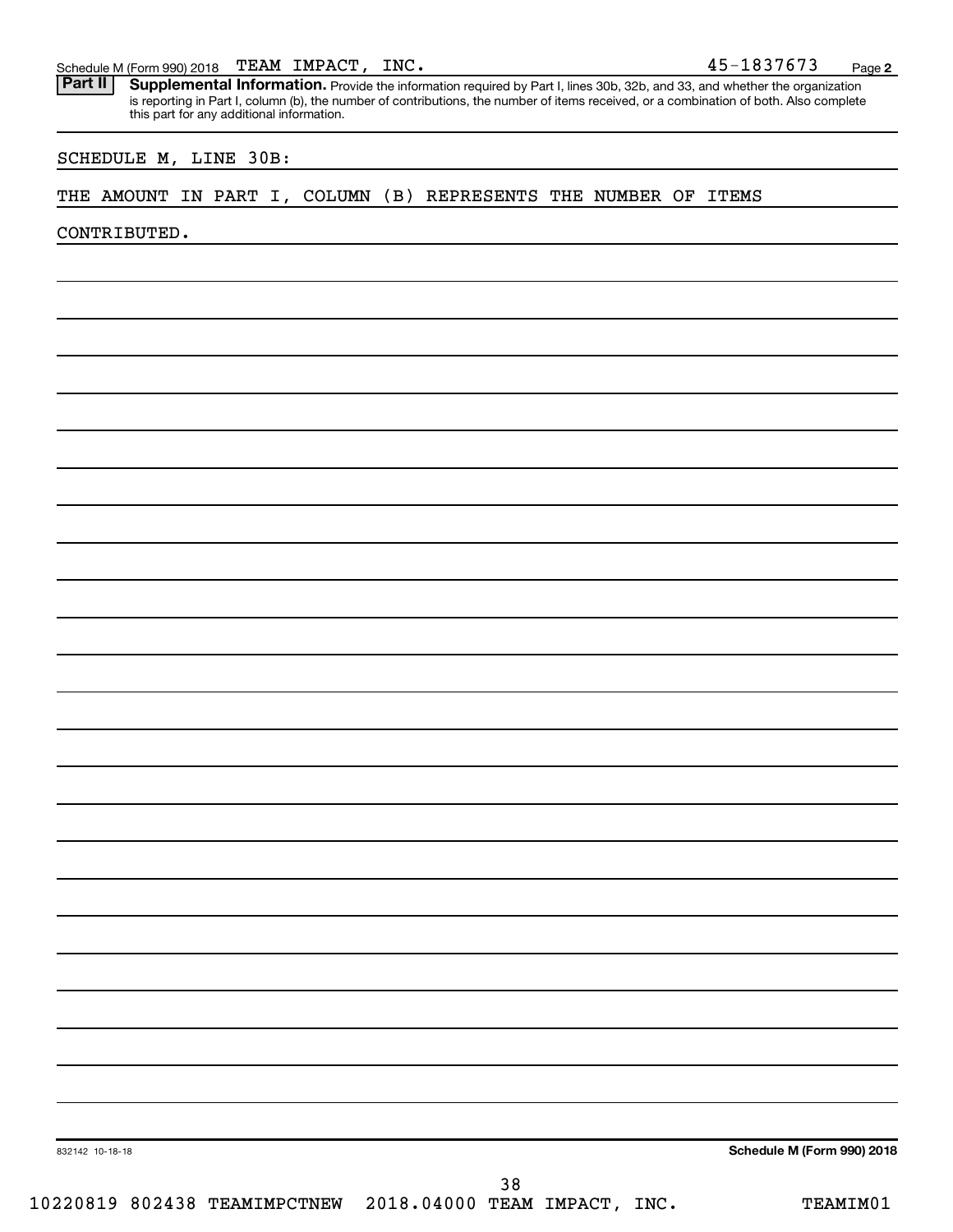OMB No. 1545-0047 Department of the Treasury Internal Revenue Service **Complete to provide information for responses to specific questions on Form 990 or 990-EZ or to provide any additional information. | Attach to Form 990 or 990-EZ. | Go to www.irs.gov/Form990 for the latest information. (Form 990 or 990-EZ) Open to Public Inspection Employer identification number** Name of the organization SCHEDULE O **Supplemental Information to Form 990 or 990-EZ 2018**<br>(Form 990 or 990-EZ) Complete to provide information for responses to specific questions on TEAM IMPACT, INC. 45-1837673 FORM 990, PART I, LINE 1, DESCRIPTION OF ORGANIZATION MISSION: ILLNESSES WITH LOCAL COLLEGE ATHLETIC TEAMS, FORMING LIFELONG BONDS AND LIFE-CHANGING OUTCOMES. THROUGH TEAM IMPACT, THESE CHILDREN BECOME TRUE MEMBERS OF THE TEAM, ATTENDING PRACTICES, GAMES, TEAM DINNERS AND MORE. OUR GOAL IS TO PROMOTE HEALTHY SOCIAL AND EMOTIONAL DEVELOPMENT AND "GRADUATE" EACH MATCH FROM THE PROGRAM AFTER TWO YEARS WITH INCREASED OPTIMISM, SELF-CONFIDENCE, AND SENSE OF BELONGING. FAMILIES ALSO BENEFIT FROM THE PROGRAM THROUGH THE CONNECTIONS AND SUPPORT PROVIDED THROUGH THIS NEW COMMUNITY. STUDENT ATHLETES, WHO PROVIDE THE BASIS OF THE EXTENDED SUPPORT NETWORKS WE CREATE FOR THE CHILDREN AND THEIR FAMILIES, ARE TRAINED TO MAINTAIN A STRENGTHS-BASED, FUTURE-FOCUSED OUTLOOK. IN TURN, THEY LEARN LESSONS ON PERSPECTIVE, COURAGE AND PERSEVERANCE, AND ENTER THE WORKFORCE MORE CIVIC-MINDED.

FORM 990, PART VI, SECTION A, LINE 2:

JOHN CALNAN AND TIM KELLY HAVE A BUSINESS RELATIONSHIP.

| FINANCE & OPERATIONS, AS WELL AS THE OUTSOURCED ACCOUNTANT, ALL REVIEW THE |
|----------------------------------------------------------------------------|
|                                                                            |
|                                                                            |
|                                                                            |
|                                                                            |

FORM 990, PART VI, SECTION B, LINE 12C:

832211 10-10-18 LHA For Paperwork Reduction Act Notice, see the Instructions for Form 990 or 990-EZ. Schedule O (Form 990 or 990-EZ) (2018) TEAM IMPACT REGULARLY REVIEWS TRANSACTIONS AND DISCUSSES ALL ASPECTS OF THE

39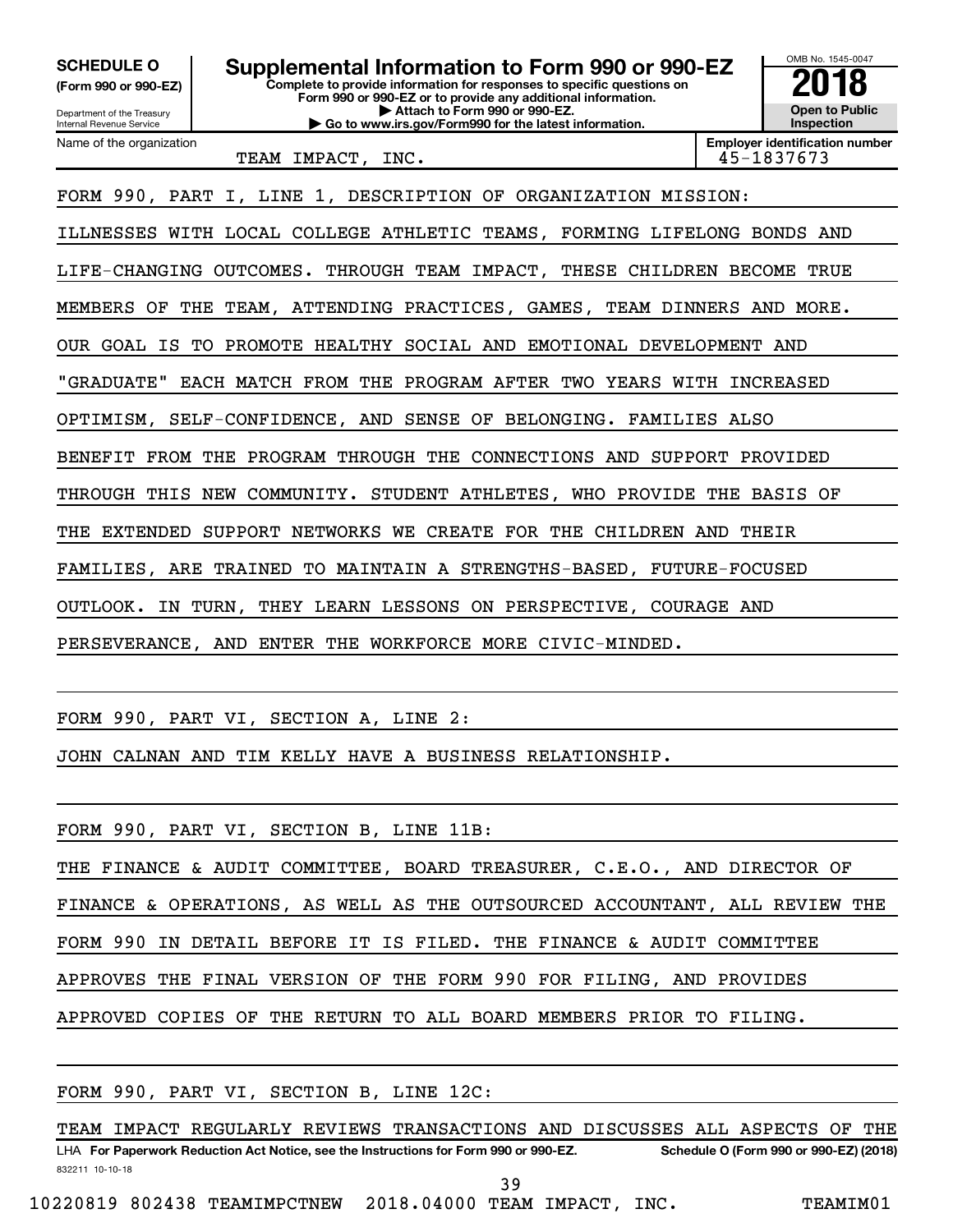| Schedule O (Form 990 or 990-EZ) (2018)                                      | Page 2                                              |
|-----------------------------------------------------------------------------|-----------------------------------------------------|
| Name of the organization<br>TEAM IMPACT, INC.                               | <b>Employer identification number</b><br>45-1837673 |
| ORGANIZATION WITH THE BOARD OF DIRECTORS AS WELL AS MANAGEMENT. ALL         |                                                     |
| OFFICERS, DIRECTORS, MEMBERS OF A COMMITTEE AND KEY EMPLOYEES ARE COVERED   |                                                     |
| UNDER SAID POLICY. COVERED PERSONS MUST DISCLOSE THE EXISTENCE OF THEIR     |                                                     |
| FINANCIAL OR PERSONAL INTEREST AND ALL MATERIAL FACTS TO THE DIRECTORS,     |                                                     |
| OFFICERS, AND MEMBERS OF ANY COMMITTEES WITH BOARD-DELEGATED POWERS         |                                                     |
| CONSIDERING THE PROPOSED TRANSACTION OR ARRANGEMENT. DETERMINATIONS OF      |                                                     |
| WHETHER A CONFLICT OF INTEREST EXISTS ARE MADE AT THE BOARD LEVEL, WITH     |                                                     |
| ASSISTANCE FROM COMMITTEES, WITH THE INTERESTED PERSON'S ABSENCE FROM       |                                                     |
| DISCUSSIONS AND DETERMINATION. RECORDS OF THE PROCEEDINGS SHALL BE CAPTURED |                                                     |
| IN THE BOARD OR COMMITTEE MEETING MINUTES. ANNUAL STATEMENTS SHALL BE       |                                                     |
| EXECUTED BY ALL SUCH COVERED PERSONS FOLLOWING THE ANNUAL BOARD MEETING     |                                                     |
| EACH YEAR.<br>RESTRICTIONS IMPOSED ON PERSONS WITH A CONFLICT, IF ONE IS    |                                                     |
| DETERMINED TO EXIST, INCLUDE PROHIBITING THE PARTY WITH CONFLICT FROM       |                                                     |
| PARTICIPATING IN DISCUSSION OF, AND THE DELIBERATION AND VOTE ON, THE       |                                                     |
| TRANSACTION OR ARRANGEMENT THAT GAVE RISE TO THE CONFLICT OF INTEREST.      |                                                     |
|                                                                             |                                                     |
| FORM 990, PART VI, SECTION B, LINE 15:                                      |                                                     |

| TEAM IMPACT HAS A REGULAR REVIEW PROCESS RELATED TO C.E.O./E.D.            |
|----------------------------------------------------------------------------|
| COMPENSATION BY AN EXECUTIVE COMPENSATION COMMITTEE, LAST UNDERTAKEN IN    |
| FY18 AT THE Q4 BOARD MEETING. REVIEW AND APPROVAL BY THE EXECUTIVE         |
| COMPENSATION COMMITTEE INCLUDED THE USE OF COMPARABLE DATA FOR SIMILAR     |
| POSITIONS IN SIMILAR ORGANIZATIONS, INCLUDING PUBLICLY AVAILABLE 990       |
| FILINGS AND INTERNET RESOURCES AS WELL AS CONTEMPORANEOUS DOCUMENTATION OF |
| DELIBERATIONS AND DECISIONS KEPT IN CORPORATE RECORDS.                     |
| THERE ARE CURRENTLY NO OTHER EMPLOYEES WHO MEET THE IRS DEFINITION OF AN   |
| OFFICER OR KEY EMPLOYEE.                                                   |
|                                                                            |

832212 10-10-18 **Schedule O (Form 990 or 990-EZ) (2018)** FORM 990, PART VI, SECTION C, LINE 19: 40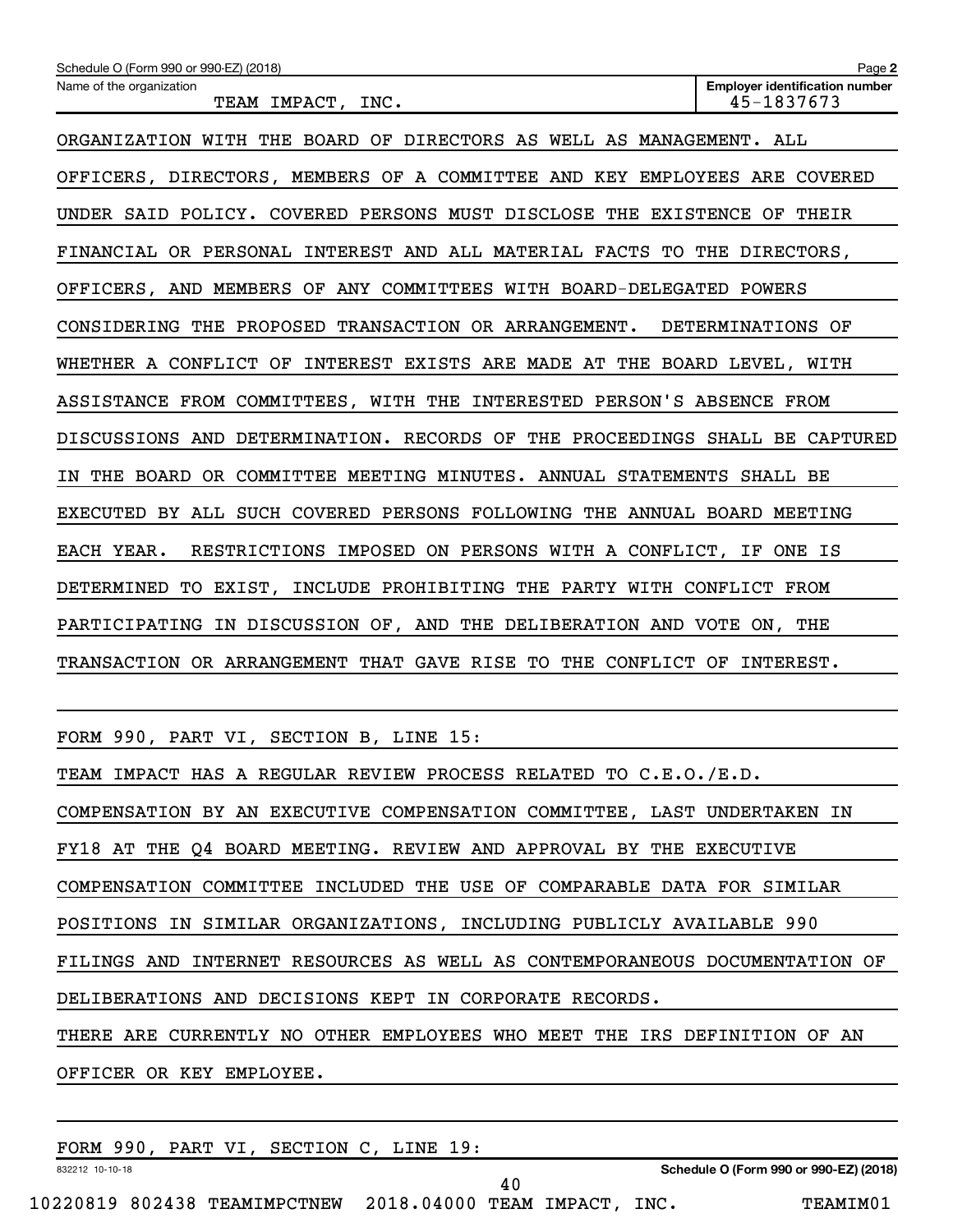| Name of the organization<br>TEAM IMPACT, INC.                                      | <b>Employer identification number</b><br>45-1837673 |
|------------------------------------------------------------------------------------|-----------------------------------------------------|
| IN COMPLIANCE WITH IRS REQUIREMENTS, TEAM IMPACT MAKES THEIR ANNUAL FORM           |                                                     |
| 990 FILING AVAILABLE TO THE PUBLIC UPON WRITTEN REQUEST TO THE                     |                                                     |
| ORGANIZATION, LED BY THEIR AUDIT AND FINANCE COMMITTEE. IN ADDITION, TEAM          |                                                     |
| IMPACT PUBLISHES THEIR YEARLY AUDITED FINANCIAL STATEMENT(S) AND FORM              |                                                     |
| 990(S) ON THEIR WEBSITE. THE ORGANIZATION'S GOVERNING DOCUMENTS AND                |                                                     |
| CONFLICT OF INTEREST POLICY ARE NOT MADE AVAILABLE TO THE PUBLIC.                  |                                                     |
|                                                                                    |                                                     |
|                                                                                    |                                                     |
|                                                                                    |                                                     |
|                                                                                    |                                                     |
|                                                                                    |                                                     |
|                                                                                    |                                                     |
|                                                                                    |                                                     |
|                                                                                    |                                                     |
|                                                                                    |                                                     |
|                                                                                    |                                                     |
|                                                                                    |                                                     |
|                                                                                    |                                                     |
|                                                                                    |                                                     |
|                                                                                    |                                                     |
|                                                                                    |                                                     |
|                                                                                    |                                                     |
|                                                                                    |                                                     |
|                                                                                    |                                                     |
|                                                                                    |                                                     |
|                                                                                    |                                                     |
|                                                                                    |                                                     |
|                                                                                    |                                                     |
| 832212 10-10-18<br>41<br>10220819 802438 TEAMIMPCTNEW 2018.04000 TEAM IMPACT, INC. | Schedule O (Form 990 or 990-EZ) (2018)<br>TEAMIM01  |